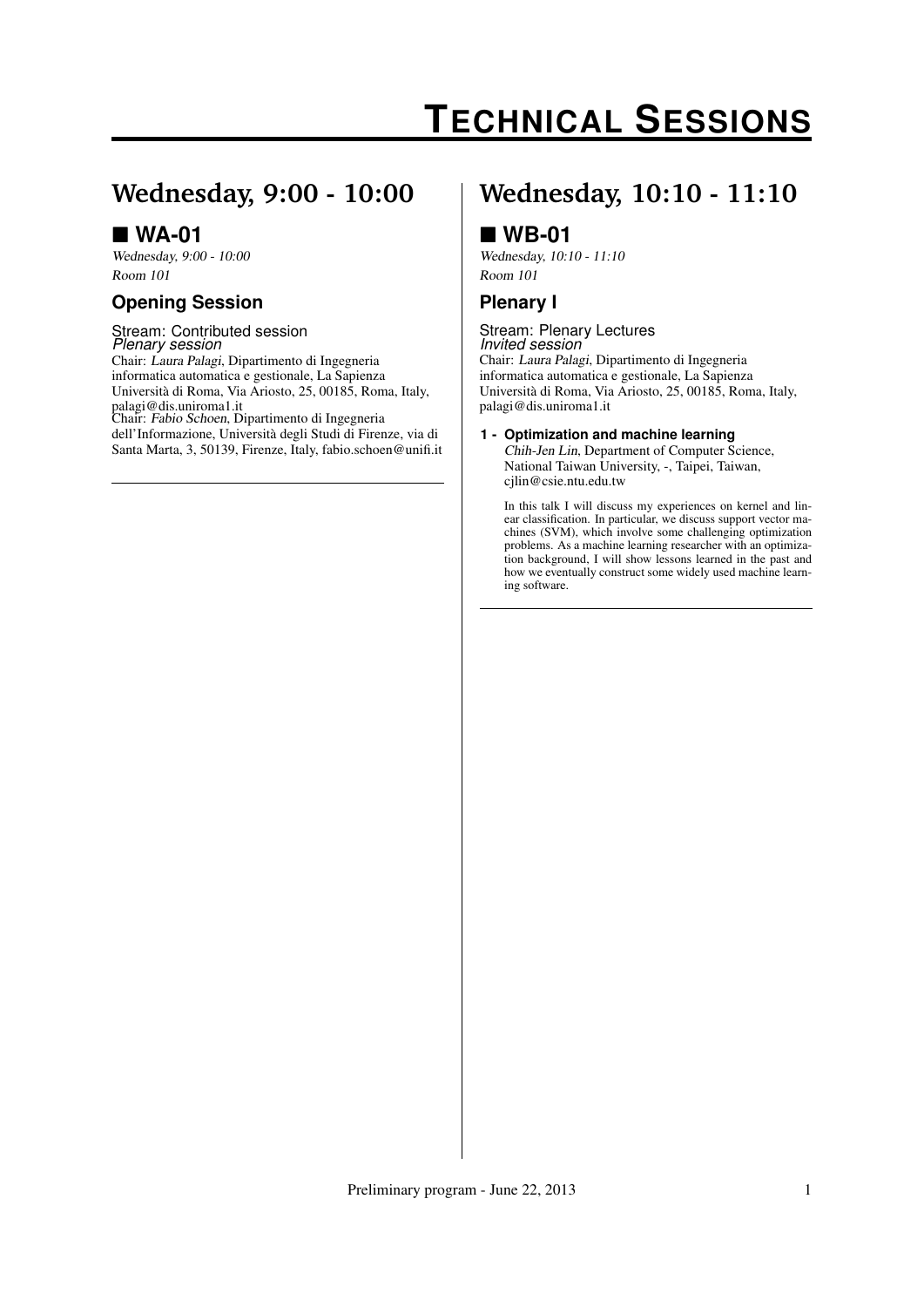## **Wednesday, 11:40 - 13:00**

### ■ WC-01

Wednesday, 11:40 - 13:00 Room 101

### **Equilibrium problems I**

Stream: Invited sessions *Invited session* Chair: Jong-Shi Pang, ISE, University of Illinois, Urbana-Champaign, IL 61801, Urbana, Illinois, United States, jspang@illinois.edu

#### **1 - Complementarity formulations for L0 norm optimization problems**

John Mitchell, Math Sciences, Rensselaer Polytechnic Institute, 110 Eighth St, 325 Amos Eaton, RPI, 12180, Troy, NY, United States, mitchj@rpi.edu, Jong-Shi Pang, Andreas Waechter, Lijie Bai, Mingbin Feng, Xin Shen

There has been interest recently in obtaining sparse solutions to optimization problems, eg in compressed sensing. Minimizing the number of nonzeroes (also known as the L0 norm) is often approximated by minimizing the L1 norm. In contrast, we give an exact formulation as a mathematical program with complementarity constraints; our formulation does not require a big-M term. We discuss properties of the exact formulation such as stationarity conditions, and solution procedures for determining local and global optimality. We compare our solutions with those from an L1 norm formulation.

#### **2 - Pertfectly Competitive Capacity Expansion with Risk-Averse Participants and Price Externality**

Jong-Shi Pang, ISE, University of Illinois,

Urbana-Champaign, IL 61801, Urbana, Illinois, United States, jspang@illinois.edu, Dane Schiro, Ben Hobbs

This paper presents Nash equilibrium models of perfectly competitive capacity expansion involving risk-averse participants in the presence of state uncertainty and price externality. Based on the nonlinear complementarity formulations of the respective models, existence of solutions are established. This study extends two recent special models, complements the fairly extensive work on games with strategic players, and provides an extended treatment of games with price-taking players whose feasible sets may be unbounded.

#### **3 - VI-constrained Hemivariational Inequalities: Distributed Algorithms and Power Control in Ad-Hoc Networks**

Francisco Facchinei, La Sapienza Università di Roma, Via Ariosto, 25, 00185, Roma, Italy, facchinei@dis.uniroma1.it, Jong-Shi Pang, Gesualdo Scutari, Lorenzo Lampariello

We consider centralized and distributed algorithms for the numerical solution of a hemivariational inequality (HVI) where the feasible set is given by the intersection of a closed convex set with the solution set of a lower-level monotone variational inequality (VI). The algorithms consist of a main loop wherein a sequence of one-level, strongly monotone HVIs are solved by a combination of proximal and Tikhonov regularization to handle the lower-level VI constraints. The methods developed in the paper are then used to solve a new power control problem in ad-hoc networks.

#### **4 - Iterative methods for solving variational inequalities**

Rafał Zalas, Faculty of Mathematics, Computer Science and Econometrics, University of Zielona Góra, ul. Szafrana 4a, 65-516, Zielona Góra, Lubuskie, Poland, r.zalas@wmie.uz.zgora.pl

In this talk we will consider an abstract variational inequality problem (VIP) in a real Hilbert space H, defined over a closed and convex subset C. We present a few examples of an iterative methods which can be used for solving such VIP in case when subset C is a finite intersection of a closed and convex subsets of H. Proposed methods are based on the so called general hybrid steepest descent method combined with a string averaging procedure. These methods show an application of approximately shrinking operators.

### ■ WC-02

Wednesday, 11:40 - 13:00 Room 107

### **Global Optimization I**

#### Stream: Contributed session

*Contributed session* Chair: Marco Locatelli, Ingegneria dell'Informazione, Universita' di Parma, Italy, locatell@ce.unipr.it

#### **1 - Global optimization with noise corrupted function evaluations**

Jim Calvin, Computer Science, New Jersey Institute of Techno, University Heights, 07102, Newark, New Jersey, United States, calvin@njit.edu

In many practical problems, one is interested in finding or approximating a parameter value that minimizes a cost function associated with some system. Typically, the optimizer is assumed able to evaluate the cost function at some adaptively chosen parameter values. Sometimes the exact function values are not available, and the optimizer must make do with noisy estimates of the values. We model this situation with Gaussian models for the cost function and the measurement error. An algorithm is described that has the optimal convergence rate up to logarithmic factors.

#### **2 - Continuous GRASP for global optimization with general nonlinear constraints**

Joao Lauro D. Faco', Dept. of Computer Science, Universidade Federal do Rio de Janeiro, Av. do PEPE, 1100 / 203, 22620-171, Rio de Janeiro, RJ, Brazil, jldfaco@ufrj.br, Mauricio Resende, Ricardo Silva

A new variant of the global optimization method Continuous GRASP (C-GRASP) incorporating general nonlinear constraints in addition to box constraints is presented. C-GRASP solves continuous global optimization problems subject to box constraints by adapting the greedy randomized adaptive search procedure (GRASP) of Feo and Resende (1989) for discrete optimization. It has been applied successfully to a wide range of continuous optimization problems. We consider the box constraints as implicit and handle the nonlinear equality/ inequality constraints explicitly by quadratic penalty.

#### **3 - Advantages of Simplicial Partitioning for Lipschitz Optimization Problems with Linear Constraints**

Remigijus Paulavičius, Recognition Processes, Vilnius University Institute Mathematics and Informatics, Vilnius, Lithuania, remigijus.paulavicius@mii.vu.lt, Julius Zilinskas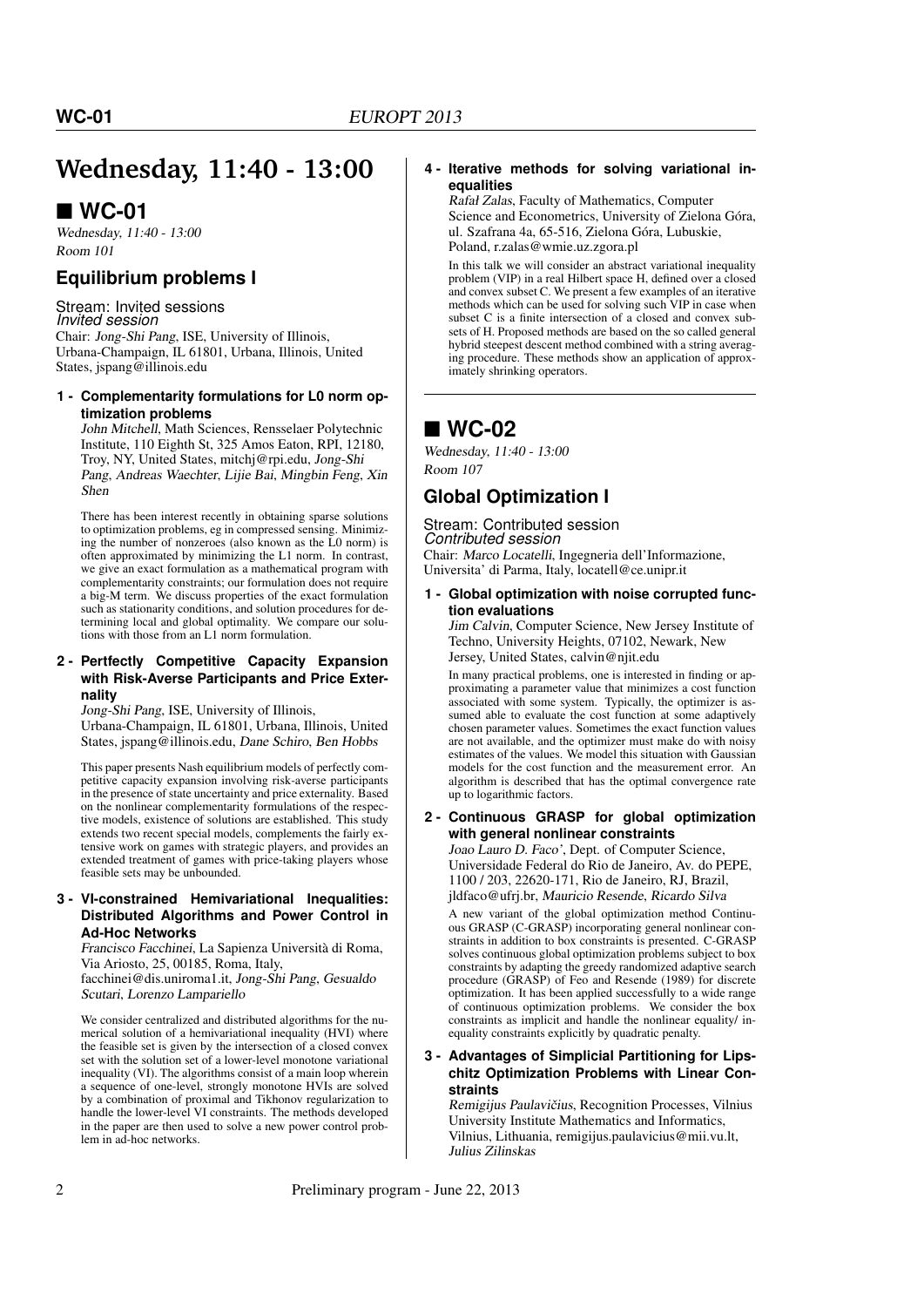We consider a global optimization problem with a Lipschitz continuous objective function and linear constraints. Wellknow DIRECT (DIviding RECTangles) algorithm requires bound constrains on variables, but does not naturally address additional linear and nonlinear constraints. For problems with linear constraints, a recently proposed simplicial partitions based DISIMPL algorithm may tackle linear constraints in a delicate way. Experimental investigation reveals advantages of DISIMPL algorithm to such problems comparing with different constraint-handling methods, proposed for use with DI-RECT.

### ■ WC-03

Wednesday, 11:40 - 13:00 Room 108

### **First order methods in optimization**

#### Stream: Invited sessions

*Invited session* Chair: Gerardo Toraldo, DIAAT, Università di Napoli Federico II, Via Università 100,, 80055, Portici, Italy, toraldo@unina.it

#### **1 - Filtering effect of first-order methods for linear least-squares**

Federica Porta, Dipartimento di Scienze Fisiche, Informatiche e Matematiche, Università di Modena e Reggio Emilia, Via Campi 213/B, 41125, Modena, Italy, federica.porta@unimore.it, Anastasia Cornelio, Marco Prato, Luca Zanni

A typical way to compute a meaningful solution of a linear least squares problem involves the introduction of a filter factors array, whose aim is to avoid noise amplification due to the presence of small singular values. Beyond the classical direct regularization approaches, iterative gradient methods can be thought as filtering methods. We analyze some classical and recent first-order algorithms by looking at their way of filtering the singular values, showing in particular which benefits can be gained in recovering the filters of the true solution by means of a suitable scaling matrix.

#### **2 - A feasible direction method for l1-constrained least squares problems.**

Elena Loli Piccolomini, Mathematics, University of Bologna, Piazza di Porta San Donato, 5, 40141, Italy, elena.loli@unibo.it, Germana Landi

In this talk we present a feasible direction method for the solution of a least squares problem under a constraint on the L1 norm . The method is applied to inverse problems in imaging. Some numerical experiments in deblurring and tomographic applications are presented and discussed.

### **3 - Spectral properties of gradient methods**

Gerardo Toraldo, DIAAT, Università di Napoli Federico II, Via Università 100,, 80055, Portici, Italy, toraldo@unina.it, Roberta De Asmundis, Daniela di Serafino

In the last two decades fast gradient methods for function minimization have been proposed, which proved to be effective in several applications. We discuss how a better understanding of some of these methods can be based on the spectral properties of the classical Steepest Descent method, which also suggest the design of new algorithms.

[DDRT] R. De Asmundis, D. di Serafino, F. Riccio, and G. Toraldo. On spectral properties of steepest descent methods. IMA Journal on Numerical Analysis, 2013. to appear.

#### **4 - On the application of new gradient methods to image restoration problems**

Roberta De Asmundis, Università di Roma "La Sapienza", Via Benedetto De Falco 2, 80136, Napoli, Napoli, Italy, roberta.deasmundis@uniroma1.it, Salvatore Cuomo, Daniela di Serafino, Germana Landi, Elena Loli Piccolomini, Gerardo Toraldo

In [1] some new gradient methods for convex quadratic problems (QPs) have been introduced, able to force the search of the solution in one-dimensional subspaces, and hence escaping from the zigzagging of the Steepest Descent (SD) method. We test the methods in [1] on some image restoration problems formulated as unconstrained QPs. A comparison with other well-established methods show the effectiveness of the new algorithms which share with SD a smoothing, regularizing effect and whose spectral properties appear attractive for the applications at hand.

[1] See [DDRT] in the previous talk.

### **WC-04**

Wednesday, 11:40 - 13:00 Room 109

### **Multiobjective optimization**

### Stream: Contributed session *Contributed session*

Chair: Tibor Illés, Differential Equations, Budapest University of Technology and Economics, Egry J. u. 1., 1111, Budapest, Hungary, illes@math.bme.hu

#### **1 - A Projected Subgradient Algorithm for Multiobjective Optimization**

Sissy Souza, Mathematics, Federal University of Piauí, Rua Acésio do Rego Monteiro, 1184, 64049610, Teresina, Piauí, Brazil, sissy@ufpi.edu.br, Paulo Sergio Marques Santos, João Xavier da Cruz Neto, Glaydston Carvalho Bento

We propose a projected subgradient algorithm for solving multiobjective minimization problems on a nonempty closed convex subset of Euclidean space. This algorithm extends the classical projected subgradient method using a divergent series steplength rule. Under convexity assumption and existence of solution, we show that the generated sequence by the method converges to an Pareto optimal point of the problem. Some numerical results are reported.

#### **2 - Variable Orderings in Vector Optimization: Proper Optimality and Numerical Approaches** Gabriele Eichfelder, Institute of Mathematics, Ilmenau University of Technology, PF 10 05 65, 98684, Ilmenau, Germany, Gabriele.Eichfelder@tu-ilmenau.de, Refail

Kasimbeyli In vector optimization one usually assumes that the outcome

space is partially ordered by a convex cone. Recently, several applications have given the motivation to study also problems where the preferences of a decision maker vary dependently on the actual values. Such ordering structures are modeled by setvalued maps that associate to each element of the linear space a cone of dominated or preferred directions.

We introduce notions of proper optimality and present scalarization results based on which such multiobjective optimization problems can be solved in practice.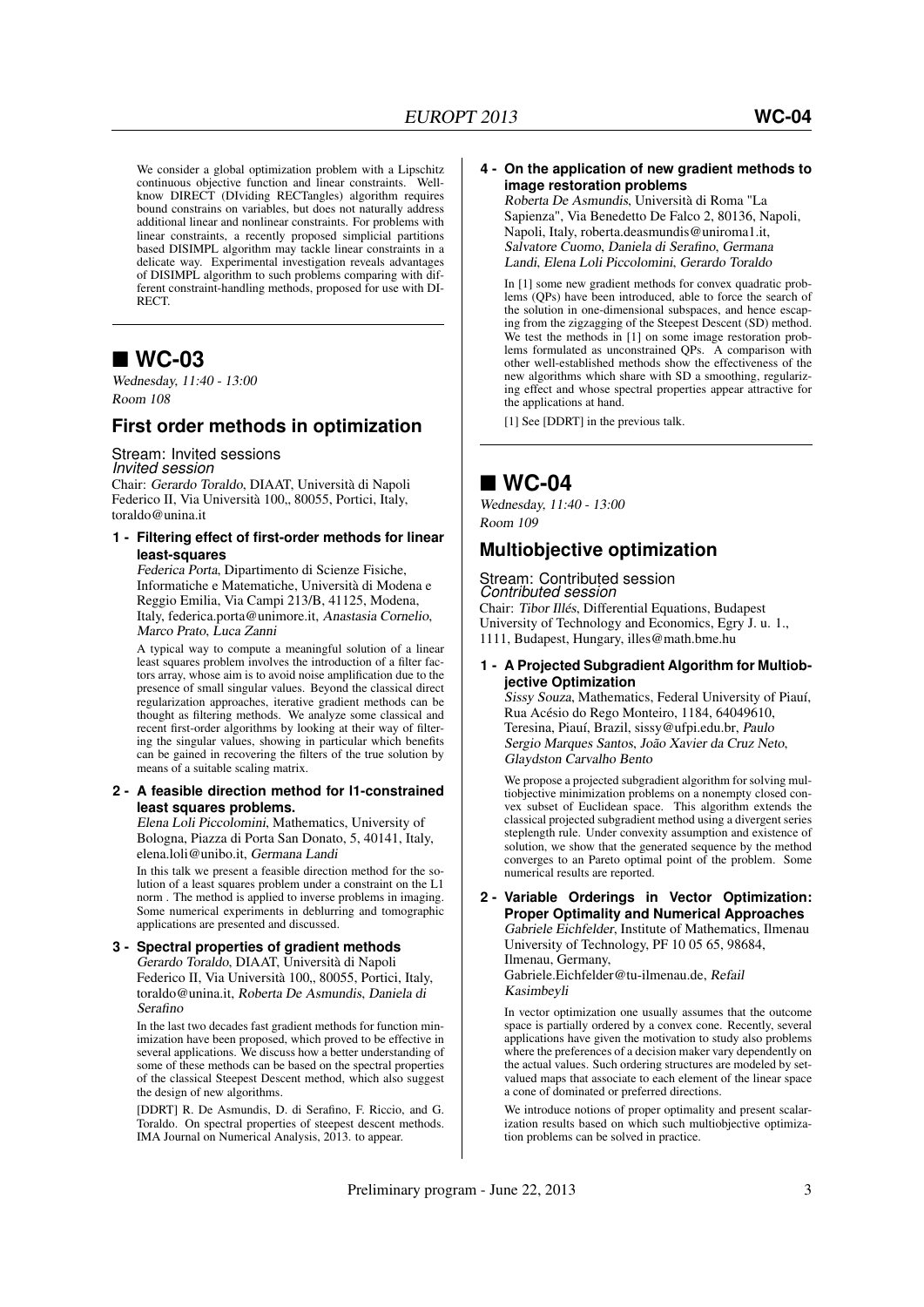#### **3 - Approximation of the Whole Pareto-Optimal Solution Set for Vector Optimization Problems** Tibor Illés, Differential Equations, Budapest

University of Technology and Economics, Egry J. u. 1., 1111, Budapest, Hungary, illes@math.bme.hu, Gábor Lovics

In this talk we generalize the subdivision algorithm of Schütze and others for linearly constrained multi objective optimization problem. The objective functions in our case need to be differentiable convex functions. The main idea of the method to find feasible joint decreasing direction, for the objective functions. Further generalization of the more general class of problems (convex constrained and convex objective function for mineralization problem) seems to be possible. Practical applicability of the new algorithm has tested on the Markowitz portfolio optimization problem.

## **Wednesday, 14:20 - 15:40**

### **WD-01**

Wednesday, 14:20 - 15:40 Room 101

### **The abstract equilibrium problem I: theory, methods and applications**

Stream: Invited sessions *Invited session*

Chair: Giancarlo Bigi, Dipartimento di Informatica, Universita' di Pisa, Largo B.Pontecorvo 3, 56127, Pisa, Italy, giancarlo.bigi@di.unipi.it

#### **1 - A Tikhonov-type regularization for equilibrium problems in Hilbert spaces**

Paulo Sergio Marques Santos, Mathematics, Federal University of Piaui, Campus Ministro Petronio Portella, Bairro Ininga, 64049-550, Teresina, Piauí, Brazil, psergio@ufpi.edu.br, Paulo Oliveira, Afonso Norberto Silva

In this work we consider a general equilibrium problem in a Hilbert space defined on a closed and convex set. We show a Tikhonov-type regularization method that can be extended for the equilibrium problem. Under mild assumptions we establish the equivalence between the existence of solution of the original problem and the boundedness of the sequence generated by regularized problems.

#### **2 - On a Generalized Proximal Point Method for Equilibrium Problems in Banach spaces**

Gabor Kassay, Mathematics, Babes-Bolyai University, 1 M Kogalniceanu 1, 400084, Cluj, Romania, kassay@math.ubbcluj.ro, Regina Burachik

We propose a regularized equilibrium problem in a Banach space via generalized Bregman functions, and we establish existence and uniqueness of solutions. These regularizations induce a new proximal-like method for solving equilibrium problems in Banach spaces. We prove the proximal sequence is an asymptotically solving sequence if the dual space is uniformly convex. Moreover, we prove that all weak accumulation points are solutions if the equilibrium function is lower semicontinuous in its first variable. Under additional assumptions we also prove that the proximal sequence converges weakly.

#### **3 - Generalized Nash Equilibria for Platform-as-a-Service Clouds**

Mauro Passacantando, Department of Computer Science, University of Pisa, Largo B. Pontecorvo 3, 56127, Pisa, Italy, mpassacantando@di.unipi.it, Danilo Ardagna, Jonatha Anselmi

Cloud computing is an emerging technology that allows to access computing resources on a pay-per-use basis. In this paper we model the service provisioning problem of Cloud Platformas-a-Service systems as a Generalized Nash Equilibrium Problem. We show that a potential function for the game exists and we propose several solution algorithms based on the best response dynamics that are convergent to generalized Nash equilibria. Numerical results show that our algorithms are scalable and very efficient and thus they can be adopted for the run-time management of very large systems.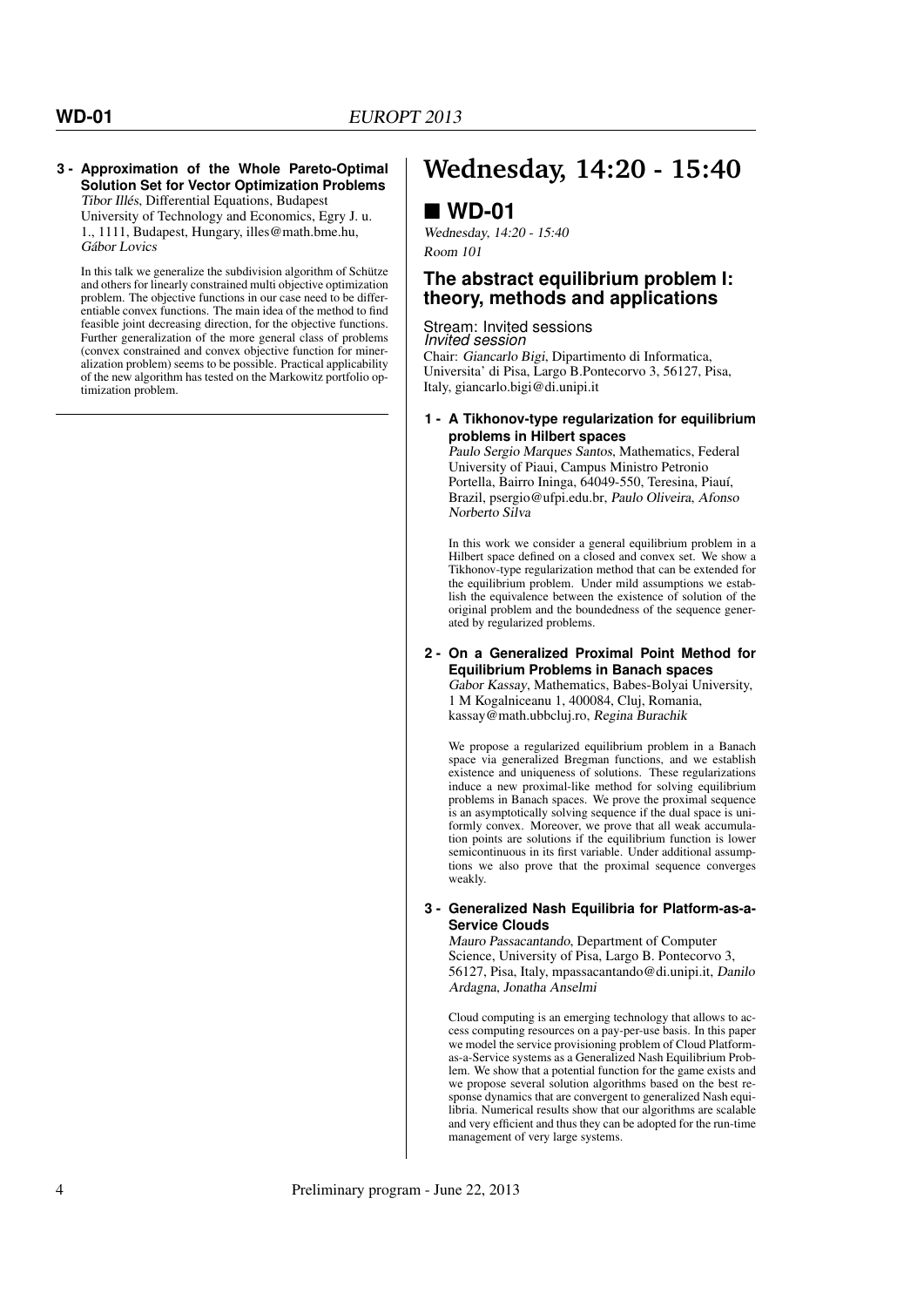#### **4 - Revising the gap function approach for equilibria**

Giancarlo Bigi, Dipartimento di Informatica, Universita' di Pisa, Largo B.Pontecorvo 3, 56127, Pisa, Italy, giancarlo.bigi@di.unipi.it, Mauro Passacantando

Computing the gap function of equilibrium problems (EPs) amounts to solving a convex optimization problem, and it may be an expensive task; the minimization of the gap function is often a constrained problem too. We address 2 approaches to face these issues: EPs with nonlinear constraints are solved exploiting polyhedral approximations of the feasible set together with possibly unfeasible search directions which requires exact penalties; gap functions are combined to formulate EPs through unconstrained minimization and search directions simpler than the usual ones are exploited to solve them.

### **WD-02**

Wednesday, 14:20 - 15:40 Room 107

### **Global Optimization II**

Stream: Contributed session *Contributed session*

Chair: Jim Calvin, Computer Science, New Jersey Institute of Techno, University Heights, 07102, Newark, New Jersey, United States, calvin@njit.edu

**1 - Exploiting Symmetry in the Global Optimisation of Atomic Clusters**

Mark Oakley, School of Chemistry, University of Birmingham, College of Engineering and Physical Sciences, Edgbaston, B15 2TT , Birmingham, United Kingdom, m.t.oakley@bham.ac.uk, Roy Johnston

For atomic clusters with multiple-funnel energy landscapes, such as Lennard-Jones clusters with 38 or 98 atoms, the global minima are difficult to locate. We describe the core orbits symmetrisation method, which exploits approximate symmetry. This improves the efficiency of basin-hopping or a genetic algorithm by up to two orders of magnitude for these difficult cases. It also offers a small improvement for clusters with single-funnel energy landscapes.

**2 - Efficient dimension reduction in interest rate modelling by global optimization** Ralf Werner, Institut für Mathematik, Universität Augsburg, Universitätsstr. 14, 86159, Augsburg, Germany, werner\_ralf@gmx.net

We investigate the behaviour of different formulations for the calibration problem of low parametric models to real world yield curves. We highlight problems using a simple approach based on standard optimization routines currently followed in financial industry. We improve the standard approach by using a suitable deterministic adaptive global optimization routine based on sparse grids, while keeping computation times within reasonable limits. We close the talk with a description of the benefits based on an application within the risk capital model of an insurance company.

#### **3 - An Enhanced Spatial Branch-and-Bound Method in Global Optimization with Nonconvex Constraints**

Peter Kirst, Karlsruhe Institute of Technology, Germany, peter.kirst@kit.edu, Oliver Stein, Paul Steuermann

We discuss some difficulties in determining valid upper bounds in spatial branch-and-bound methods for global minimization in the presence of nonconvex constraints. In fact, an example illustrates that standard techniques for the construction of upper bounds may fail in this setting. Instead, we propose to perturb infeasible iterates along Mangasarian-Fromovitz directions to feasible points whose objective function values serve as upper bounds. These directions may be calculated by the solution of a single linear optimization problem per iteration.

### **WD-03**

Wednesday, 14:20 - 15:40 Room 108

### **Derivative-free Optimization I**

Stream: Invited sessions *Invited session* Chair: Gianni Di Pillo, Dept. of Computer Control and Management Engineering, University of Rome, via Ariosto

25, Sapienza Universita' di Roma, 00185, Rome, RM, Italy, dipillo@dis.uniroma1.it

**1 - Derivative-free Approaches for Nonsmooth Constrained Optimization**

Giovanni Fasano, Department of Management, University Ca'Foscari of Venice, San Giobbe, Cannaregio 873, 30121, Venice, Italy, fasano@unive.it, Giampaolo Liuzzi, Stefano Lucidi, Francesco Rinaldi

We consider the solution of Lipschitz continuous inequality constrained optimization problems. We propose a general globally convergent scheme, including different algorithms, each one endowed with different convergence properties. Our proposal relies on a linesearch-based approach, where the global convergence to Clarke-stationary points is proved using a set of search directions, which is dense in the unit sphere. An exact penalty method is also used, in order to treat the nonlinear inequality constraints. A numerical comparison with NO-MAD and BOBYOA is given, proving our efficiency.

#### **2 - Derivative-free methods for multiobjective Lipschitz problems**

Giampaolo Liuzzi, IASI, CNR, 00185, Rome, Italy, giampaolo.liuzzi@iasi.cnr.it, Giovanni Fasano, Stefano Lucidi, Francesco Rinaldi

This work focuses on the solution of a constrained multiobjective optimization problems, with both nonlinear inequality constraints and bound constraints. We assume that the vector of the objective functions and the constraints are Lipschitz continuous. We show equivalence between the original constrained multiobjective problem, and a multiobjective problem with simple bounds, by means of an exact penalty function approach. We propose a line search based derivative free framework and report some numerical results proving the effectiveness of the proposed approach.

#### **3 - Global Rates for Zero-Order Methods**

Luis Nunes Vicente, University of Coimbra, Coimbra, Portugal, lnv@mat.uc.pt

In some DFO methods, it is possible to develop complexity bounds in terms of the number of evaluations to reach stationarity. Such global rates complement analyses of global convergence by providing additional insight.

We show that the broad class of direct-search methods of directional type, based on imposing sufficient decrease, exhibits the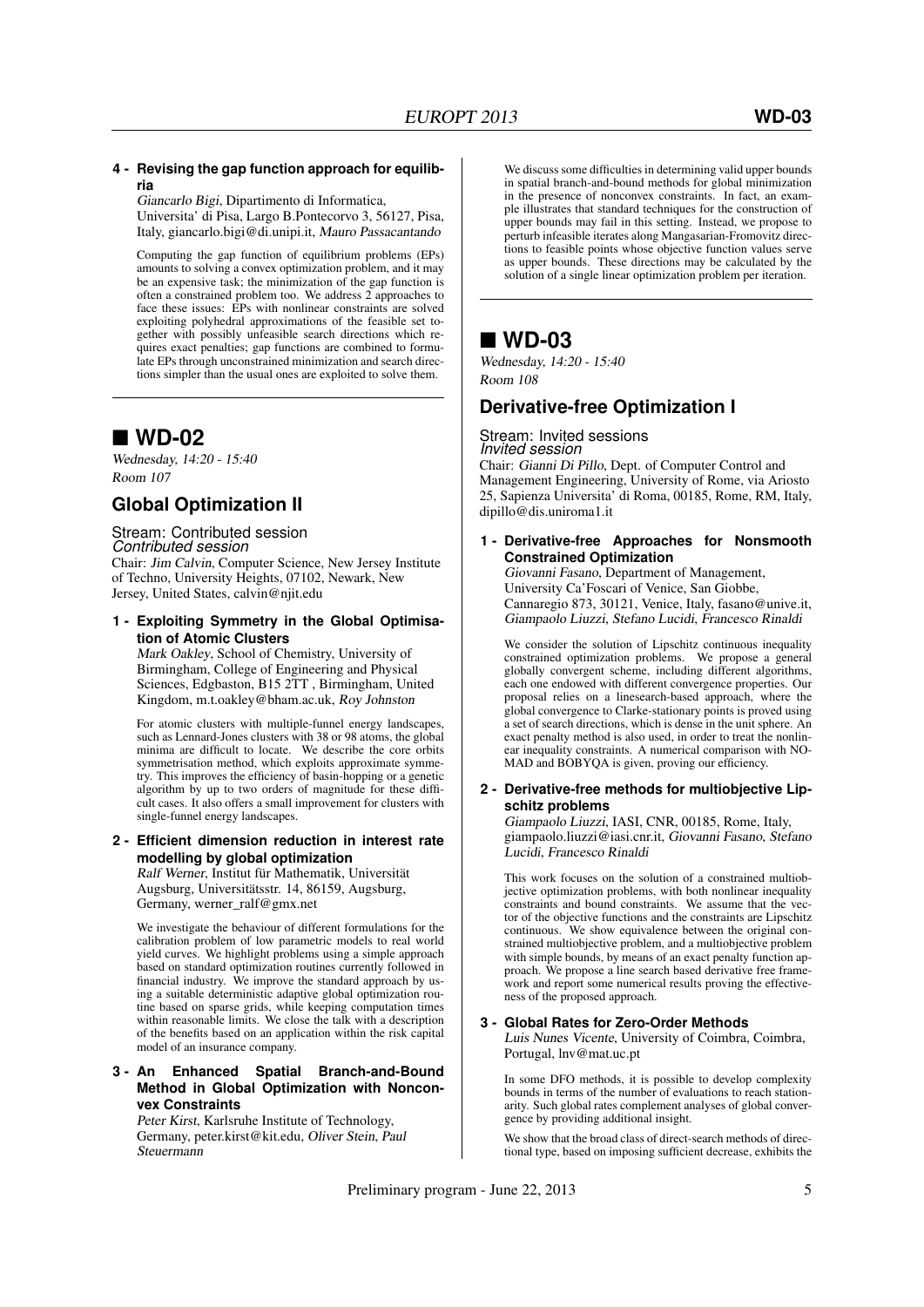same global rates of the gradient method for smooth functions, both in the nonconvex and convex cases.

A smoothing direct search approach is also discussed capable of deliver a global rate in the nonsmooth nonconvex setting.

### **WD-04**

Wednesday, 14:20 - 15:40 Room 109

### **Applied Optimization I**

#### Stream: Contributed session *Contributed session*

Chair: Ludmilla Koshlai, Systems analysis and OR, Institute of Cybernetics, Gonchar str.,65-a,apt.20, 01054, Kiev, Ukraine, koshlai@ukr.net

#### **1 - Solving time-dependent scheduling problems via interior point method**

Stanislaw Gawiejnowicz, Faculty of Mathematics and Computer Science, Adam Mickiewicz University, Umultowska 87, 61-614, Poznan, Poland, stgawiej@amu.edu.pl, Wieslaw Kurc

We propose a variant of an interior point method to a matrix time-dependent scheduling problem. We reformulate the problem as a non-linear minimization problem over a subpolytope of a permutohedron and attach to each vertex of this subpolytope, in one-to-one way, a permutation matrix. Next, we express our problem in terms of such matrices, prove an analogon of a Birkhoff's theorem on the convex hull of these matrices and formulate a relaxed version of our problem. Finally, we apply to the relaxed version the primal-dual interior point method using only quadratic number of constraints.

#### **2 - SLaSi: a spin-lattice simulation tool**

Oleksandr Pylypovskyi, Radiophysical, Taras Shevchenko National Univesity Of Kyiv, 252187, Kyiv, Ukraine, o.pylypovskyi@gmail.com, Denis Sheka

This presentation introduces a new software SLaSi for the analysis of the specific field in physics such as magnetization statics and dynamics. The main purpose of the tool is to simulate the full 3-dimensional cubic lattices, where the classical Landau-Lifshitz-Gilbert equation is solved for each node. The considered lattice with  $N$  nodes, where N takes values up to million, generates the resulting system with 3N nonlinear differential equations. SLaSi is designed as a MPI-software which can be extended to solve a wide range of large multidimensional problems in economy, industry and control.

#### **3 - Pickup and delivery problem — case study** Jan Pelikan, Econometrics, University of Economics Prague, W. Churchill sq. 4, 13067, Prague, Czech Republic, pelikan@vse.cz

The new pickup and delivery problem with transfers and split delivery is studied. The goal is to propose cyclical routes which ensure transport of required goods among main centres of regions. A set of shipments demands is given, where each demand is specified by the place of pickup, the place of delivery and quantity of goods. There are available vehicles of given capacities. The objective is to find cyclical routes for these vehicles with minimal costs. The mathematical model and main features of the problem is presented.

#### **4 - Modelling of Technological Changes in the Economy of Ukraine**

Ludmilla Koshlai, Systems analysis and OR, Institute of Cybernetics, Gonchar str.,65-a,apt.20, 01054, Kiev, Ukraine, koshlai@ukr.net, Petro Stetsyuk, Oleksandr Pylypovskyi

We consider optimization models for improvement of the existed and implementation of new technologies necessary for Ukrainian economy. Decreasing of the production cost and creating the possibilities for noninflational wage growth are proposed as the main goals to be achieved. Presented models belong to the class of aggregated interindustry models (inputoutput Leontiev models). The efficient subgradient method has been proposed to solve them. Models, methods and computer programs are integrated into specialized DSS, which is designed as open menu-driven software.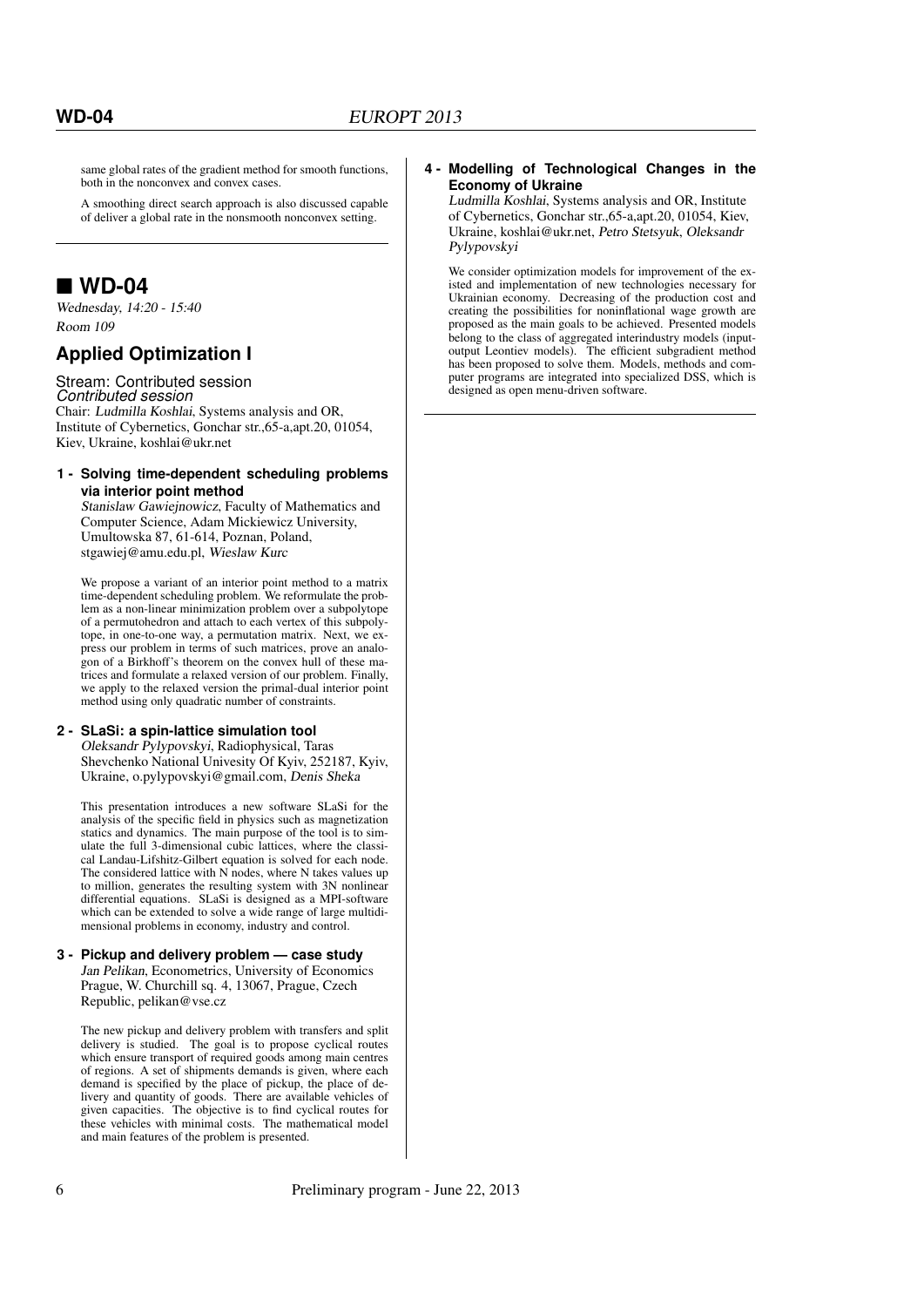## **Wednesday, 16:20 - 17:20**

### **WE-01**

Wednesday, 16:20 - 17:20 Room 101

### **The abstract equilibrium problem II: theory, methods and application**

Stream: Invited sessions *Invited session*

Chair: Mauro Passacantando, Department of Computer Science, University of Pisa, Largo B. Pontecorvo 3, 56127, Pisa, Italy, mpassacantando@di.unipi.it

#### **1 - Smoothness Properties of a Regularized Gap Function for Quasi-Variational Inequalities**

Oliver Stein, Institute of Operations Research, Karlsruhe Institute of Technology, 76131, Karlsruhe, Germany, stein@kit.edu, Nadja Harms, Christian Kanzow

We study continuity and differentiability properties for a reformulation of a finite-dimensional quasi-variational inequality (QVI) problem using a regularized gap function approach. Since the regularized gap function is nonsmooth in general, we take a closer look at its nondifferentiability points and show, in particular, that under mild assumptions all locally minimal points of the reformulation are, in fact, differentiability points. The results are specialized to generalized Nash equilibrium problems, and consequences for numerical methods are discussed.

#### **2 - Existence results for variational inequalities with surjectivity consequences related to generalized monotone operators**

Mihaela Miholca, Facultatea de Matematica si Informatica,, Universitatea Babe<sub>, S</sub>-Bolyai Cluj-Napoca, 400084, Cluj-Napoca, Romania, mihaela.miholca@yahoo.com, Gabor Kassay

We present existence results for equilibrium problems and variational inequalities given by generalized monotone bifunctions and generalized monotone operators, respectively. As a consequence we deduce the existence of zeroes, or even more, surjectivity of some classes of set-valued operators. We show that by strengthening the continuity assumptions, similar surjectivity results can be obtained without any monotonicity assumption. In the framework of reflexive Banach spaces, we extend a related result due to Inoan and Kolumban (Nonlinear Analysis, 68(2008), pp.47-53)).

#### **3 - Penalty methods for general non monotone equilibrium problems**

Igor Konnov, System Analysis & IT, Kazan University, ul. Kremlevskaya, 18, 420008, Kazan, Russian Federation, konn-igor@ya.ru

We consider a general equilibrium problem (EP) in a Euclidean space setting. Most solution methods for EPs were substantiated under certain (generalized) monotonicity conditions. We now consider a general penalty method for EPs under mild coercivity conditions without monotonicity properties. Moreover, we show that a regularized version of the penalty method enables us to further weaken the coercivity condition.

### **WE-02**

Wednesday, 16:20 - 17:20 Room 107

### **Large Scale Nonlinear Optimization I**

#### Stream: Invited sessions *Invited session*

Chair: Giovanni Fasano, Department of Management, University Ca'Foscari of Venice, San Giobbe, Cannaregio 873, 30121, Venice, Italy, fasano@unive.it

#### **1 - Adaptive Observations And Multilevel Optimization In Data Assimilation**

Maria Monserrat Rincon Camacho, CERFACS (Centre for Research and Advanced Training in Scientific Computation), Toulouse, France, rincon@cerfacs.fr, Serge Gratton, Philippe L. Toint

We propose a decomposition of large-scale incremental four dimensional data assimilation problems based on exploiting an adaptive hierarchy of observation sets. Starting with a lowcardinality set and the solution of its corresponding optimization problem, observations are adaptively added based on a posteriori error estimates.Using the RPCG variant of the conjugate gradient that is well suited to this application, we present illustrate the bahaviour of the method on the 1D-wave equation and on the Lorenz-96 system, that represents problems encountered in Numerical Weather Prediction.

#### **2 - New preconditioner updates in Newton-Krylov methods for nonlinear systems**

Margherita Porcelli, Istituto di Scienza e Tecnologie dell'Informazione "A. Faedo", CNR, via G. Moruzzi 1, 50134, Pisa, Italy, porcelli@math.unifi.it, Stefania Bellavia, Benedetta Morini

We address the problem of preconditioning sequences of large sparse indefinite systems of linear equations arising in the solution of large nonlinear systems via Newton-Krylov methods. We present two new strategies to construct approximate updates of a factorized preconditioner for a reference matrix of the sequence. Both updates are based on the availability of an incomplete factorization for one matrix of the sequence and differ in the approximation of the so-called ideal updates. Furthermore, nearly matrix-free implementations are discussed.

#### **3 - AINVk: a Class of Approximate Inverse Preconditioners based on Krylov-subspace methods, for Large Indefinite Linear Systems**

Massimo Roma, Dipartimento di Ingegneria Informatica, Automatica e Gestionale, Universita' di Roma, via Ariosto 25, 00185, ROMA, Italy, roma@dis.uniroma1.it, Giovanni Fasano

We propose a class of preconditioners for symmetric indefinite linear systems arising from numerical analysis and nonconvex optimization frameworks. They may be obtained as by-product of Krylov-subspace solvers. We provide theoretical properties of our preconditioners, discussing the relation with other proposals. We study structural properties of our class of preconditioners, and report the results of a comparative numerical experience with LMP preconditioners. Then, we embed our preconditioners within a linesearch-based truncated Newton method and perform an extensive numerical testing.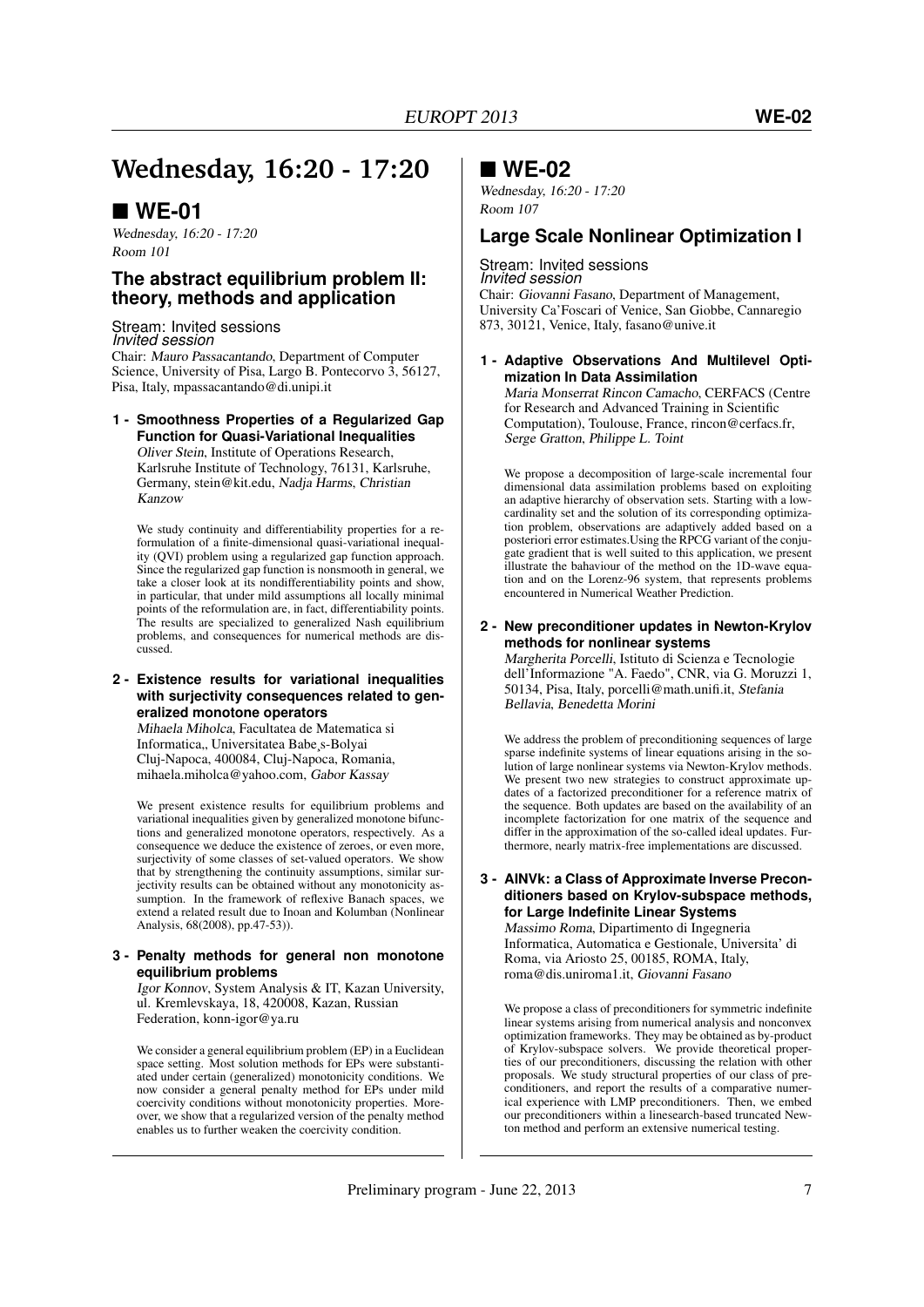### **WE-03**

Wednesday, 16:20 - 17:20 Room 108

### **Advances in Optimization and Control, and Their Applications I**

Stream: Invited sessions *Invited session* Chair: Gerhard-Wilhelm Weber, Institute of Applied Mathematics, Middle East Technical University, ODTÜ, 06531, Ankara, Turkey, gweber@metu.edu.tr

#### **1 - On structure and computation of generalized Nash equilibria**

Vladimir Shikhman, Center of Operations Research and Econometrics, Catholic University of Louvain, Voie du Roman Pays 34, 1348, Louvain-la-Neuve, Belgium, vladimir.shikhman@uclouvain.be, Hubertus Th. Jongen, Dominik Dorsch

Generalized Nash equilibrium problems (GNEPs) are studied from structural and computational perspectives. Basic in our approach is the representation of Nash equilibria (NE) as zeros of an underdetermined system of nonsmooth equations. The set of NE - generically - constitutes a Lipschitz manifold. Its dimension is (N-1)J, where N is the number of players and J is the number of active common constraints. This number encodes both the possible degeneracies for the players' parametric subproblems and the dimension of the set of NE. We propose and discuss a nonsmooth projection method for GNEP.

**2 - Optimization Approaches for Production Networks with Discontinuous Conservation Laws** Patrick Schindler, Mathematics, Uni Mannheim, A5,6 B101 - B105, 68161, Mannheim, Rhineland-Palatinate, Germany, schindler@math.uni-mannheim.de, Simone Göttlich

In this talk, we introduce a production network model with discontinuous conservation laws. Under the assumption that no parts are lost, the interaction between several production units can be described by a queueing system. We are interested in solving and optimizing the models in an accurate and fast way. Therefore we discuss a front tracking approach to solve these kind of equations. This numerical scheme is useful to derive optimization approaches, e.g. discrete adjoint equation system and mixed integer problems.

#### **3 - Recent Advances on Stochastic Hybrid Systems with Jumps in Finance and Related Fields** Gerhard-Wilhelm Weber, Institute of Applied Mathematics, Middle East Technical University, ODTÜ, 06531, Ankara, Turkey, gweber@metu.edu.tr, Yeliz Yolcu Okur, Busra Temocin, Sirma Zeynep Alparslan Gok

We introduce into Stochastic Hybrid Differential Systems with Jumps, a new and wide modeling frame involving diffusion, impulsiveness and the local (regional) - global differentiation. They are emerging in the financial sector, in economics, game theory, etc.. We discuss market incompleteness and, especially, insider information and speculation. Control problems of optimal wealth are studied subject to these systems by Hamilton-Jacobi Bellman equations and a generalized discretization and approximation scheme is presented.

### **WE-04**

Wednesday, 16:20 - 17:20 Room 109

### **NonSmooth optimization I**

#### Stream: Contributed session *Contributed session*

Chair: Didier Aussel, Lab.PROMES UPR 8521, University of Perpignan, Technosud, Rambla de la thermodynamique, 66100, Perpignan, France, aussel@univ-perp.fr

#### **1 - Primal-dual subgradient method for hugescale conic optimization problems and its application to shape design**

Shpirko Sergey, Control and Applied Math., Moscow Physics and Tech., 9, Institutskii per., Moscow Region, 141700, Dolgoprudny, Russian Federation, shpirko@yahoo.com, Yurii Nesterov

For huge-scale Linear Conic Optimization problems, we develop primal-dual subgradient method. Our main assumption is that the primal cone is formed as a direct product of many small-dimensional convex cones, and that the matrix of corresponding linear operator is uniformly sparse. Our scheme is based on the recursive updating technique suggested by Nesterov. It makes the total cost of iteration logarithmically depended in the problem size. As an application, we consider a classical problem of finding an optimal shape design.

#### **2 - Optimal Covering of Solid Bodies by Spheres Via Hyperbolic Smoothing Technique**

Adilson Elias Xavier, Systems Engineering and Computer Sciences Department, Federal University of Rio de Janeiro, P.O. Box 68511, Ilha do Fundão - Centro Tecnologia - H319, 21941-972, Rio de Janeiro, RJ, Brazil, adilson@cos.ufrj.br, Antonio Alberto Fernandes Oliveira, Daniela Lubke, Vinicius Layter Xavier

We consider the problem of optimally covering solid bodies by a given number of spheres. The mathematical modelling of this problem leads to a min-max-min formulation which, in addition to its intrinsic multi-level nature, has the significant characteristic of being non-differentiable. The use of the Hyperbolic Smoothing technique engenders a simple one-level non-linear programming problem and allows overcoming the main difficulties presented by the original one. To illustrate the performance of the method we present computational results in a medical application: coverage of brain tumors.

#### **3 - About points where multivalued maps are single-valued**

Didier Aussel, Lab.PROMES UPR 8521, University of Perpignan, Technosud, Rambla de la

thermodynamique, 66100, Perpignan, France, aussel@univ-perp.fr

An important literature has been dedicated, in the last decades, to the study of situations/hypothesis in which a monotone setvalued map is single-valued. This can be considered from different points of view: pointwise, locally or densely. Our aim, in this talk, is to prove that the same kind of results can be obtained for quasimonotone operators. Additionally, most of the monotone cases can be deduces from the quasimonotone case.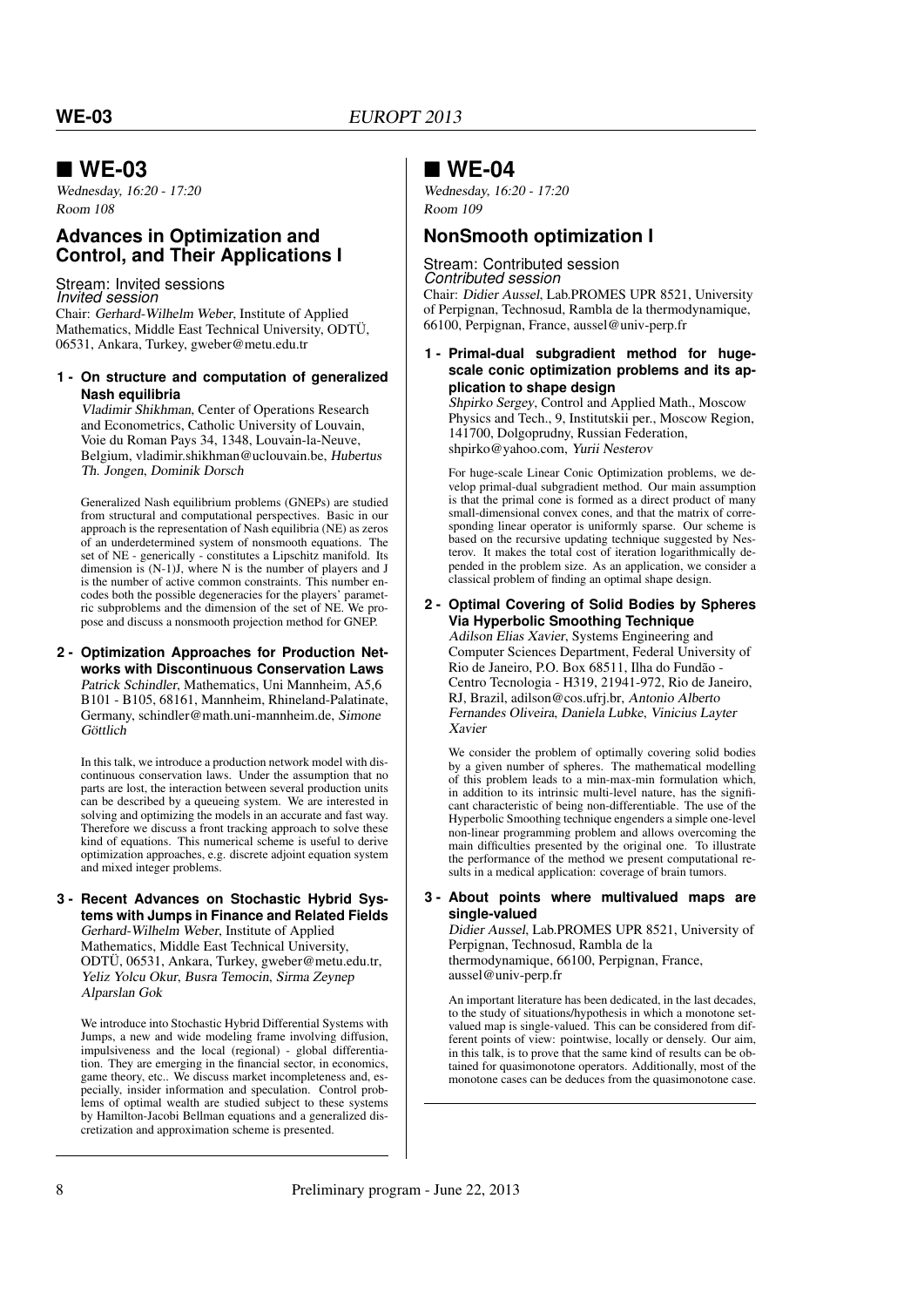## **Wednesday, 17:30 - 18:50**

### **WF-03**

Wednesday, 17:30 - 18:50 Room 108

### **Advances in Optimization and Control, and Their Applications II**

Stream: Invited sessions *Invited session* Chair: Gerhard-Wilhelm Weber, Institute of Applied Mathematics, Middle East Technical University, ODTÜ, 06531, Ankara, Turkey, gweber@metu.edu.tr Chair: Sevtap Kestel, Actuarial Sciences, Applied Mathematics Institute, Middle East Technical University, Institute of Applied Mathematics, 06531, Ankara, Turkey, skestel@metu.edu.tr

**1 - A new hybrid model to forecast day-ahead electricity prices: wavelet-mars**

Miray Hanım Yıldırım, Institute of Applied Mathematics, Middle East Technical University; Department of Industrial Engineering, Çankaya University; European Commission, Joint Research Centre, Institute for Energy and Transport, Institute of Applied Mathematics Middle East Technical University, 06531, Ankara, Turkey, e160106@metu.edu.tr, Özlem Türker Bayrak, Gerhard-Wilhelm Weber

The impact of electricity price on energy market requires more accurate forecasting techniques. Aiming maximum utilities under highly volatile market conditions, both supplier and consumer sides seek to monitor and response the changes in the electricity prices. In this study, we present a new hybrid model, wavelet-Multivariate Adaptive Regression Splines, to forecast day-ahead electricity prices. Unlike classical techniques, the new method does not require any assumption neither for the data nor for the solution progress. The results compared with the classical techniques are also presented.

#### **2 - Distance geometry model for multiextremal optimisation and kriging**

Leonidas Sakalauskas, Operational Research, Institute of Mathematics & Informatics, Akademijos 4, LT-08663, Vilnius, Lithuania, sakal@ktl.mii.lt

The application of the distance geometry model to probabilistic modelling by Gaussian fields of multivariate data structures is considered. A simple extrapolator is developed by means of a matrix of distances between pairs of the points of objective function computation. The model is rather simple and can be defined only by the mean and variance parameters, efficiently evaluated by maximal likelihood method. The results of application of the extrapolator developed to kriging and multiextremal optimisation are considered too.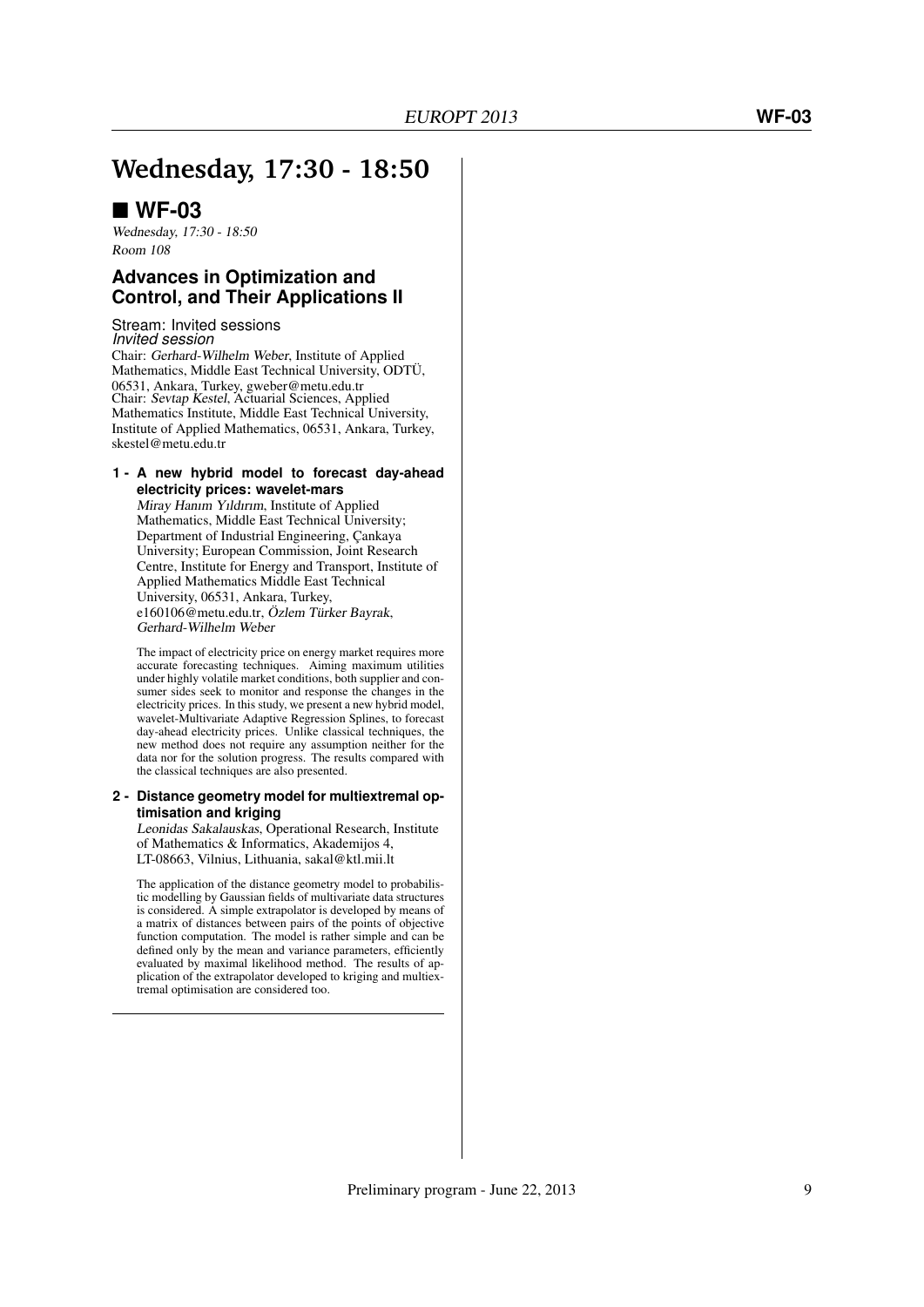## **Thursday, 9:00 - 10:00**

### **TA-01**

Thursday, 9:00 - 10:00 Room 101

### **Equilibrium Problems II**

#### Stream: Invited sessions *Invited session*

Chair: Francisco Facchinei, La Sapienza Università di Roma, Via Ariosto, 25, 00185, Roma, Italy, facchinei@dis.uniroma1.it

#### **1 - Inexact Relaxation Methods for Mathematical Programs with Equilibrium Constraints**

Christian Kanzow, University of Wuerzburg, Insitute of Mathematics, Am Hubland, 97074, Wuerzburg, Germany, kanzow@mathematik.uni-wuerzburg.de, Alexandra Schwartz

Mathematical programs with equilibrium (or complementarity) constraints, MPECs for short, form a difficult class of optimization problems violating most constraint qualifications. One prominent class of algorithms are the relaxation (or regularization) methods. Starting with Scholtes (2001), there exist a whole bunch of relaxation methods. Here we investigate the convergence properties when the subproblems are solved only inexactly. Surprisingly, these properties are completely different from the corresponding methods, where the subproblems are solved exactly.

#### **2 - Cyber foraging as a generalized Nash equilibrium problem**

Veronica Piccialli, Dipartimento di Ingegneria Civile e Ingegneria Informatica, Università degli Studi di Roma Tor Vergata, via del Politecnico, 00133, Rome, Italy, piccialli@disp.uniroma2.it, Francisco Facchinei, Valeria Cardellini, Valerio Di Valerio, Vincenzo Grassi, Francesco Lo Presti, Vittoria De Nitto Personè

Cyber foraging dynamically augments computing resources of mobile devices by exploiting external computing infrastructures. In the system we consider, applications functionality is dynamically partitioned between the mobile, cloudlet nodes that represent the wireless access points the mobile connects to, and distant cloud servers. As the load increases, resources sharing can cause delays and performance degradation. In order to capture the effects of interactions of users we model the system as a generalized Nash equilibrium problem and propose a distributed algorithm for its solutions.

#### **3 - Error Bound Results for Generalized Nash Equilibrium Problems**

Andreas Fischer, Department of Mathematics, Technische Universität Dresden, Institute of Mathematics, 01062, Dresden, Germany, Andreas.Fischer@tu-dresden.de, Axel Dreves, Francisco Facchinei, Markus Herrich

We consider the Karush-Kuhn-Tucker (KKT) system belonging to a Generalied Nash Equilibirum Problem (GNEP). Since a solution of the GNEP is typically nonisolated, error bound results for these problems are nonstandard. However, for several reasons like the application within algorithms or sensitivity it is quite useful to know an error bound that is valid around a certain solution of the KKT system. In this talk we will discuss some recent error bound results for the KKT system.

### **TA-02**

Thursday, 9:00 - 10:00 Room 107

### **Nonlinear Constrained Optimization**

Stream: Invited sessions *Invited session* Chair: Giampaolo Liuzzi, IASI, CNR, 00185, Rome, Italy, giampaolo.liuzzi@iasi.cnr.it

#### **1 - Spectral Projected Gradients: reviewing ten years of applications**

Ernesto G. Birgin, Dept. of Computer Science, University of São Paulo, Rua do Matão, 1010, Cidade Universitária, 05508-090, São Paulo, SP, Brazil, egbirgin@gmail.com

The Spectral Projected Gradient method (SPG) seeks the minimization of a smooth function over a convex set for which the projection operation can be inexpensively computed. The SPG is based on projected gradients and combines the spectral steplength with nonmonotone line searches. Since its introduction in 2000, many successful usages on a variety of fields have been reported, comprising Machine Learning, Medical Imaging, Meteorology, and Image Reconstruction, including Compressive Sensing, just to name a few. In this talk, some of those applications will be reviewed and analyzed.

#### **2 - A projection algorithm for multiresolution optimisation**

Duy Luong, Computing, Imperial College London, 180 Queens Gate, SW7 2RH, London, United Kingdom, vu.luong@imperial.ac.uk, Panos Parpas, Daniel Rueckert, Berc Rustem

Solving a large scale optimisation problem at the original resolution is expensive. We present a projection method that utilises coarse level information to improve the performance of finer level. The approach assumes existence of hierarchy of models and solving coarse levels is less expensive than fine levels. We show that an iteration of the multiresolution framework satisfies the contraction principle under certain conditions. Using coarse information in the fine iteration improves the performance in practice as well as sharpen the convergence properties. Experimental results are followed.

#### **3 - A primal-dual augmented Lagrangian method for nonlinear optimization**

Paul Armand, XLIM Laboratory, University of Limoges, 123, avenue Albert Thomas, 87060, Limoges, France, paul.armand@unilim.fr, Joël Benoist, Riadh Omheni

We present a primal-dual augmented Lagrangian algorithm for NLP. The algorithm is based on the Newton method applied to a sequence of perturbed KKT systems which comes by introducing both an augmented Lagrangian and a log-barrier penalty. The globalization is done by means of a control of the iterates in the primal-dual space all along the iterations. Global and asymptotic convergence results are shown. Numerical tests are also presented. We show that the method is robust in the sense that it is able to solve degenerate problems for which the Jacobian of constraints is rank deficient.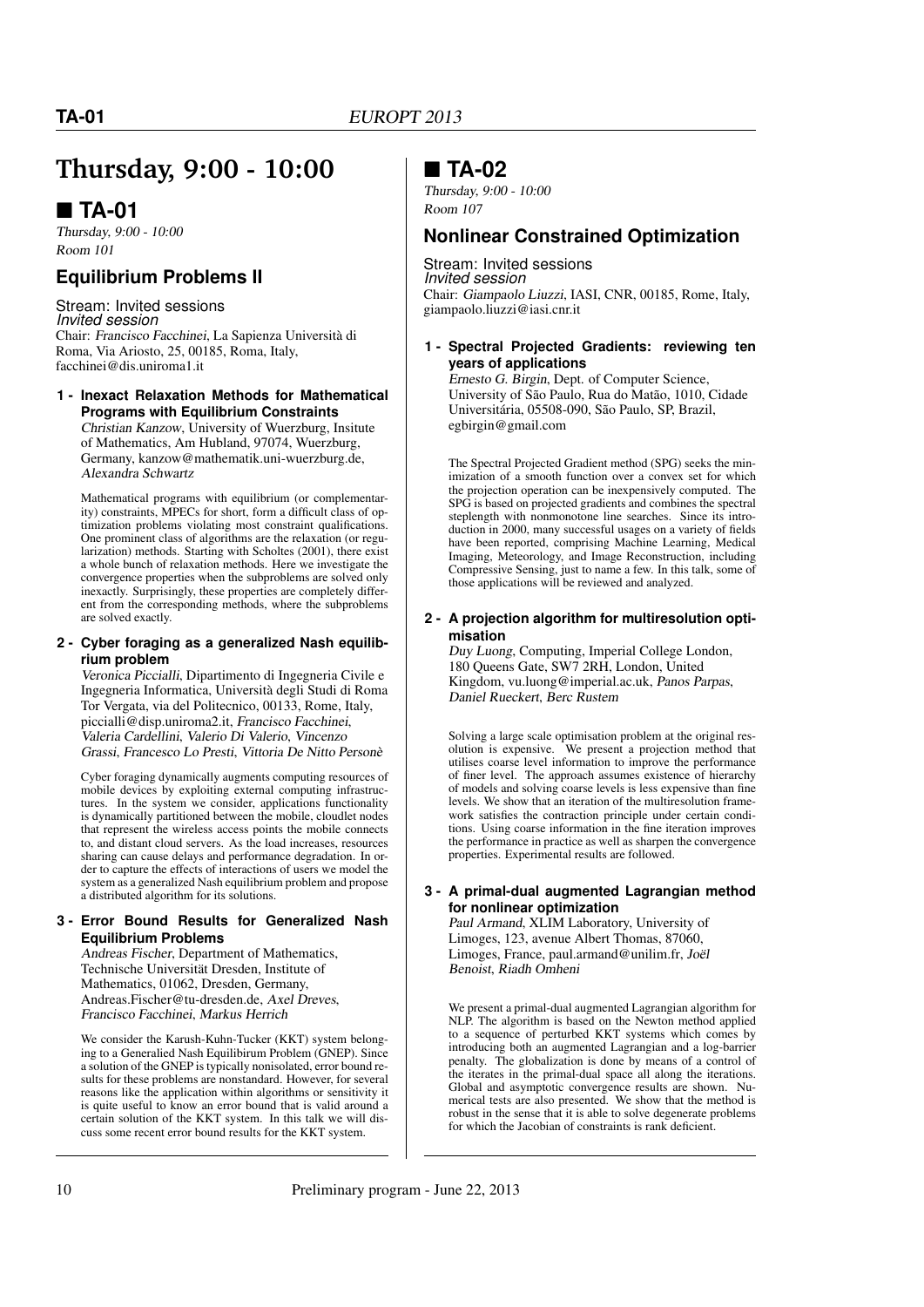### **TA-03**

Thursday, 9:00 - 10:00 Room 108

#### **Stochastic bilevel optimization**

### Stream: Invited sessions

*Invited session*

Chair: Georg Pflug, Department of Statistics and Decision Support Systems, University of Vienna, Universitaetsstrasse 5, A-1010, Vienna, Austria, georg.pflug@univie.ac.at

#### **1 - Stochastic bilevel problems: Models and structures**

Georg Pflug, Department of Statistics and Decision Support Systems, University of Vienna, Universitaetsstrasse 5, A-1010, Vienna, Austria,

georg.pflug@univie.ac.at

We review some models for bilevel stochastic programs. In view of the existing literature on deterministic bilevel problems, we look at necessary conditions for stationary points in an MPEC formulation. Some extensions of necessary optimality conditions to the stochastic case will be presented. A typical problem is the pricing problem of electricity swing options, where the lower level problem is a linear stochastic multistage problem and the upper level is a stochastic single stage bilinear problem with bilinear constraints.

#### **2 - Decomposition method for linear stochastic bilevel problems**

Charlotte Henkel, Mathematics, University of Duisburg-Essen, Forsthausweg 2, 47057, Duisburg, Germany, charlotte.henkel@uni-due.de

Compared to linear stochastic two-stage programs, linear stochastic bilevel problems (LSBP) exhibit a strongly increased complexity. Nonetheless, decomposition methods known from the former can be used to derive optimal solutions of LSBPs. An algorithm for optimistic LSBPs with discrete distributions is presented as well as an evaluation of the performance.

#### **3 - Optimality conditions and solution algorithms for the swing option pricing problem**

Raimund Kovacevic, Statistics and Decision Support Systems, University Vienna, Universitätsstr. 5, 1010, Wien, Wien, Austria, raimund.kovacevic@univie.ac.at, Georg Pflug

Swing options are an important type of electricity delivery contracts. Due to the nonstorability of electricity and the incompleteness of electricity markets it is hard to apply classical finance methods for calculating the related strike price. The pricing problem therefore has been reformulated as a bilevel optimiazation problem of Stackelberg type. We analyze (necessary) optimiality conditions and solution algorithms.

### **TA-04**

Thursday, 9:00 - 10:00 Room 109

### **Stability and convergence analysis in continuous optimization**

Stream: Invited sessions *Invited session* Chair: Diethard Klatte, IBW, Universität Zürich, Moussonstr. 15, CH-8044, Zürich, Switzerland, klatte@ior.uzh.ch

#### **1 - Uniqueness of solutions under metric regularity of Karush-Kuhn-Tucker systems for cone constrained programs**

Diethard Klatte, IBW, Universität Zürich, Moussonstr. 15, CH-8044, Zürich, Switzerland, klatte@ior.uzh.ch, Bernd Kummer

In this talk, we study nonlinear optimization problems under canonical perturbations in a setting which includes standard nonlinear programs as well as cone constrained programs. We discuss conditions for metric regularity of the Karush-Kuhn-Tucker (KKT) system, or, equivalently, for the Aubin property of the KKT solution set map. Our focus is on conditions under which metric regularity and strong regularity of the KKT system coincide. In particular, we show that constraint nondegeneracy and uniqueness of the multiplier is necessary for the metric regularity of the KKT system.

#### **2 - A nonsmooth Newton method for disjunctive optimization problems**

Stephan Buetikofer, Institute of Data Analysis and Process Design, Zurich University of Applied Sciences, Rosenstrasse 3, 8401, Winterthur, Switzerland, stephan.buetikofer@zhaw.ch, Diethard Klatte

In recent works of the authors a nonsmooth Newton method was developed in an abstract framework and applied to certain finite dimensional optimization problems with C1,1 data. Such problems arise from general semi-infinite optimization problems (GSIP) under suitable assumptions. Recent results show that under some weaker assumptions there is a reformulation of a GSIP as a disjunctive optimization problem. We will apply this method to disjunctive optimization problems. For this we reformulate stationary points of a disjunctive optimization problem as a zero of a suited nonsmooth function.

#### **3 - Metric regularity in nonlinear semidefinite programming**

Peter Fusek, Faculty of Mathematics, Physics and Informatics, Comenius University Bratislava, Mlynska dolina, 84248, Bratislava, Slovakia, peto.fusek@gmail.com

We study the interplay between metric regularity and strong regularity of the Kojima function corresponding to the nonlinear semidefinite programming problem. Having in mind the topological structure of the positive semidefinite cone we identify a class of locally Lipschitz functions which turn out to have coherently oriented B-subdifferentials under metric regularity. This class is general enough to contain the Kojima function. We arrive at an equivalence between metric regularity and strong regularity provided that an assumption involving the topological degree is fulfilled.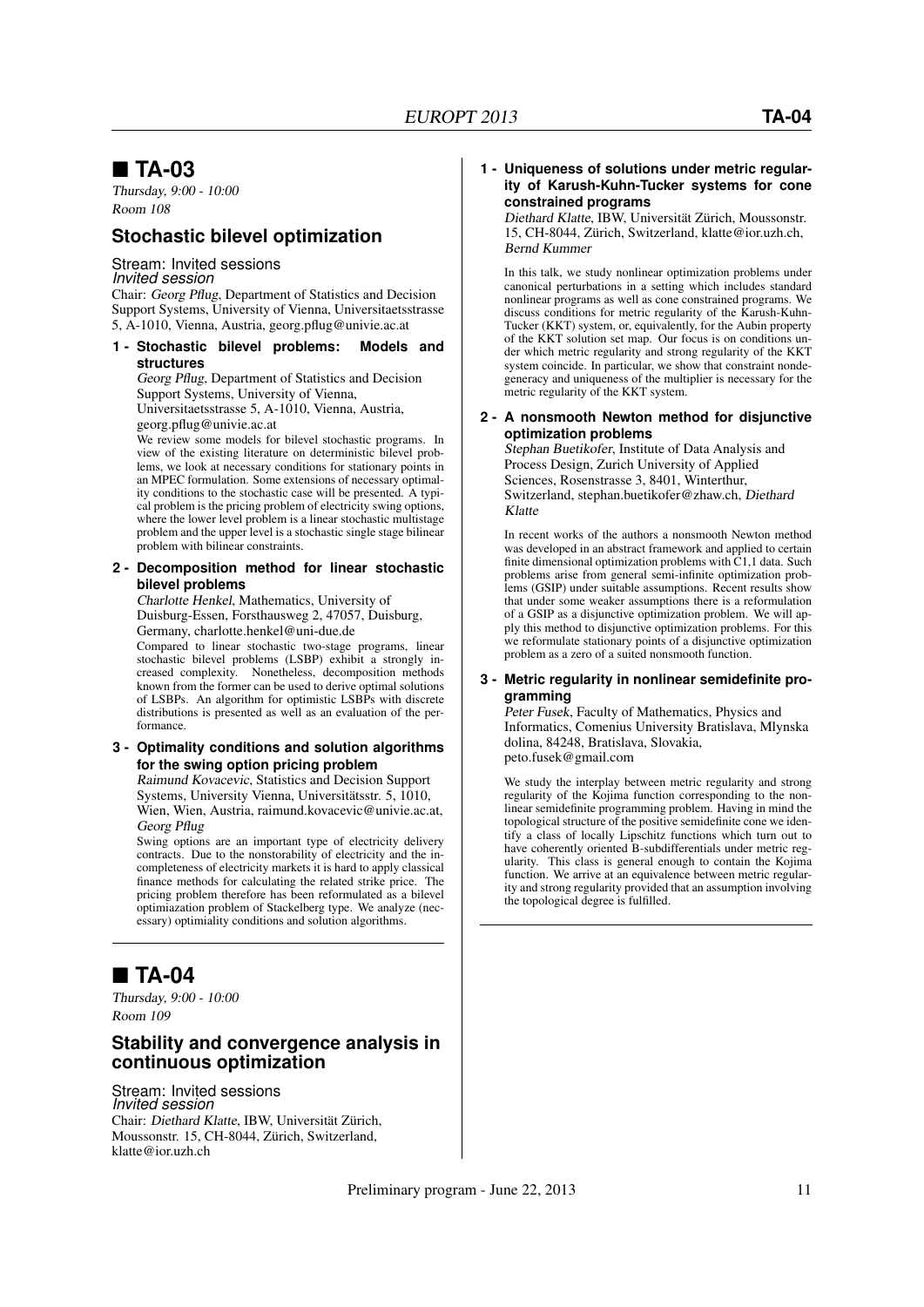## **Thursday, 10:10 - 11:10**

### **TB-01**

Thursday, 10:10 - 11:10 Room 101

### **Plenary II**

Stream: Plenary Lectures *Invited session*

Chair: Fabio Schoen, Dipartimento di Ingegneria dell'Informazione, Università degli Studi di Firenze, via di Santa Marta, 3, 50139, Firenze, Italy, fabio.schoen@unifi.it

#### **1 - Towards better bounds: The interplay of convex underestimators, branching rules and domain reductions**

Marco Locatelli, Ingegneria dell'Informazione, Universita' di Parma, Italy, locatell@ce.unipr.it

In this talk we present some results about convex envelopes of bivariate functions over polytopes and we show, through some examples, how the ability of computing good convex underestimators over regions different from classical ones, like boxes, allows to define branching strategies which improve the performance of branch and bound algorithms based on the standard subdivision of boxes into subboxes. The same examples are also employed to illustrate the strong impact of domain reduction techniques.

## **Thursday, 11:40 - 13:00**

### **TC-01**

Thursday, 11:40 - 13:00 Room 101

### **Variational Analysis and Optimization I**

#### Stream: Invited sessions *Invited session*

Chair: Michel Théra, Maths-Info, XLIM, UMR-CNRS 6172, 123, Avenue Albert Thomas, 87060, Limoges Cedex, France, michel.thera@unilim.fr

#### **1 - Error Bounds and Metric Subregularity**

Alexander Kruger, School of Science, Information Technology & Engineering, University of Ballarat, University Drive, Mount Helen, P.O. Box 663, 3353, Ballarat, Victoria, Australia, a.kruger@ballarat.edu.au

In this talk, I am going to demonstrate how metric subregularity/calmness of set-valued mappings can be treated in the framework of the theory of error bounds of real-valued functions. For this purpose, the machinery of error bounds needs to be extended to functions defined on the product of (metric or normed) spaces.

Several kinds of primal space and subdifferential slopes for real-valued functions and set-valued mappings will be discussed.

#### **2 - Calmness modulus of linear semi-infinite programs**

Maria Josefa Cánovas, Operations Research Center, Miguel Hernández University, Avda. del Ferrocarril s/n, (Edif. Torretamarit), 03202, Elche, Alicante, Spain, canovas@umh.es, Alexander Kruger, Marco A. López-Cerdá, Juan Parra, Michel Théra

Our main goal is to compute or estimate the calmness modulus of the argmin mapping of linear semi-infinite optimization problems under canonical perturbations, i. e., perturbations of the objective function together with continuous perturbations of the right-hand-side of the constraint system (with respect to an index ranging in a compact Hausdorff space). The relationship between the calmness of the argmin mapping and the same property for the (sub)level set mapping (with respect to the objective function is explored too. Illustrative examples are provided.

#### **3 - Tilt stability in nonlinear and conic programming**

Jiri Outrata, Dep. of decision-making theory, UTIA Praha, Pod vodarenskou vezi 4, 18208, Praha 8, Czech Republic, outrata@utia.cas.cz

Tilt stability is useful property of optimization problems having important consequences mainly in numerics. The first part of the talk is devoted to analysis of this property in classical nonlinear programs with inequality constraints under either the Mangasarian-Fromovitz constraint qualification (MFCQ) or under MFCQ combined with the constant rank constraint qualification. We provide necessary and sufficient conditions for tilt stability and a relationship with strong metric regularity of a multifunction associated with necessary optimality conditions. These results complement a recent deve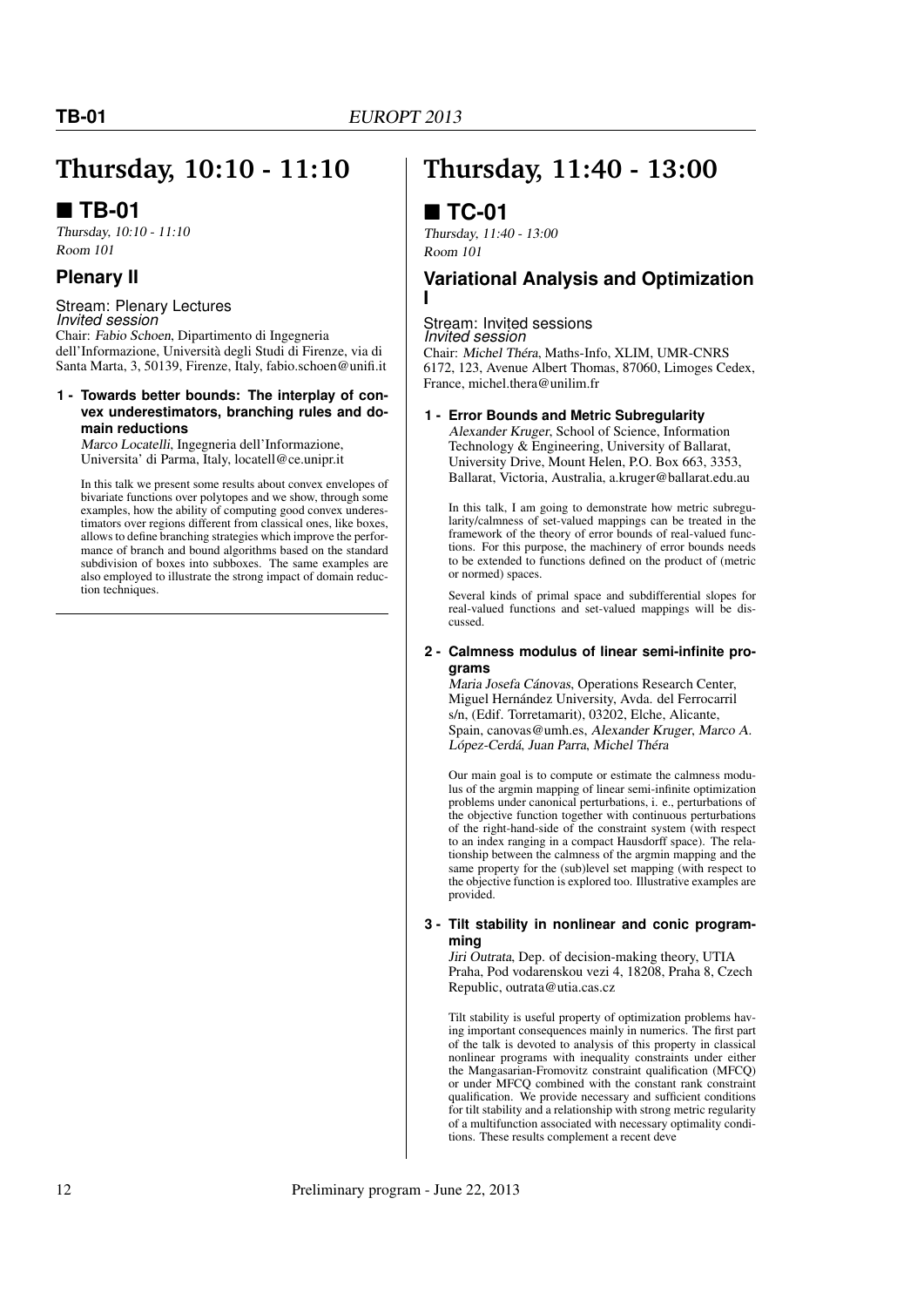#### **4 - Primal Solvability in Infinite-Dimensional Convex Optimization**

Marco A. López-Cerdá, Statistics and Operations Research, Alicante University, Ctra. San Vicente de Raspeig s/n, 3071, Alicante, Spain, marco.antonio@ua.es

In this talk we are presenting some results guarateeing that the optimal value of a given convex infinite optimization problem and its corresponding Lagrangian dual coincide and the primal optimal value is attainable. The conditions ensuring this so-called 'converse strong duality' involve the weakly-inf- (locally) compactness of suitable functions and the linearity or relative closedness of some sets depending on the data. Applications are given to different areas of convex optimization, including an extension of the Clark-Duffin Theorem for ordinary convex programs.

### ■ TC-02

Thursday, 11:40 - 13:00 Room 107

### **Recent Advances in Computational Algorithms for Image Analysis**

Stream: Invited sessions *Invited session*

Chair: William Hager, Mathematics, University of Florida, 358 Little Hall, 32611, Gainesville, FL, United States, hager@ufl.edu

#### **1 - Alternating Direction Approximate Newton Method for Magnetic Resonance Image Reconstruction**

Maryam Yashtini, Department of Mathematics, University of Florida, Gainesville, Florida, United States, myashtini@ufl.edu, William Hager, Cuong Ngo, Hongchao Zhang

It has been shown that the BOSVS algorithm is globally convergent and efficient for magnetic resonance image reconstruction. However, the convergence of the algorithm relies on the choice of a number of parameters. In this talk, we present a new algorithm, Alternating Direction Approximate Newton Method. Experimental results and computational analysis are given using PPI. We show that the new algorithm yields comparable performance to BOSVS, but it is simpler to implement and employs fewer parameters.

#### **2 - A blind deconvolution method for astronomical imaging**

Marco Prato, Dipartimento di Scienze Fisiche, Informatiche e Matematiche, Università di Modena e Reggio Emilia, Via Campi 213/b, 41125, Modena, Italy, marco.prato@unimore.it, Andrea La Camera, Silvia Bonettini, Mario Bertero

We consider a blind deconvolution problem with data perturbed by Poisson noise. The problem is nonconvex and we approach it by means of an inexact alternating minimization method, whose global convergence to stationary points of the objective function has been recently proved in a general setting. We introduce a specific constraint on the PSF, that is an upper bound derived from the Strehl ratio between the peak value of an aberrated versus a perfect wavefront. The results obtained on numerical experiments indicate that the approach is very promising in the reconstruction of stellar fields.

#### **3 - L1-regularized image restoration: an approach using Newton projection methods**

Germana Landi, Department of Mathematics, Bologna University, Piazza di Porta San Donato, 5, 40126, Bologna, Italy, germana.landi@unibo.it

Regularization approaches to image restoration often need to minimize an objective function consisting of a quadratic data-fitting term plus an L1-norm regularization term. L1 regularized problems can be equivalently formulated as nonnegatively constrained quadratic programming problems. For their solution, this work proposes a Newton projection method where the Hessian of the objective function is approximated so that the Newton system can be solved by Fast Fourier Transforms. Computational experiments show that the proposed approach performs well compared to state-of-the-art methods.

#### **4 - Inexact Bregman Iteration with applications to Poisson data reconstruction**

Alessandro Benfenati, Università di Ferrara, Italy, bnflsn@unife.it, Valeria Ruggiero

The well-known Bregman iteration has been used in image restoration problems to obtain improved results. Any iteration of this scheme requires to exactly compute the minimizer of a function. However obtaining exact solutions of the subproblems could be extremely expensive. In order to improve the efficiency of the method we propose an inexact scheme which preserves the convergence. The introduction of this inexactness allows to address image reconstruction problems for data corrupted by Poisson noise also when only an overestimation of the regularization parameter is known.

### ■ TC-03

Thursday, 11:40 - 13:00 Room 108

### **Advances in Portfolio Optimization and Related Subjects**

Stream: Invited sessions *Invited session* Chair: Nuno Azevedo, Mathematics, Cemapre, Rua do Quelhas n.º 6, 1200-781, Lisboa, Portugal, ncazevedo@gmail.com

#### **1 - A stochastic optimal control problem with multiple random time horizons** Diogo Pinheiro, CEMAPRE - ISEG, Technical

University of Lisbon, Rua do Quelhas, 6, 1200-781, Lisboa, Portugal, dpinheiro@iseg.utl.pt

We consider a family of stochastic optimal control problems with the property that the objective functional depends on multiple random time horizons, assumed to be independent and identically distributed continuous random variables. The state variable follows a stochastic differential equation driven by a standard multi-dimensional Brownian motion. We resort to the concept of order statistics to restate the stochastic optimal control problem as one with a fixed planning horizon, deriving a dynamic programming principle and the corresponding HJB equation.

#### **2 - On a stochastic logistic growth model with a predation term**

Susana Pinheiro, Mathematics, University of Porto, 4000, Porto, Portugal, spinheiro09@gmail.com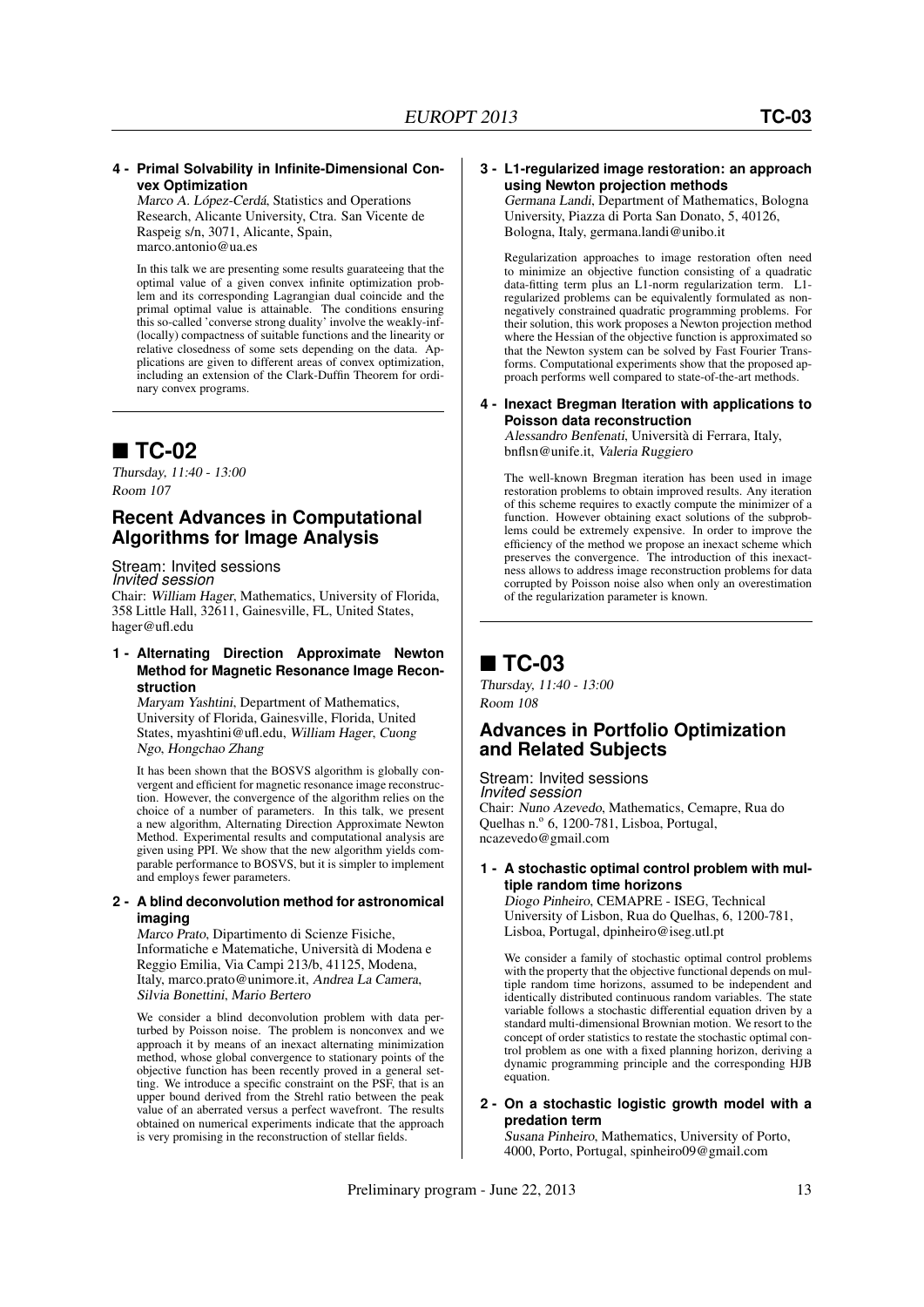We consider a logistic growth model with a predation term and a diffusive stochastic perturbation. We start by describing the asymptotic properties of such dynamical system, before considering the corresponding optimal harvesting problem for such model.

#### **3 - Subjective Beliefs and Unintended Consequences in a Class of Differential Games with Economic Applications**

Pedro Mendonça, Centre for Complexity Science, Warwick Mathematics Institute, The University of Warwick, Zeeman Building, CV4 7AL, Coventry, United Kingdom, G.P.A.de-Mendonca@warwick.ac.uk

We discuss the implications of decisions based on subjective beliefs for a class of N-player non-cooperative differential games. In the framework proposed, players lack the relevant information to pursue their optimal strategies and have to base their decisions on subjective beliefs. We argue that solutions to this class of games are optimal if decisions based on beliefs are consistent with the existence of a stable self-confirming equilibrium. To portray these conjectures in a game where asymmetric players seeks to maximize consumption utility, given the evolution of their portfolio.

#### **4 - Dynamic programming for a jump-diffusion with Markov switching coefficients**

Nuno Azevedo, Mathematics, Cemapre, Rua do Quelhas n.º 6, 1200-781, Lisboa, Portugal, ncazevedo@gmail.com

We prove a dynamic programming principle for a finite horizon optimal control problem for which the state variable dynamics are defined by a Markov-switching jump-diffusion stochastic differential equation. As an application of our results, we study a finite horizon consumption-investment problem in a financial market consisting of one risk free asset and one risky asset. The financial asset prices follow a jumpdiffusion with stochastic coefficients depending on the state of a continuous time finite state Markov process. We provide a detailed study of the optimal strategies for this problem.

### ■ TC-04

Thursday, 11:40 - 13:00 Room 109

### **Applied Optimization II**

Stream: Contributed session *Contributed session* Chair: Boukedroun Mohammed, math, Etudiant, mohfou, mohfou, Algeria, medbkedroun@yahoo.fr

#### **1 - An Integrated Land-Use and Transportation Optimization Model**

Narges Shahraki, industrial engineering, koc university, koc university, istanbul, Turkey, nshahraki@ku.edu.tr, Metin Turkay

In this paper we formulate a non-linear stochastic single-stage land use and transportation optimization model. We consider minimizing the travel cost as the objective function and satisfying a target reliability index, defined as the probability that flow in each link of the network is less than the design capacity, as a constraint. We compare the results of our integrated single-stage model with a bi-level formulation of the problem on an example. The results indicate that the integrated approach finds optimal solution with improved throughput of the system.

#### **2 - Convergence of iterated projections in nonconvex settings: maiden voyage of the restricted normal cone**

Russell Luke, Institute for Numerical and Applied Math, Universität Göttingen, Lotzetrasse 16-18, 37083, Göttingen, Niedersachsen, Germany, r.luke@math.uni-goettingen.de

The method of alternating projections (MAP) is a fundamental method for solving feasibility problems. In 2009 Lewis, Luke and Mallick developed workable regularity requirements for convergence of this algorithm for nonconvex sets. The conditions in that paper, however, were very strong, and did not capture the entire convex case as one might want. In this paper we extend the Lewis-Luke-Malick framework so that the convex case is covered. The key to our analysis is the newly developed restricted normal cone. The use of this tool is demonstrated on timely applications.

#### **3 - Improving an approach of robustness scheduling for one machine problem**

Boukedroun Mohammed, math, Etudiant, mohfou, mohfou, Algeria, medbkedroun@yahoo.fr

This article presents an improving of a robust scheduling for one machine problem based on interval structure and dominating partial orders .In literature, Briand and all present two approaches of robust scheduling, one of them is based on the determination of partial order using Carliers'methods "method of Schrage "and he other one based on the solution and the optimal sequence of Carlier, our contribution is based on the improvement of these scheduling approach.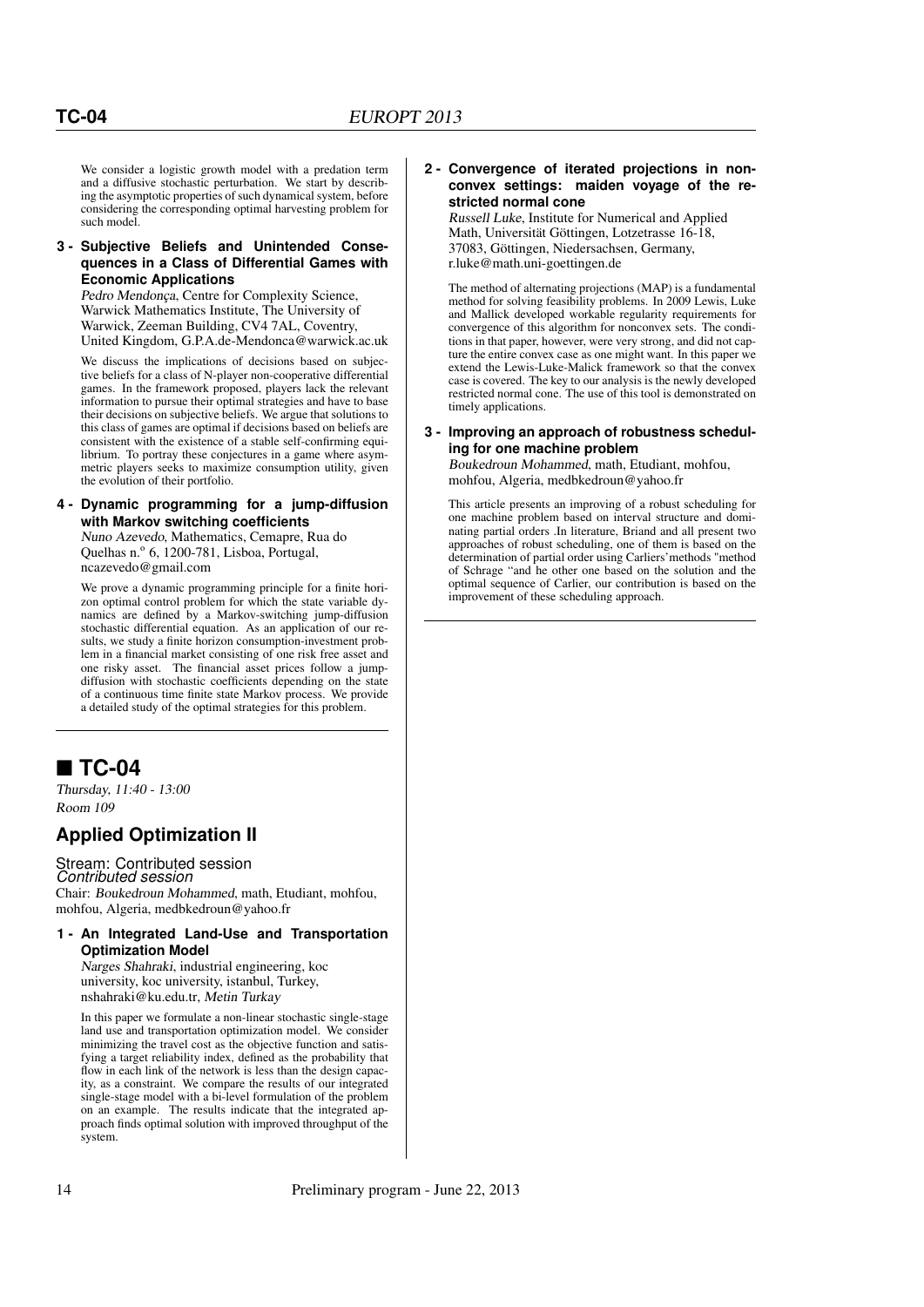## **Thursday, 14:20 - 15:40**

### **TD-01**

Thursday, 14:20 - 15:40 Room 101

### **Variational Analysis and Optimization II**

Stream: Invited sessions *Invited session* Chair: Marco A. López-Cerdá, Statistics and Operations Research, Alicante University, Ctra. San Vicente de Raspeig s/n, 3071, Alicante, Spain, marco.antonio@ua.es

#### **1 - Chain rules for linear openness and applications to metric regularity of solution mapping for some mathematical programs**

Marius Durea, Mathematics, University Al. I. Cuza, 700506, Iasi, Iasi, Romania, durea@uaic.ro

The purpose of this talk is to present some general results concerning chain rules for linear openness of set-valued mappings acting between metric spaces. In some particular cases, we obtain classical and also some new results in this field of research. As application, we study the well-posedness of the solution mappings associated to parametric systems, giving sharp estimates for the involved regularity moduli. To this aim we introduce a local chain stability notion which preserve the Aubin property for compositions of multifunctions. Applications to vector optimization are also envisaged.

#### **2 - Calmness of the argmin mapping in linear semi-infinite optimization**

F. Javier Toledo-Melero, Operations Research Center, Miguel Hernández University, Avda. de la Universidad, s/n, 03202, Elche, Alicante, Spain, javier.toledo@umh.es, Maria Josefa Cánovas, Abderrahim Hantoute, Juan Parra

We characterize the calmness property of the argmin mapping in the framework of linear semi-infinite optimization problems under canonical perturbations; i.e., continuous perturbations of the right hand side of the constraints (inequalities) together with perturbations of the objective function coefficient vector. This characterization is new for semi-infinite problems without requiring uniqueness of minimizers. As a key tool in this paper, we appeal to a certain supremum function associated with our nominal problem, not involving problems in a neighborhood, which is related to sub)level sets.

#### **3 - On one-sided Lipschitz stability of set-valued contractions**

Michel Théra, Maths-Info, XLIM, UMR-CNRS 6172, 123, Avenue Albert Thomas, 87060, Limoges Cedex, France, michel.thera@unilim.fr

In this presentation which is based on a recent joint work with S. Adly and A. Dontchev, we present a a generalization of a theorem by Arutyunov regarding fixed points of composition of mappings. This result permits to sharpen a fixed point theorem by Lim. We apply the generalization of Lim's result to derive one-sided Lipschitz properties of the solution mapping of a dierential inclusion with a parameter.

#### **4 - Local convergence of quasi-Newton methods under metric regularity**

Francisco Javier Aragón Artacho, School of Mathematical and Physical Sciences, The University of Newcastle, University Drive, 2308, Callaghan, NSW, Australia, fran.aragon@gmail.com, Anton Belyakov, Asen Dontchev, Marco A. López-Cerdá

We consider quasi-Newton methods for generalized equations in Banach spaces under metric regularity. Our first result is a sufficient condition for q-linear convergence. Then we show that the well-known Broyden update satisfies this sufficient condition in Hilbert spaces. We also discuss q-superlinear convergence of the Broyden update in finite and infinite dimensions. Simple numerical examples illustrate the results.

### **TD-02**

Thursday, 14:20 - 15:40 Room 107

### **Nonlinear Optimization I**

Stream: Contributed session *Contributed session* Chair: François Glineur, CORE, Université catholique de Louvain (UCLouvain), Voie du Roman Pays, 34 bte L1.03.01, B-1348, Louvain-la-Neuve, Belgium, Francois.Glineur@uclouvain.be

**1 - Fast QP and QPQC algorithms for the solution of large problems**

Zdenek Dostal, Applied Mathematics, VSB-Technical University Ostrava, 17. listopadu 15, CZ 708 33, Ostrava, Czech Republic, zdenek.dostal@vsb.cz

We first discuss the quantitative refinement of the KKT conditions for QPQC. Then we review our results in the development of optimal algorithms for the minimization of a strictly convex quadratic function subject to separable convex constraints (linear, spherical, elliptic) and/or equality constraints. When applied to convex QP or QPQC problems with the spectrum in a given positive interval and a sparse Hessian matrix, the algorithms enjoy optimal complexity. The performance of the algorithm is demonstrated by the solution of variational inequalities discretized by more than 1e8 variables.

**2 - Implementation of Strictly Convex QP Solver with Multiple Precision Arithmetic** Hiroshige Dan, Kansai University, 3-3-35,

Yamate-cho, 564-8680, Suita-shi, Osaka, Japan, dan@kansai-u.ac.jp

Optimization solvers are usually implemented with so-called double precision arithmetic because it was defined rigorously in the IEEE754-1985 standard and can perform high-speed floating point arithmetic. Double precision arithmetic for optimization basically works well, but it sometimes fails to solve some ill-posed problems. On the other hand, multiple precision arithmetic has attracted much attention recently. In this research, we have implemented a solver for strictly convex QPs by using multiple precision arithmetic.

#### **3 - Novel Frank-Wolfe Methods for Training Support Vector Machines**

Emanuele Frandi, Dipartimento di Scienza e Alta Tecnologia, Università degli Studi dell'Insubria, Italy, emanuele.frandi@uninsubria.it

We discuss a variation of the classical Frank-Wolfe algorithm with applications to Machine Learning. Our method, of which we present a specialization to the Support Vector Machine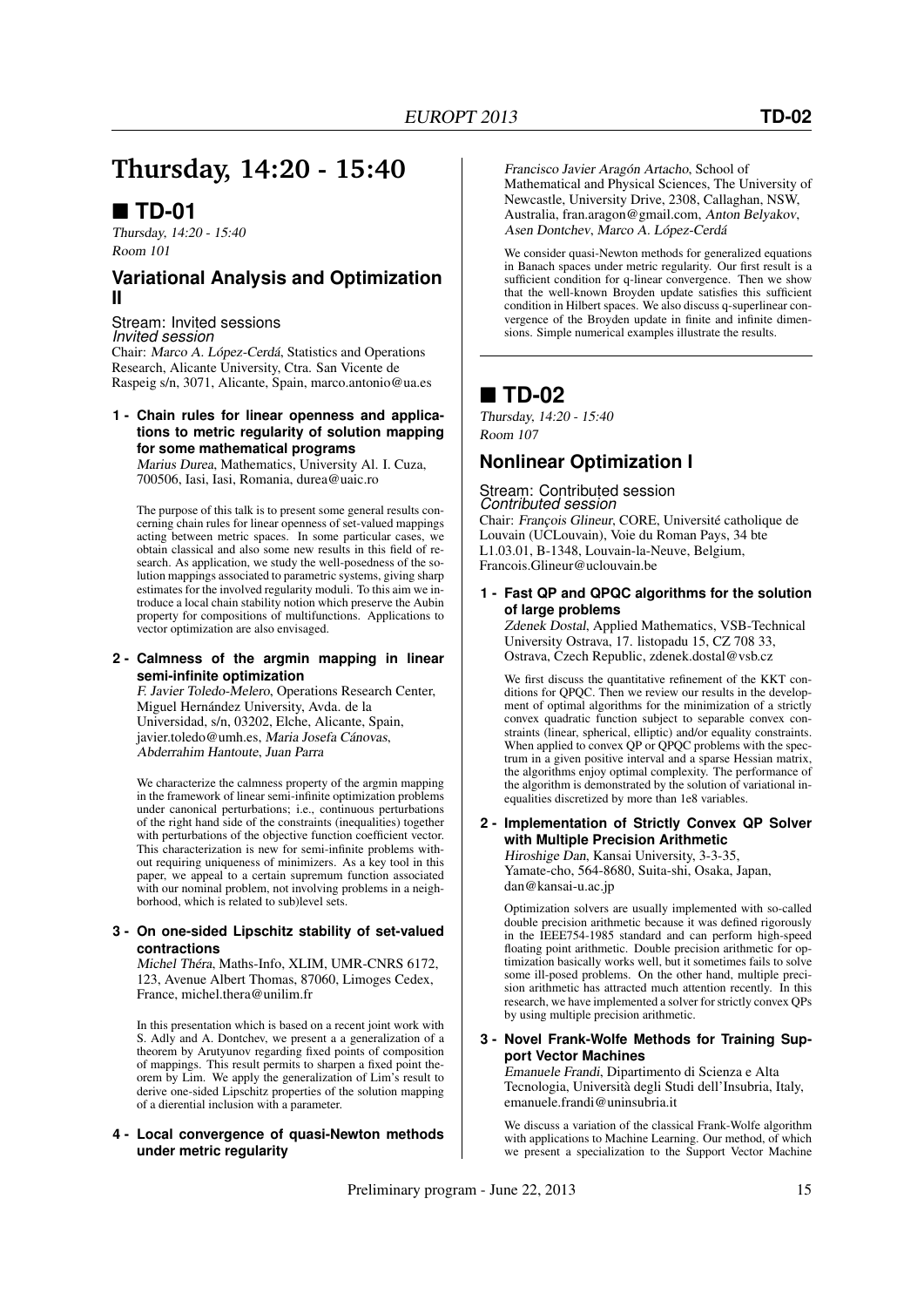training problem, consists in a modification of the classical away-step strategy used to accelerate Frank-Wolfe iterations. We present some theoretical results and practical experiments on large-scale datasets. We show that the algorithm improves on similar approaches to SVM training and compares favourably with traditional SVM software, obtaining shorter running times without sacrificing the accuracy of the model.

#### **4 - Convergence of first-order methods with inexact information**

François Glineur, CORE, Université catholique de Louvain (UCLouvain), Voie du Roman Pays, 34 bte L1.03.01, B-1348, Louvain-la-Neuve, Belgium, Francois.Glineur@uclouvain.be, Olivier Devolder, Yurii Nesterov

Standard analysis of first-order methods for convex optimization typically assume availability of exact information (function and gradient values). However, this is often not the case, e.g. when finite differences are used for the gradient, when computations suffer from numerical errors, or when the function itself is computed as the (approximate) optimal value of another problem. We analyze the consequences of inexact information on the convergence rate of standard first-order methods, taking into account the level of smoothness and strong convexity, with two different types of inexact oracle

### **TD-03**

Thursday, 14:20 - 15:40 Room 108

### **Iterative methods for linear algebra in optimization I**

#### Stream: Invited sessions *Invited session*

Chair: Jacek Gondzio, School of Mathematics, University of Edinburgh, Edinburgh, United Kingdom, j.gondzio@ed.ac.uk

#### **1 - Second Order Methods for Large Scale Strongly Convex L1-Regularization** Kimon Fountoulakis, School of Mathematics, University of Edinburgh, United Kingdom,

K.Fountoulakis@sms.ed.ac.uk, Jacek Gondzio

Efficient techniques to overcome the non-smoothness of the l1-norm lead the way for approximate Newton methods for l1-regularization problems. In this talk we discuss truncateddamped and approximate Newton methods which offer a highly competitive alternative to the prevalent first-order methods. Theoretical analysis and computational results on large scale strongly convex problems are provided to support the applicability of the methods.

#### **2 - Preconditioner updating techniques for sequences of KKT systems in quadratic programming**

Daniela di Serafino, Dipartimento di Matematica e Fisica, Seconda Università di Napoli, viale A. Lincoln, 5, 81100, Caserta, Italy, daniela.diserafino@unina2.it, Stefania Bellavia, Valentina De Simone, Benedetta Morini

Constraint Preconditioners (CPs) are very effective in the iterative solution of KKT systems arising in large-scale optimization methods. However, their setup may still account for a significant part of the computational cost of the optimization

procedure, thus motivating the interest towards cheaper CP approximations. In this talk we discuss some techniques to build approximate CPs for KKT sequences arising in interior point methods for quadratic programming, through low-cost updates of a seed CP preconditioner. Numerical results showing the performance of these techniques are presented.

#### **3 - Efficiently preconditioned Inexact Newton methods for large symmetric eigenvalue problems**

Luca Bergamaschi, Civil Environmental and Archiectural Engineering, University of padua, via Trieste 63, 35200, Padova, Italy, luca.bergamaschi@unipd.it, Angeles Martinez

We propose an efficiently preconditioned Newton method for the computation of the leftmost eigenpairs of large and SPD matrices. A sequence of preconditioners based on the BFGS update formula is proposed, for the PCG solution of the Newton system to solve  $\overrightarrow{A}$  u = q(u) u, q(u) being the Rayleigh Quotient. We give theoretical evidence that the sequence of preconditioned Jacobians remains close to the identity matrix if the initial preconditioned Jacobian is so. Numerical sequential/parallel results onto very large and realistic problems account for the efficiency of the proposed algorithm.

### **TD-04**

Thursday, 14:20 - 15:40 Room 109

### **Derivative-free Optimization II**

Stream: Invited sessions *Invited session* Chair: Alessandra Papini, Dipartimento di Ingegneria Industriale, Università degli Studi di Firenze, Viale Morgagni 40/44, 50134, Firenze, Italy, alessandra.papini@unifi.it

#### **1 - A new implementation of the model- based derivative free trust-region (DFTR) framework** Andrew Conn, IBM TJ Watson Research Center, 10598, New York, United States, arconn@us.ibm.com, Sébastien Le Digabel

This talk presents a new implementation of a model- based (as opposed to pattern-search) derivative-free trust-region framework, for problems for which some derivatives are not available. The implementation inherits the model- based features described in the book Conn, Scheinberg and Vicente, Introduction to Derivative Free Optimization, 2009 SIAM. One of its main contributions is in the handling of constraints where, for example, in addition, to other features from direct search methods, we incorporate the progressive barrier of Audet and Dennis in order to treat general constraints.

#### **2 - A derivative-free approach to constrained global optimization based on exact penalty functions**

Gianni Di Pillo, Dept. of Computer Control and Management Engineering, University of Rome, via Ariosto 25, Sapienza Universita' di Roma, 00185, Rome, RM, Italy, dipillo@dis.uniroma1.it, Stefano Lucidi, Francesco Rinaldi

We propose an exact penalty approach for constrained problems which combines an unconstrained derivative-free global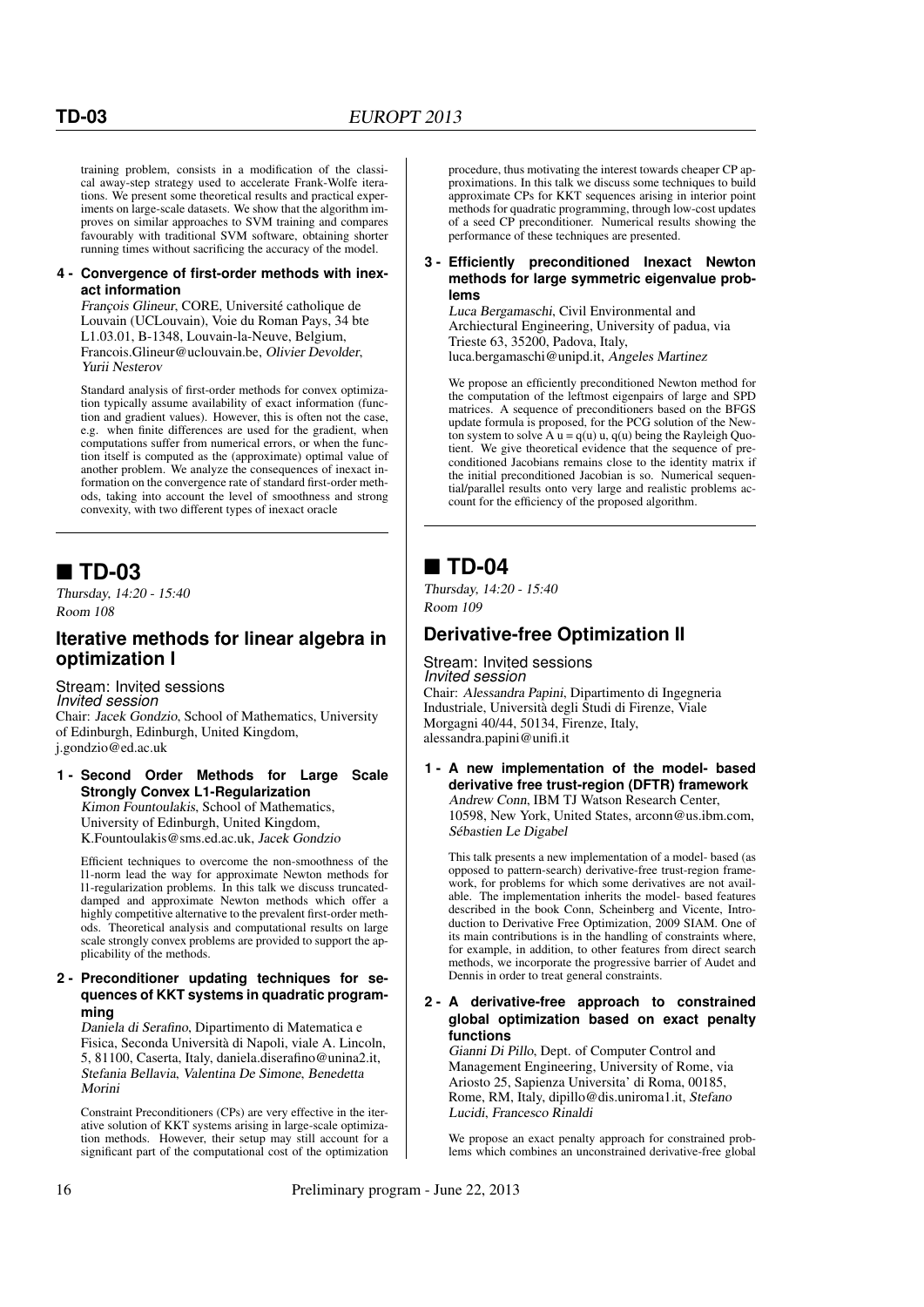tion for given values of the penalty parameter, and an automatic updating of the penalty parameter that occurs only a finite number of times. The approach is enriched by resorting to derivative-free local searches. Indeed we prove that, under suitable assumptions, for every global minimum point there exists a neighborhood of attraction for the local search. An extensive numerical experience is reported.

#### **3 - On a class of multilevel derivative-free algorithms**

Alessandra Papini, Dipartimento di Ingegneria Industriale, Università degli Studi di Firenze, Viale Morgagni 40/44, 50134, Firenze, Italy, alessandra.papini@unifi.it, Emanuele Frandi

We present a multilevel derivative-free scheme to solve discretized optimization problems, and show how it can greatly improve the practical behaviour of generating set search methods (GSS). In particular we see that, using the set of positive and negative coordinate directions as generating set, suitable polling strategies of Jacobi or Gauss-Seidel type can yield effective acceleration steps. The resulting procedure is able to tackle problems well above the size typically handled by classical GSS algorithms. Implementation issues and performance on large-scale test problems are discussed.

## **Thursday, 16:20 - 17:20**

### **TE-01**

Thursday, 16:20 - 17:20 Room 101

### **Minimization and variational methods related to nonlinear boundary value problems I**

Stream: Invited sessions *Invited session*

Chair: Dumitru Motreanu, Mathematics, University of Perpignan, 66860, Perpignan, France, motreanu@univ-perp.fr

#### **1 - A priori bounds for elliptic and parabolic equations with nonstandard growth**

Patrick Winkert, Technische Universität Berlin, Institut für Mathematik, Germany, winkert@math.tu-berlin.de

This talk is concerned with global a priori bounds for elliptic and parabolic equations with nonlinear conormal derivative boundary conditions which may contain nonlinearities with variable growth exponents. By means of the localization method and De Giorgi's iteration technique we derive global a priori bounds for weak solutions of such problems.

#### **2 - Existence of constant sign and sign-changing solutions for parameter-depending quasilinear elliptic equations**

Pasquale Candito, DICEAM, University of Reggio Calabria, via Graziella, Feo di Vito, 89124, Reggio Calabria, Italy, pasquale.candito@unirc.it

Some recent results on the existence and multiplicity of solutions for quasilinear elliptic problem depending on a parameter are presented. The variational approach adopted, combined with sub-super solutions and truncation techniques, allows to explicitly describe intervals for the parameter for which the problem under consideration admits nontrivial constant-sign as well as nodal (sign-changing) solutions. In our approach a crucial role plays an abstract local minimum result obtained by Bonanno and Candito, see for instance, JDE (2008).

#### **3 - Existence and multiplicity of solutions for some elliptic problems**

Roberto Livrea, DICEAM, University of Reggio Calabria, Italy, roberto.livrea@unirc.it

The aim of the talk is to present some recent results about the existence and the multiplicity of solutions for some classes of elliptic boundary value problems depending on a parameter. Putting together some arguments of nonlinear analysis related to the calculus of variations, as well as to sub-supersolutions methods and comparison principles, it will be investigated the existence of positive intervals of parameters for which the considered differential problems admit at least one or multiple solutions. Some extra information about the sign of the obtained solutions will be pointed out.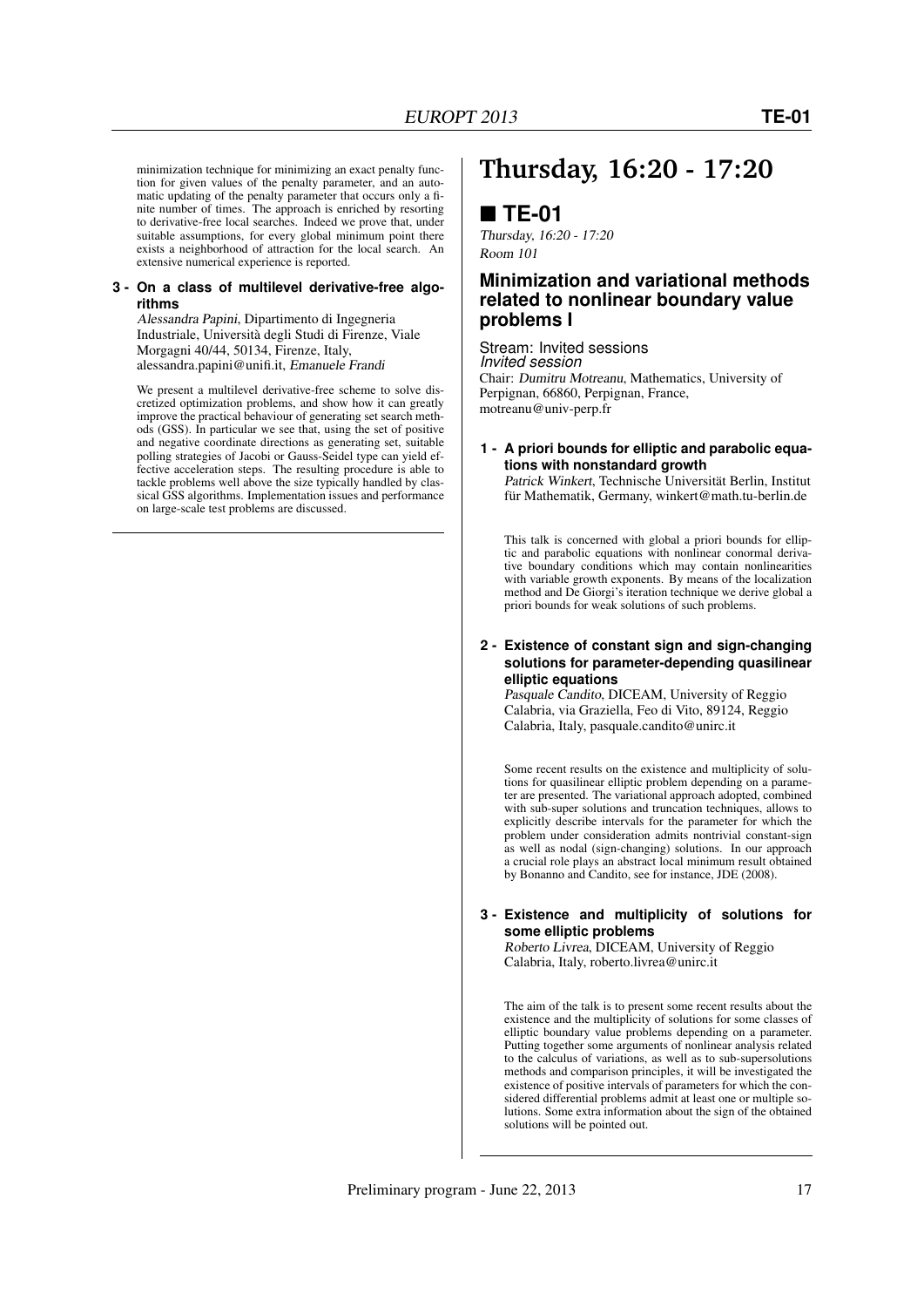### **TE-02**

Thursday, 16:20 - 17:20 Room 107

### **Nonlinear Optimization II**

#### Stream: Contributed session *Contributed session*

Chair: Robert Gower, School of Mathematics and Maxwell Institute for Mathematical Sciences, Edinburgh University, United Kingdom, gowerrobert@gmail.com

#### **1 - Convergence of Constrained Gauss-Newton Methods**

Ekaterina Kostina, Department of Mathematics and Computer Science, University of Marburg, Hans-Meerwein-Str., 35032, Marburg, Germany, kostina@mathematik.uni-marburg.de

Gauss-Newton methods are variants of Newton methods where the Hessian of Lagrangian is approximated by ignoring second order terms. Gauss-Newton methods show good local convergence in so-called small residual problems. In large residual problems, where the second order information is too significant to be ignored the performance of the Gauss-Newton is poor or even divergent. In this talk we show that the bad performance of Gauss-Newton is an advantage rather than a disadvantage of the method, since it indicates ill-posedness of the problem, insufficient modelling or lack of data.

#### **2 - A low cost interior point algorithm with application to Support Vector Machines**

Maria Gonzalez-Lima, Matematicas, Universidad de los Andes, Carrera 1 No. 18a 10, 1 No. 18a 10 Edificio H, Primer Piso, 111711, Bogota, Bogota, Colombia, mdla.gonzalez@uniandes.edu.co, Esril Guevara

An algorithm for solving convex quadratic optimization problems with continuous Knapsack constraints is presented. It is a primal-dual interior-point method where the search direction is obtained by approximating the Hessian of the objective function by a multiple of the identity matrix. So, it is well suited for problems where this Hessian is large and dense, as the Support Vector Machines (SVM). Numerical results will be presented.

#### **3 - Third Order Methods using slices of the Tensor and AD developments**

Robert Gower, School of Mathematics and Maxwell Institute for Mathematical Sciences, Edinburgh University, United Kingdom, gowerrobert@gmail.com, Jacek Gondzio

What can be gained by incorporating third-order information in the Newton direction? The third-order derivative is a third order tensor: a cube. Calculating and operating on such an object is a fundamental deterrent as dimension grows. We investigate methods that incorporate a handful of tensor-vector products. Each Tensor-vector product is a sparse matrix, thus no three dimensional object is formed. Furthermore, we present a novel Automatic Differentiation method for calculating such slices of the tensor, at a cost comparable to state-of-the-art methods used for calculating Hessian Matrix.

### **TE-03**

Thursday, 16:20 - 17:20 Room 108

### **Iterative methods for linear algebra in optimization II**

Stream: Invited sessions *Invited session* Chair: Benedetta Morini, Dipartimento di Energetica S.Stecco, Universita di Firenze, Via Lombroso 6/17, 50134, Firenze, Italy, benedetta.morini@unifi.it

#### **1 - On the preconditioning of optimal control problems with state gradient constraints** Susann Mach, Chemnitz University of Technology, Germany, susann.mach@mathematik.tu-chemnitz.de

Optimal control problems with constraints on the state present a number of challenges, both in terms of analysis and their numerical solution. In this presentation, we consider optimal control problems with constraints acting pointwise on the gradient of the state variable. We address a suitable discretization of the problem by mixed finite elements.

We shall discuss in detail the saddle-point problems arising during the solution of the penalized problems. Their spectral properties will be analyzed and preconditioners for MINRES will be presented along with numerical experiments.

#### **2 - Using spectral information to precondition saddle-point systems**

Annick Sartenaer, Department of Mathematics, University of Namur, Rempart de la Vierge, 8, 5000, Namur, Belgium, annick.sartenaer@unamur.be, Daniel Ruiz, Charlotte Tannier

We focus on KKT systems where the  $(1,1)$  block is symmetric positive definite and (eventually) very badly conditionned, but with only a few very small eigenvalues. Assuming that a good approximation of these eigenvalues and their eigenvectors is available, we consider different approximations of the block diagonal preconditioner of Murphy, Golub and Wathen and show how it is possible to appropriately recombine the available spectral information through a particular Schur complement approximation that allows to build an efficient block diagonal preconditioner with little extra cost.

#### **3 - Preconditioning nonlinear least squares problem in the dual space**

Serge Gratton, ENSEEIHT, 31071, Toulouse, France, serge.gratton@enseeiht.fr, Selime Gurol, Philippe L. Toint, Jean Tshimanga

The problem considered in this talk is the data assimilation problem arising in weather forecasting and oceanography. New linear algebra techniques will be discussed for the iterative solution of the particular nonlinear least-squares formulation of this inverse problem known under the name of 4DVAR. These techniques exploit the problem's underlying geometrical structure in reformulating standard Krylov into significantly cheaper variants. Adapted preconditioning issues for the considered systems of equations will be discussed which exploit limited-memory techniques in a novel way.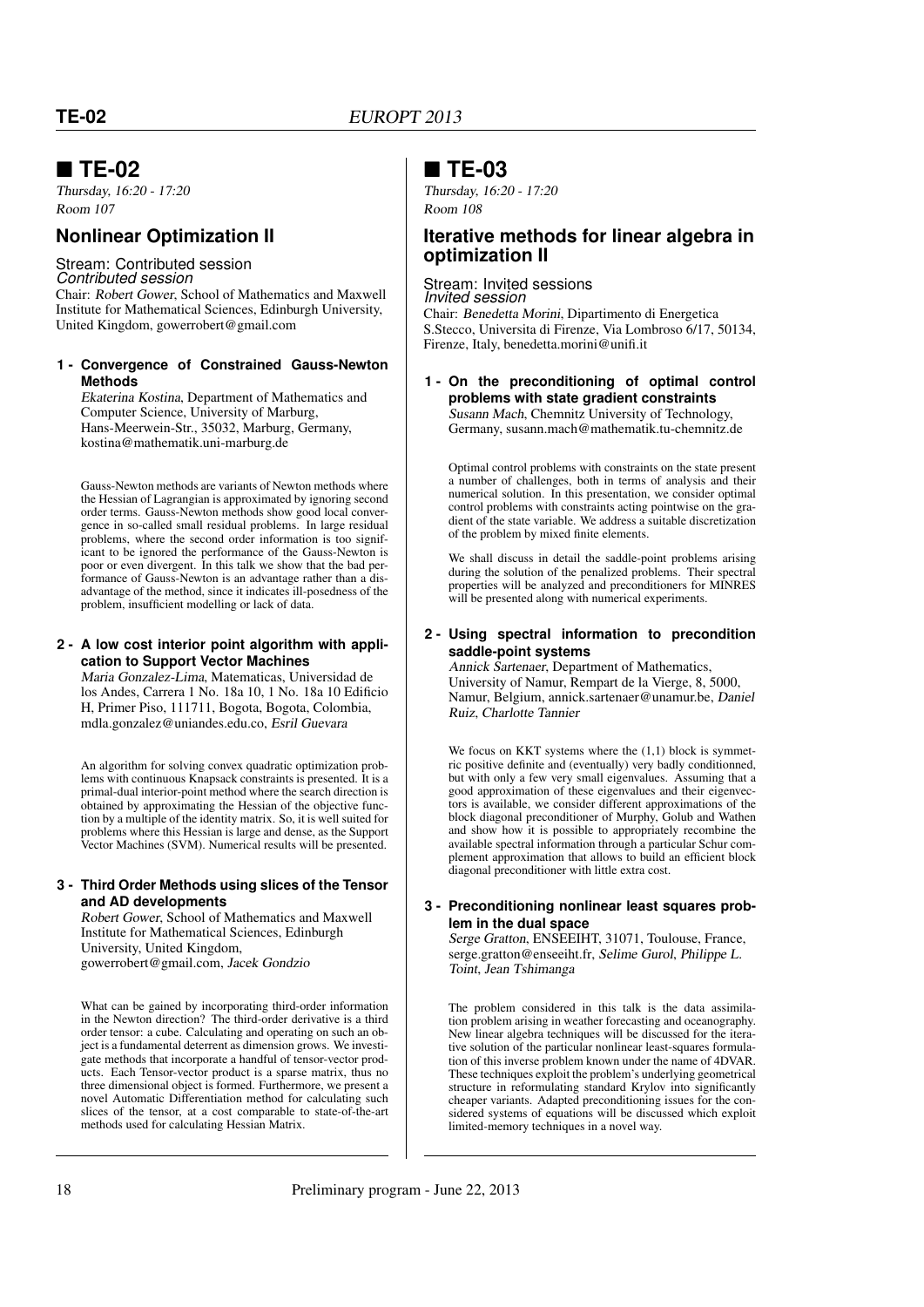### **TE-04**

Thursday, 16:20 - 17:20 Room 109

#### **Derivative-free Optimization III**

#### Stream: Invited sessions *Invited session*

Chair: Stefano Lucidi, Dipartment of Computer, Control, and Management Science, University of Rome, Via Ariosto 25, 00185, Rome, Italy, lucidi@dis.uniroma1.it

#### **1 - A class of derivative-free nonmonotone optimization algorithms employing coordinate rotations and gradient approximations**

Francesco Rinaldi, Matematica, Università di Padova, Italy, rinaldi@math.unipd.it, Luigi Grippo

In this paper we study a class of derivative-free unconstrained minimization algorithms employing nonmonotone inexact linesearch techniques along a set of suitable search directions. In particular, we define globally convergent nonmonotone versions of Hooke-Jeeves method and Rosenbrock method and we propose a new algorithm combining Rosenbrock rotations with approximate simplex gradients. Through extensive numerical experimentation, we show that the proposed algorithm is highly competitive in comparison with some of the most efficient methods, on a large set of difficult test problems.

#### **2 - Randomized model based derivative free optimization**

Katya Scheinberg, Industrial and Systems Engineering, Lehigh University, 200 W Packer ave, 18015, Bethlahem, PA, United States, katyas@lehigh.edu

Traditional analysis of model based derivative free optimization methods relies on the worst case behavior of the algorithmic steps and the models involved. There are conditions that the models and the iterates have to satisfy to guarantee convergence. Such requirements are difficult or costly to satisfy in practice and are often ignored in practical implementations. We will present a probabilistic view point for such algorithms, showing that convergence still holds even if some properties fail with some small enough probability. We will discuss several settings where this approach useful.

#### **3 - Derivative Free Algorithm for Global Black-Box Optimization in Trading**

Stefania Renzi, Dipartimento di Ingegneria informatica automatica e gestionale Antonio Ruberti, Sapienza Università di Roma, Via Ariosto, 25, 00185, Roma, Italy, renzi@dis.uniroma1.it, Stefano Lucidi, Umberto Dellepiane

A trading strategy strongly depends on some parameters which usually are chosen by the experts using their experience. In this paper we consider the problem to find the values of these parameters by using an optimization technique. Since the objective function is not defined in closed form but through an algorithm, the problem lies within the framework of black-box optimization. Moreover some of the variables of the problems are integer and they cannot be relaxed (e.g. time period). We tackle this difficult optimization problem by using some recent black box algorithms.

## **Thursday, 17:30 - 18:50**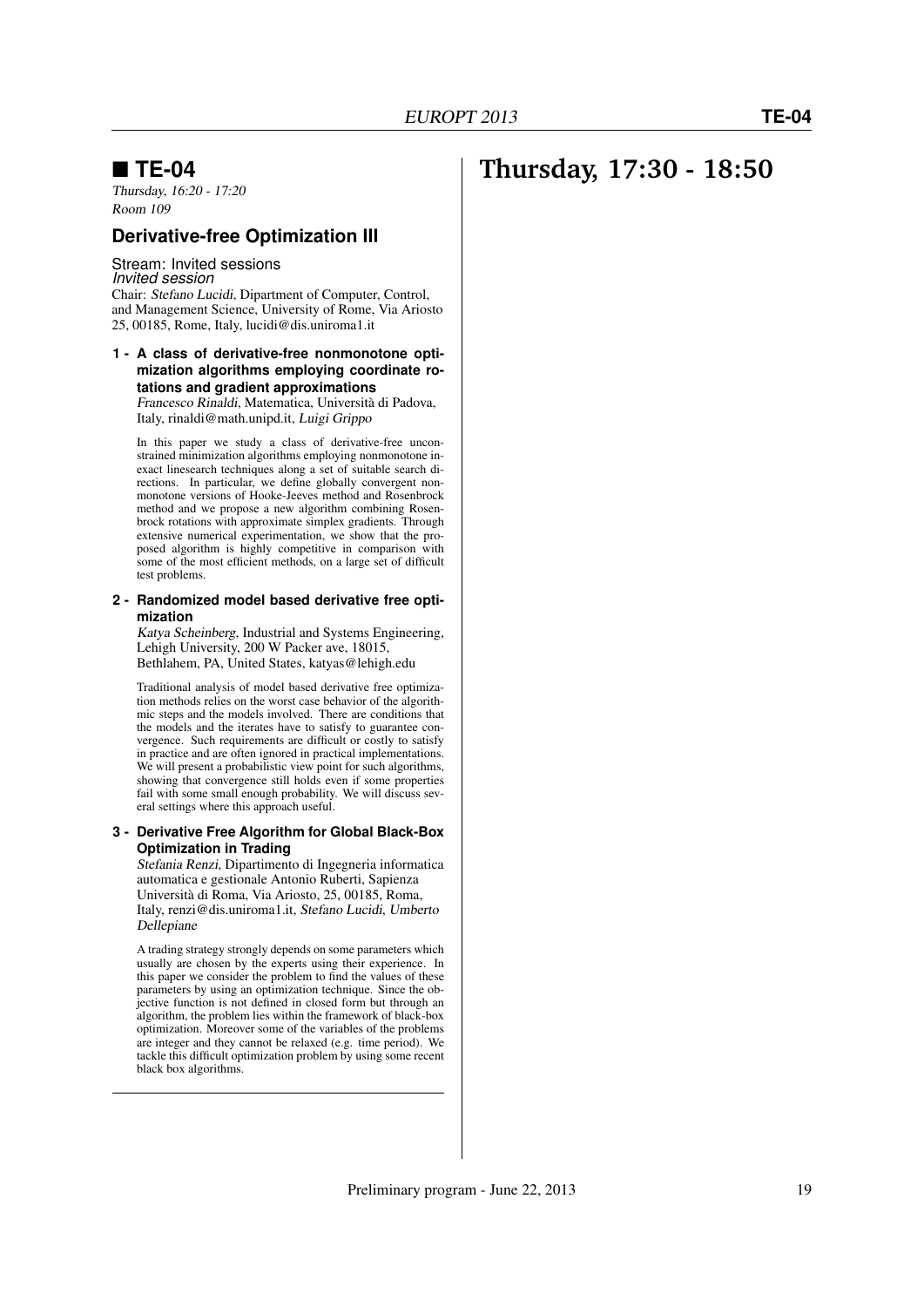## **Friday, 9:00 - 10:00**

### **FA-01**

Friday, 9:00 - 10:00 Room 101

### **Mathematical programming algorithms for network equilibrium problems**

#### Stream: Invited sessions *Invited session*

Chair: Marco Sciandrone, Dipartimento di Ingegneria dell'Informazione, Universita' di Firenze, Via di Santa Marta 3, 50139 , Firenze, Italy, Italy, sciandro@dsi.unifi.it

#### **1 - Two-stage bilevel pricing over a transportation network**

Patrice Marcotte, DIRO, Université de Montréal, CP 6128 Succursale Centre Ville, H3C 3J7, Montréal, Québec, Canada, marcotte@iro.umontreal.ca, Shahrouz Mirzaalizadeh, Gilles Savard

We consider a two-stage stochastic extension of the bilevel pricing model introduced by Labbé et al. (1998). In the first stage, the leader sets tariffs on a subset of arcs of a transportation network, with the aim of maximizing profits while, at the lower level, flows are assigned to cheapest paths of a multicommodity transportation network. In the second stage, the situation repeats itself under the constraint that tariffs should not differ too widely from those set at the first stage. We analyze properties of the model and provide numerical illustrations.

#### **2 - Decomposition methods for optimization problems of network equilibrium models**

David Di Lorenzo, Ingegneria dell'Informazione, University of Florence, via di Santa Marta 3, 50139, Firenze, Italy, dilorenzo@dsi.unifi.it, Andrea Cassioli, Marco Sciandrone

We consider the symmetric network equilibrium problem, formulated as convex minimization problem whose variables represent the path flows. In order to handle the difficulties related to the large dimension of real networks, we adopt an inexact decomposition approach. We present several decomposition algorithms. Global convergence results are established. Computational experiments show that the algorithms are competitive with state-of-the art solvers on medium-large dimensional problems.

#### **3 - Msa algorithms for large-scale stochastic user equilibrium with variable demand**

Giulio Erberto Cantarella, Dept of Civil Engineering, University of Salerno, via Ponte Don Melillo, 1, 84084, Fisciano (SA), Italy, g.cantarella@unisa.it, Stefano de Luca, Massimo Di Gangi, Roberta di Pace

Stochastic User Equilibrium (SUE) describes path choice behaviour more effectively than User Equilibrium. SUE may be expressed by fixed-point models solved with MSA algorithms suitable for large scale applications. Commonly SUE with variable demand is heuristically solved by iteratively computing equilibrium flows and costs for given demand flows, and demand flows for given equilibrium costs. This paper describes and analyses algorithms where demand computation is embedded within the iterations searching for equilibrium between flows and costs; convergence is guaranteed under mild conditions.

### **FA-02**

Friday, 9:00 - 10:00 Room 107

### **Mixed Integer Non Linear Programming**

Stream: Invited sessions *Invited session* Chair: Sourour Elloumi, Laboratoire CEDRIC, Conservatoire National des Arts et Métiers, 292 Rue Saint Martin, Paris, France, elloumi@cnam.fr

### **1 - Hybrid SDP Bounding Procedure**

Emiliano Traversi, Fakultät für Mathematik, Technische Universität Dortmund, Germany, emiliano.traversi@gmail.com, Fabio Furini

The principal idea of this paper is to exploit Semidefinite Programming (SDP) relaxation within the framework provided by Mixed Integer Nonlinear Programming (MINLP) solvers when tackling Binary Quadratic Problems (BQP). We included the SDP relaxation in a state-of-the-art MINLP solver as an additional bounding technique and demonstrated that this idea could be computationally useful. The Quadratic Stable Set Problem (QSSP) is adopted as the case study. The tests indicate that the Hybrid SDP Bounding Procedure allows a cut of almost one half of the overall computing time.

#### **2 - Convex reformulations of mixed-integer quadratically constrained programs**

Amélie Lambert, CEDRIC, CNAM, 292 rue saint martin, 75141, paris, France, amelie.lambert@cnam.fr, Alain Billionnet, Sourour Elloumi

We present a solution approach for the general problem (QP) of minimizing a quadratic function of integer variables subject to a set of quadratic constraints. The resolution is divided into two phases. The ?rst phase is to reformulate the initial problem as an equivalent quadratic problem which continuous relaxation is convex; the second phase is to solve the reformulated problem by a branch and bound algorithm. We further extend these results to the mixed-integer case. Finally, we present some computational experiments on pure-integer and mixed-integer instances of (QP ).

#### **3 - Optimization of quadratic knapsack problem** Van Nguyen, mathematics, University of Trier, Germany, nguyen@uni-trier.de

We discuss a branch and bound algorithm for solving the quadratic knapsack problem, where we maximize a quadratic profit function with binary variables subject to a capacity constraint. An upperbound is obtained by solving the nonlinear standard quadratic problem, in each iteration we obtain a rounded feasible solution and therefore the lowerbound is the best feasible solution found so far. For branching we fix a suitable index. At last we discuss some numerical results based on our branching rule.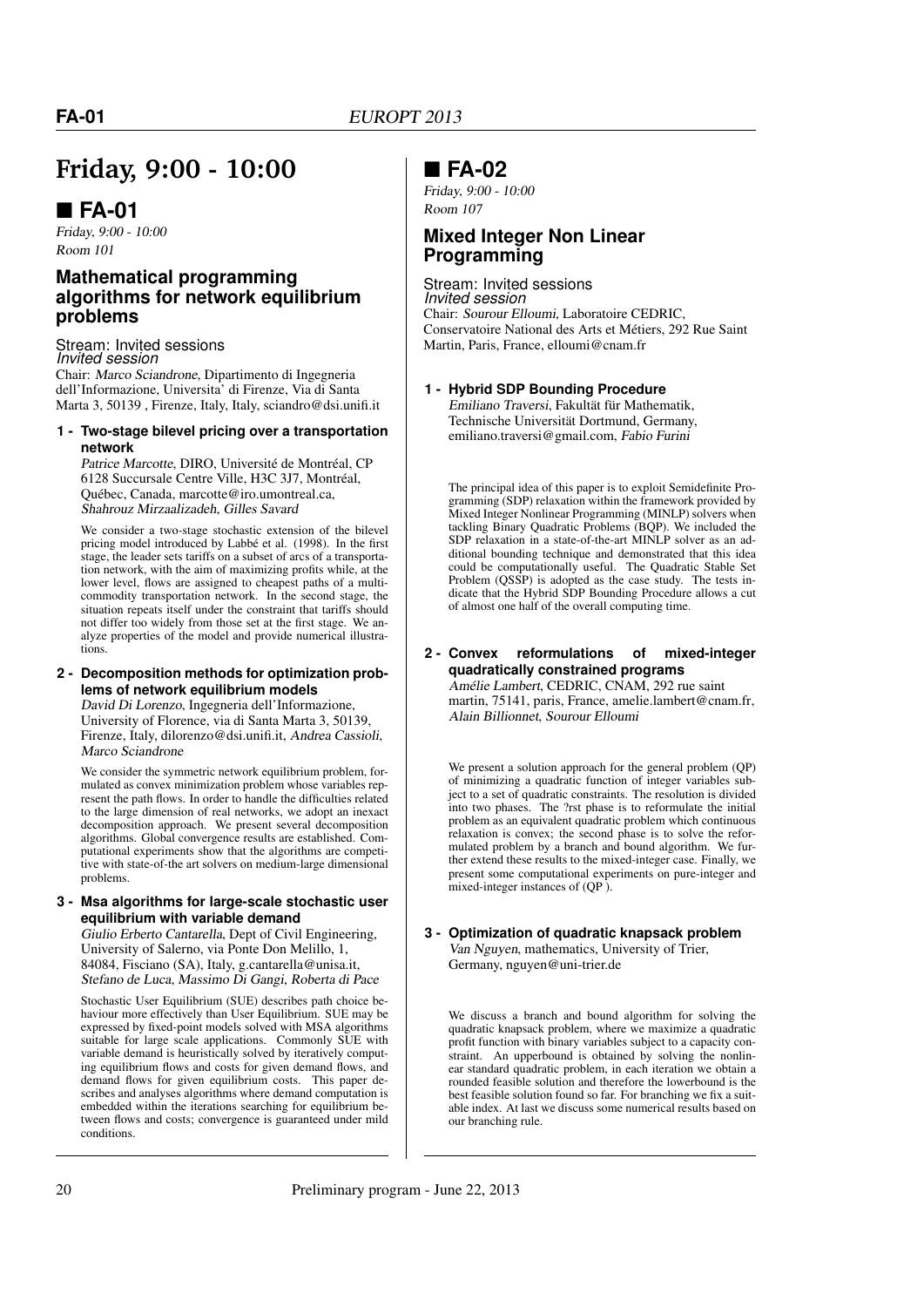### **FA-03**

Friday, 9:00 - 10:00 Room 108

### **Infinite-dimensional Duality and Applications to Continuous Optimization**

#### Stream: Invited sessions *Invited session*

Chair: Patrizia Daniele, Department of Mathematics and Computer Science, University of Catania, Viale A. Doria, 6, 95125, Catania, Italy, daniele@dmi.unict.it

**1 - Inverse variational formulation for dynamic oligopolistic market equilibrium problem** Annamaria Barbagallo, Department of Mathematics and Applications "R. Caccioppoli", Universitá di Naples "Federico II", 80126, Napoli, Italy, annamaria.barbagallo@unina.it

A dynamic oligopolistic market equilibrium problem can be studied as an evolutionary variational inequality and this problem is approached as a problem of profit optimization for the firms. But in this talk, with the help of an inverse variational formulation, we present the behavior of control policies for an oligopolistic market equilibrium problem whose aim is to regulate the exportation through the adjustment of taxes on the firms. This can be considered as a policy-maker optimization problem. Moreover, an existence result is given and, at last, a numerical example is provided.

#### **2 - Infinite-dimensional Duality Theory and Elastic-Plastic Torsion Problem**

Sofia Giuffre', D.I.I.E.S., University of Reggio Calabria, via Graziella, Località Feo di Vito, 89122, Reggio Calabria, Italy, sofia.giuffre@unirc.it, Antonino Maugeri

In this talk we present recent results on the theory of elasticplastic torsion. In particular we prove the existence of the Lagrange Multiplier associated to the problem as a positive Radon measure. Introducing a constraint qualification condition that is a necessary and sufficient condition in order that strong duality holds, we obtain the existence of a Lagrange multiplier as an essentially bounded function. Finally we announce very recent improvements about the existence of the Lagrange multiplier in more general settings. The equivalence with the obstacle problem is also discussed.

#### **3 - Non-convex strong duality via subdifferential.** Daniele Puglisi, of Mathematics, University of Catania, via A. Doria, 6, 95125, Catania, Italy, dpuglisi@dmi.unict.it

It is shown that the strong duality is equivalent to the nonemptiness of the subdifferential of a sort map involving the constrain functions. It is also noted that this technique is useful to verify the Assumption S. Indeed, it is not required the linearity of a constrain equality function as usually in the literature. Applications are in tandem.

### **FA-04**

Friday, 9:00 - 10:00 Room 109

### **Copositive and second-order cone optimization**

### Stream: Invited sessions

*Invited session* Chair: Immanuel Bomze, Dept. of Statistics and OR, University of Vienna, Bruenner Str. 72, A-1210, Vienna, Austria, immanuel.bomze@univie.ac.at

**1 - Copositive Optimization Based Bounds on Standard Quadratic Optimization**

E. Alper Yildirim, Industrial Engineering, Koc University, 34450, Sariyer, Istanbul, Turkey, alperyildirim@ku.edu.tr, Gizem Sağol

A standard quadratic optimization problem (StQOP) can be formulated as an instance of a linear optimization problem over the cone of completely positive matrices. Using an an inner and outer hierarchy of polyhedral approximations of the cone of completely positive matrices, we study the properties of the lower and upper bounds on the optimal value of an StQOP that arise from these approximations. In particular, we give characterizations of instances for which the bounds are exact at a finite level of the hierarchy and of those instances for which the bounds are exact in the limit.

**2 - Disjunctive Conic Cuts and a Branch and Conic Cut Algorithm for Mixed Integer Second Order Cone Optimization (MISOCO) Problems** Tamás Terlaky, Industrial and Systems Engineering, Lehigh University, H.G. Mohler Lab., 200 W. Packer Avenue, 18015, Bethlehem, Pennsylvania, United States, terlaky@lehigh.edu

We present efficiently computable Disjunctive Conic Cuts (DCCs) for MISOCO problems. We investigate the use of DCCs when solving MISOCO problems in a Branch and Conic Cut (B&CC) Algorithm. Various criteria are tested how to select DCCs along searching the branch and bound tree. We explore different criteria for node selection, as well as various branching rules. A sizable MISOCO test set is collected and generated. The experiments help us to develop good understand of the impact of the DCCs on the size of the search tree and solution time.

#### **3 - Copositive reformulation of quadratically constrained quadratic programs** Luis Zuluaga, Faculty of Business Administration,

University of New Brunswick, Canada, lzuluagag@gmail.com

Recently, Burer (2009) showed that (non-convex) quadratic programs with linear constraints and binary variables can be reformulated as copositive programs. Under suitable conditions, his approach also shows that quadratically constrained quadratic programs can be reformulated as copositive programs. Here, we present a refinement of these conditions; which allow us to characterize in more generality the class of (non-convex) problems that can be reformulated using the cone of copositive polynomials.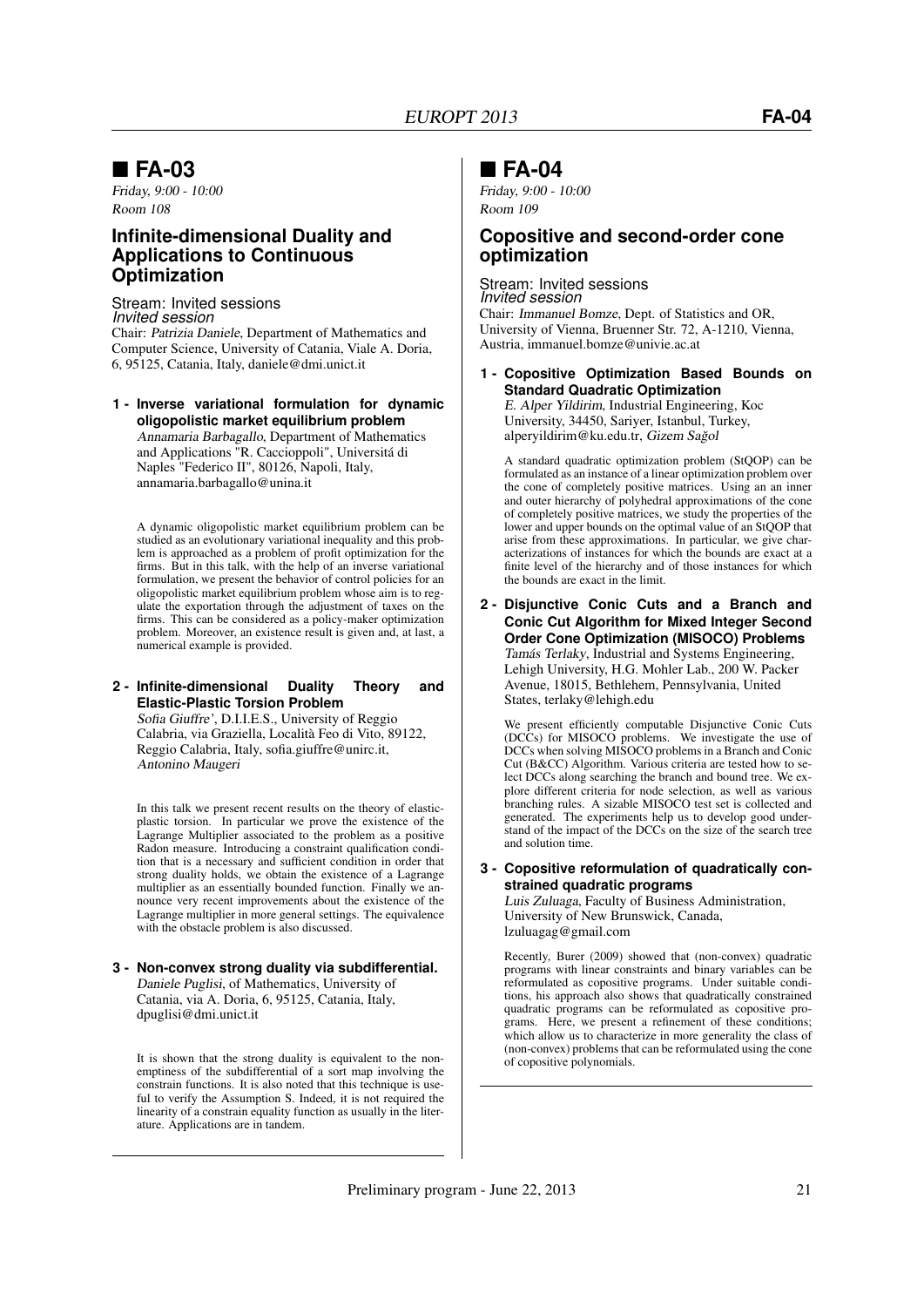## **Friday, 10:10 - 11:10**

### ■ FB-01

Friday, 10:10 - 11:10 Room 101

### **Plenary III**

### Stream: Plenary Lectures

*Invited session* Chair: Benedetta Morini, Dipartimento di Energetica S.Stecco, Universita di Firenze, Via Lombroso 6/17, 50134, Firenze, Italy, benedetta.morini@unifi.it

#### **1 - Inexact search directions and matrix-free methods for large-scale optimization**

Jacek Gondzio, School of Mathematics, University of Edinburgh, Edinburgh, United Kingdom, j.gondzio@ed.ac.uk

Many large-scale optimization problems cannot be solved with methods which rely on exact directions obtained by factoring matrices. I will argue that second-order methods (including interior point algorithms) which use inexact directions computed by iterative techniques and run in a matrix-free regime offer an attractive alternative to fashionable first-order methods. I will address a theoretical issue of how much of inexactness is allowed in directions and support the findings with computational experience of solving some very large optimization problems.

## **Friday, 11:40 - 13:00**

### **FC-01**

Friday, 11:40 - 13:00 Room 101

### **Equilibrium Problems**

#### Stream: Contributed session *Contributed session*

Chair: Veronica Piccialli, Dipartimento di Ingegneria Civile e Ingegneria Informatica, Università degli Studi di Roma Tor Vergata, via del Politecnico, 00133, Rome, Italy, piccialli@disp.uniroma2.it

#### **1 - A smoothing method with appropriate parameter control based on Fischer-Burmeister function for second-order cone complementarity problems**

Shunsuke Hayashi, Graduate School of Information Sciences, Tohoku University, 6-3-09 Aramaki-Aoba, Aoba-Ku, 980-8579, Sendai, Japan, s\_hayashi@plan.civil.tohoku.ac.jp, Yasushi Narushima, Hideho Ogasawara

We deal with complementarity problems over second-order cones. The complementarity problem is an important class of problems in the real world, and involves many optimization problems. The complementarity problem can be reformulated as a nonsmooth system of equations. Based on the smoothed Fischer-Burmeister function, we construct a smoothing Newton method for solving such a nonsmooth system. The proposed method controls a smoothing parameter appropriately. We show the global and the quadratic convergence properties of our method. Finally, some numerical results are given.

#### **2 - On Monotone Stochastic Variational Inequalities and their applications to equilibrium problems**

Fabio Raciti, Mathematics and Computer Science, University of Catania, Viale Andrea Doria 6, 95125, Catania, Italy, fraciti@dmi.unict.it

We present some recent results on stochastic variational inequalities in Lp spaces and compare our approach to stochastic variational inequalities with another approach used extensively by other authors. Finally we present various applications, such as traffic networks and pollution control problems.

### **3 - Optimality Conditions for Mathematical Programs with Equilibrium Constraints**

Helmut Gfrerer, Institute for Computational Mathematics, Johannes Kepler University Linz, Altenbergerstr 69, A-4040, Linz, Austria, gfrerer@numa.uni-linz.ac.at

We present a new set of optimality conditions called extended M-stationarity conditions which is an equivalent dual characterization of B-stationarity under very weak assumptions. We will also give second-order optimality conditions, both necessary and sufficient. Since extended M-stationarity is still very difficult to verify in practice, we also introduce another stationarity concept, called strong M-stationarity. This stationarity concept builds a bridge between S- and M-stationarity and seems to be ideally suited for numerical purposes.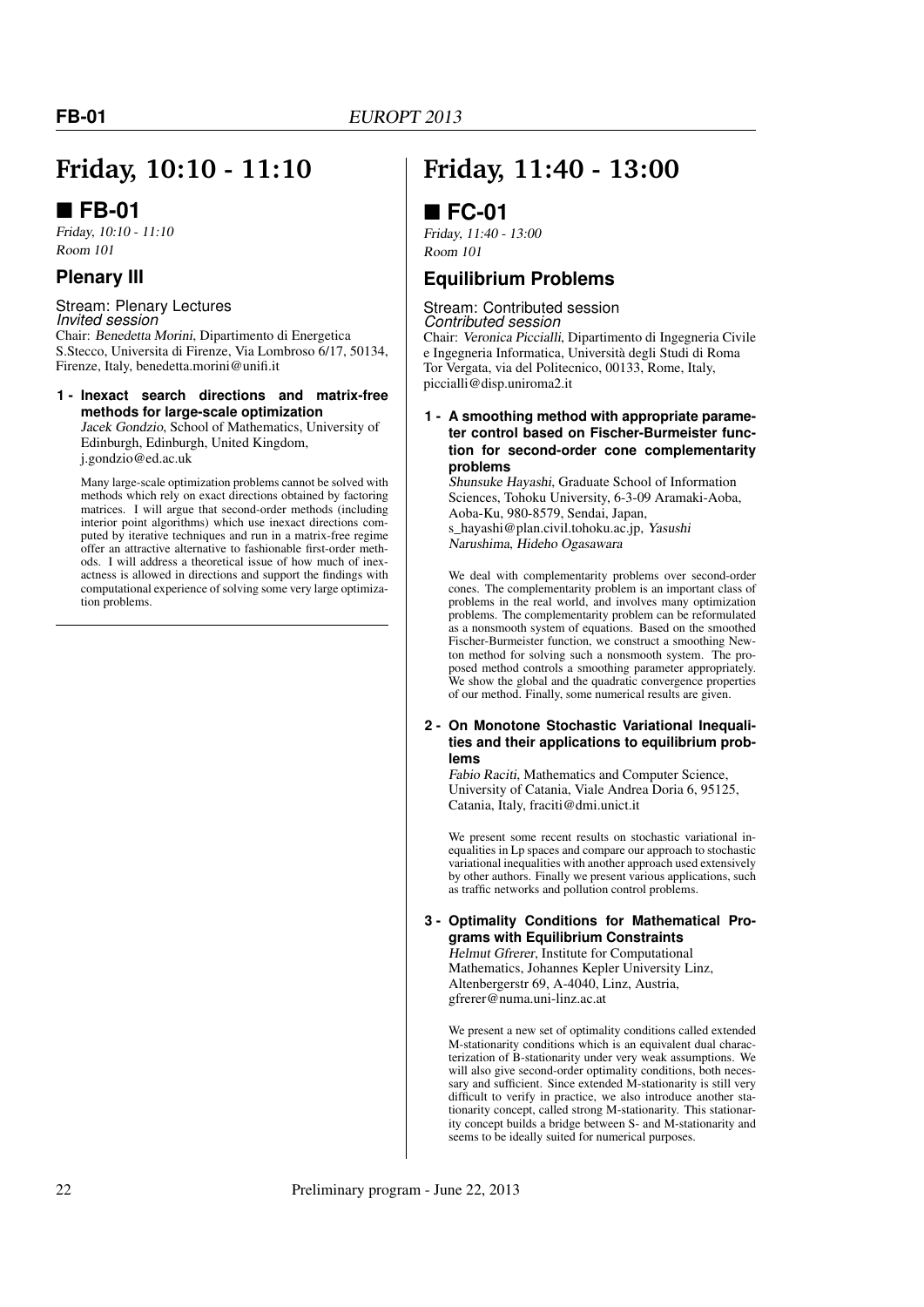#### **4 - A Canonical Duality Approach for the Solution of Affine Quasi-Variational Inequalities**

Simone Sagratella, Ingegneria informatica automatica e gestionale A. Ruberti, La Sapienza Università di Roma, Via Ariosto, 25, 00185, Roma, Italy, sagratella@dis.uniroma1.it, Vittorio Latorre

We apply a sequential dual canonical transformation on the global optimization problem resulting from reformulating the KKT conditions of an affine quasi-variational inequality using Fischer-Burmeister C-functions. The resulting formulation is canonically dual to the original one in the sense that there is no duality gap between critical points of the original problem and those of the dual one. By studing the new dual formulation we obtain properties that are not evident from the original one and that can be useful to develop new methods for the solution of quasi-variational inequalities.

### **FC-02**

Friday, 11:40 - 13:00 Room 107

### **Mathematical Programming I**

Stream: Contributed session *Contributed session* Chair: Francesco Rinaldi, Matematica, Università di Padova, Italy, rinaldi@math.unipd.it

#### **1 - On practical study of regularity and optimality of linear SDP problems**

Tatiana Tchemisova, Departmento of Mathematics, University of Aveiro, Campus Universitario de Santiago, 3810-193, Aveiro, Portugal, tatiana@ua.pt

We use the approach based on the notions of immobile indices and their immobility orders for study linear semidefinite (SDP) problems. For these problems, we formulate new optimality criterion in terms of a basic matrix of the subspacedefine the subspace of immobile indices. This criterion is explicit and do not use any constraint qualifications. A finite algorithm determining a basis of the subspace of immobile indices is suggested. We show how this algorithm can be used for testing regularity of SDP problems and present the results of numerical tests.

#### **2 - The simplex method and the diameter of a 0-1 polytope**

Shinji Mizuno, Industrial Engineering and Management, Tokyo Institute of Technology, 2-12-1 Oh-Okayama, Meguro-ku, 152-8552, Tokyo, Japan, mizuno.s.ab@m.titech.ac.jp, Tomonari Kitahara

We will show two results of the primal simplex method by constructing simple LP instances on 0-1 polytopes. One of the results is that, for any 0-1 polytope and any its two vertices, we can construct an LP instance for which the simplex method finds a path between them, whose length is at most the dimension of the polytope. This proves a well-known result that the diameter of any 0-1 polytope is bounded by its dimension. Next we show that an upper bound for the number of distinct solutions generated by the simplex method is tight.

**3 - On semicontinuity properties in generalized semi-infinite programming under coercivity** Tomas Bajbar, Institute of Operations Research, Karlsruhe Institute of Technology, Kaiserstraße 12, 76131, Karlsruhe, Germany, tomas.bajbar@kit.edu, Oliver Stein

We study the existence of global solutions of lower level problems in generalized semi-infinite programming and the semicontinuity properties of the corresponding optimal value function under special coercivity assumptions imposed on data functions.

#### **4 - On smoothness properties of optimal value functions at the boundary of their domain under complete convexity**

Nathan Sudermann-Merx, Institute of Operations Research, Karlsruhe Institute of Technology, 76133, Karlsruhe, Germany, sudermann@kit.edu, Oliver Stein

We study continuity and directional differentiability properties of optimal value functions, in particular at boundary points of their domain.

In particular, we present sufficient conditions for the inner semi-continuity of feasible set mappings and, using techniques from nonsmooth analysis, provide functional descriptions of tangent cones to the domain of the optimal value function. The latter makes the stated directional differentiability results accessible for practical applications

### **FC-03**

Friday, 11:40 - 13:00 Room 108

### **New Results on Classic Methods: ADM, SCF and GN**

#### Stream: Invited sessions *Invited session*

Chair: Yin Zhang, Dept. of CAAM, Rice University, 6100 Main Street, Rice University, 77005, Houston, Texas, United States, yzhang@rice.edu

#### **1 - Slightly modified ADMM for linearly constrained convex optimization with three separable operators**

Bingsheng He, Mathematics, Nanjing University, Nanjing, China, hebma@nju.edu.cn

Alternating direction method of multipliers (ADMM) is an effective approach for solving separable convex optimization problems with linear constraints. Both contractive convergence and convergence rate exist for linearly constrained convex optimization problems with two separable operators. However, direct extension of the ADMM to the problems with more than two operators remains open. In this talk, two slightly modified versions of ADMM for convex optimization with three operators are proposed. The contractive convergence and the convergence rate are proved in a simple unified framework.

#### **2 - Inexact Alternating Direction Based Contraction Methods for Separable Linearly Constrained Convex Programming**

Guoyong Gu, Department of Mathematics, Nanjing University, China, ggu@nju.edu.cn, Bingsheng He, Junfeng Yang

Alternating direction method (ADM) has been well studied in the context of linearly constrained convex programming problems. In the early applications, the objective function of the convex problem is separable into two parts. Recently, the ADM has been extended to the case where the number of the separable parts is a finite number. However, the subproblems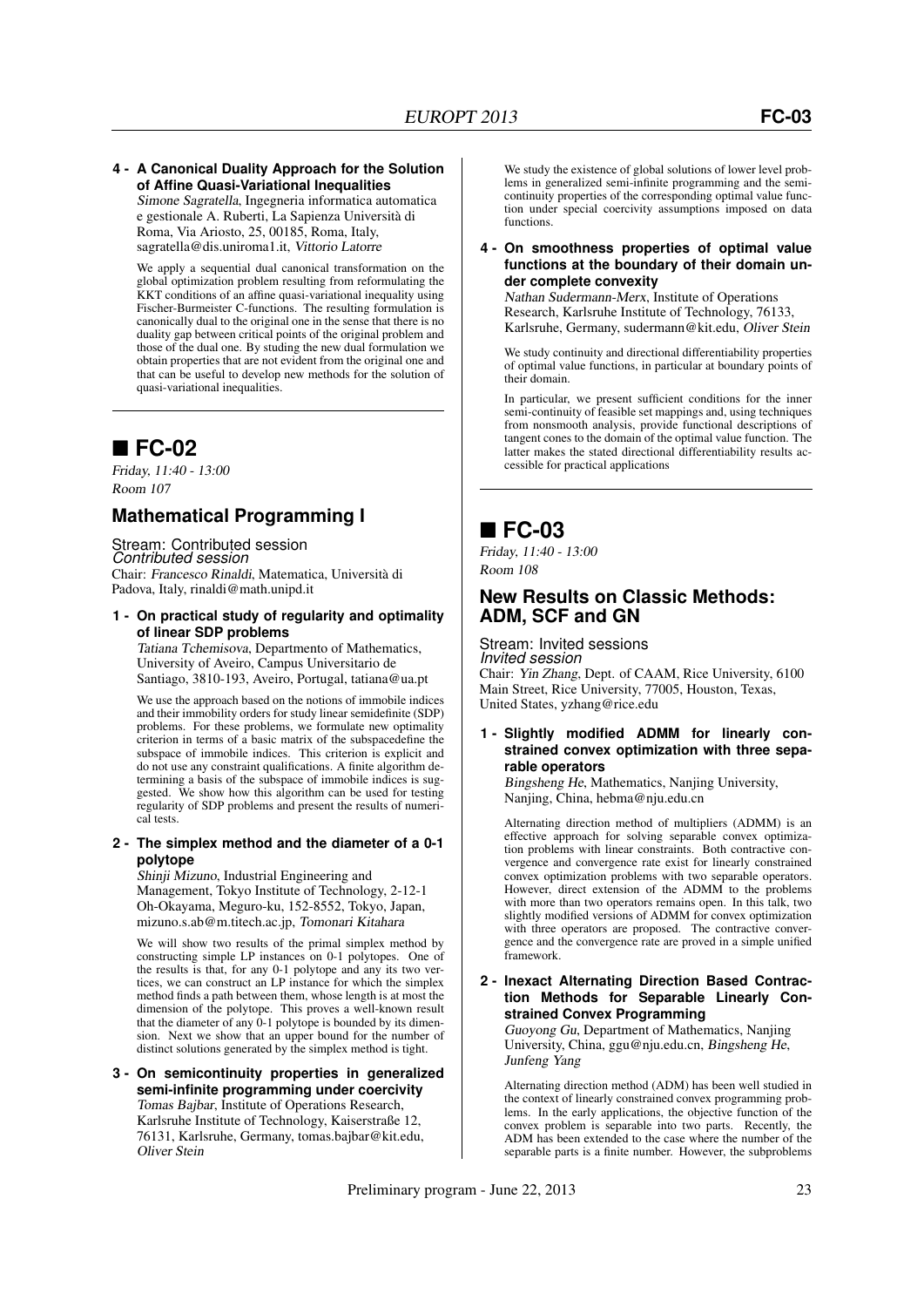are required to be solved exactly. In this talk, we propose two inexact alternating direction based contraction methods, which substantially broaden the applicable scope of the ADM. The convergence and the complexity are included as well.

#### **3 - On the Convergence of the SCF Iteration for Kohn-Sham Equation**

Xin Liu, State Key Laboratory of Scientific and Engineering Computing, Academy of Mathematics and Systems Science, Chinese Academy of Sciences, 55, Zhong Guan Cun East Road, Haidian District, 100190, Beijing, China, liuxin@lsec.cc.ac.cn, Xiao Wang, Zaiwen Wen, Ya-Xiang Yuan

It is well known that the self-consistent field (SCF) iteration for solving the Kohn-Sham (KS) equation often fails to converge, yet there is no clear explanation. In this work, we investigate the SCF iteration from the perspective of minimizing the corresponding KS total energy functional. By analyzing the second-order Taylor expansion of the KS total energy functional and estimating the relationship between the Hamiltonian and the remaining part of the Hessian, we are able to identify some conditions to ensure global and local linear convergence to the solution of the KS equation.

#### **4 - Symmetric Low-Rank Product Approximation and Gauss-Newton Method**

Yin Zhang, Dept. of CAAM, Rice University, 6100 Main Street, Rice University, 77005, Houston, Texas, United States, yzhang@rice.edu

We consider computing an eigenspace of an n by n symmetric matrix A corresponding to a set of k largest positive eigenvalues. Singular value decomposition is a special case of this problem where A is a Gram matrix. We derive an efficient formula for applying the Gauss-Newton method to this problem, formulated as minimizing the Frobenius norm of A-XX' where  $X$  is n by  $k$  and  $XX'$  is called a symmetric low-rank product (SLRP). Preliminary numerical results are presented to demonstrate the potential of the algorithm in suitable applications.

### **FC-04**

Friday, 11:40 - 13:00 Room 109

### **Copositive and polynomial optimization**

#### Stream: Invited sessions *Invited session*

Chair: Tamás Terlaky, Industrial and Systems Engineering, Lehigh University, H.G. Mohler Lab., 200 W. Packer Avenue, 18015, Bethlehem, Pennsylvania, United States, terlaky@lehigh.edu

#### **1 - A Unified Algorithmic Framework for Eigenvalues Problems with a Sparsity Constraint**

Marc Teboulle, School of Mathematical Sciences, Tel Aviv University, Ramat-Aviv, 69978, Tel-Aviv, Israel, teboulle@math.tau.ac.il

Given a real symmetric matrix, we consider the problem of finding a largest unit eigenvector with at most k-nonzero components. This is a difficult nonconvex quadratic optimization problem which arises in many fundamental applications (e.g., sparse principal component analysis). We introduce an algorithmic framework to tackle directly this nonconvex quadratic

problem. It allows to derive a new scheme given by a simple formula, to unify many seemingly different algorithms, and to a rigorous convergence analysis for a family of cheap schemes with very low computational complexity.

#### **2 - A simple algorithm for nonconvex and nonsmooth minimization problems**

Shoham Sabach, Mathematical Sciences, Tel Aviv University, Ramat Aviv, 69978, Tel Aviv, Israel, ssabach@gmail.com, Marc Teboulle

We introduce a new algorithm for a broad class of nonconvex and nonsmooth problems. It relies on an elementary mixture of first order methods and data information. We outline a self contained convergence analysis framework describing the main tools and methodology to prove that the sequence generated by the proposed scheme globally converge to a critical point. A by-product of our framework also shows that our results are new even in the convex setting. The resulting scheme involves elementary iterations and is particularly adequate for solving many problems arising in fundamental applications

#### **3 - On a set-semidefinite representation of quadratic optimisation problems**

Peter Dickinson, Institute for Statistics and Operations Research, University of Vienna, BWZ - Brünner Straße 72, A-1210, Vienna, Vienna, Austria,

peter.dickinson@cantab.net, Gabriele Eichfelder, Janez Povh

In this talk we will look at optimisation problems with a quadratic objective function and constraints involving: linear constraints hinary constraints and set constraints. We ear constraints, binary constraints and set constraints. shall show that, provided some commonly used assumptions hold, these problems can be reformulated as conic optimisation problems over a cone of set-semidefinite matrices. This generalises the well-known completely positive representation result from Burer [Mathematical Programming, 2009]. This also corrects a previous result from Eichfelder and Povh [Optimization Letters, 2012].

#### **4 - Duality and attainability in copositive optimization**

Werner Schachinger, Dept. of Statistics and OR, University of Vienna, Wien, Austria, werner.schachinger@univie.ac.at, Immanuel Bomze, Gabriele Uchida

We consider a primal-dual pair of copositive optimization which deals with optimizing a linear function over an affine subset of the copositive/completely positive cone. The presentation introduces two construction principles which transform such a primal-dual pair with an arbitrary (zero, positive or infinite) duality gap into another pair with the same values where either the primal or the dual optimal value is not attained. The construction basically doubles the size of the problems and establishes all possible combinations of gaps and attainability.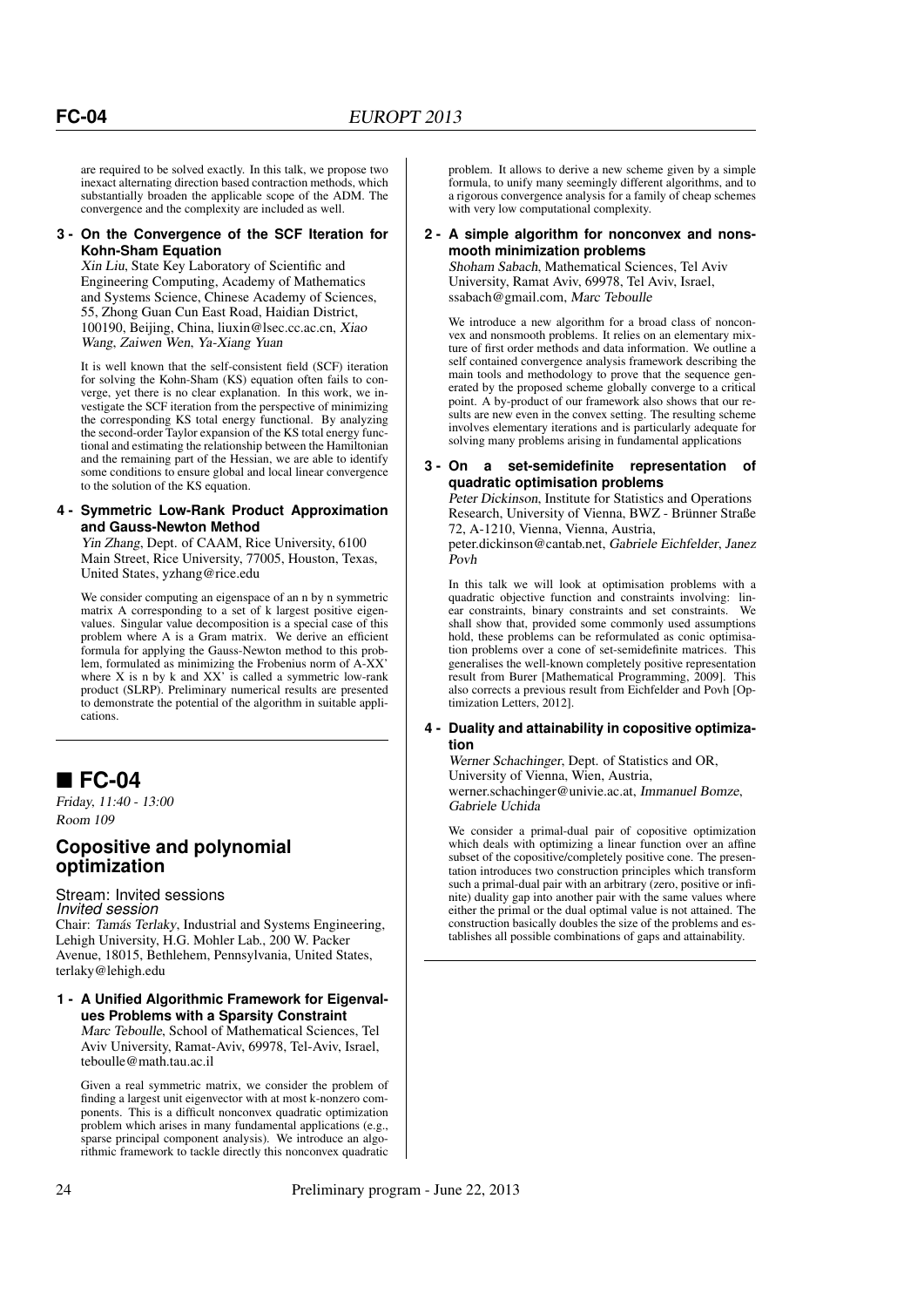## **Friday, 14:20 - 15:40**

### **FD-01**

Friday, 14:20 - 15:40 Room 101

### **Minimization and variational methods related to nonlinear boundary value problems II**

Stream: Invited sessions *Invited session* Chair: Shapour Heidarkhanii, Mathematics, Razi University, Kermanshah, Iran, Islamic Republic Of, sh.heidarkhani@yahoo.com

**1 - Multiple solutions for nonlinear elliptic problems**

Dumitru Motreanu, Mathematics, University of Perpignan, 66860, Perpignan, France, motreanu@univ-perp.fr

This work focuses on the existence of multiple solutions of nonlinear elliptic equations driven by a non-homogeneous differential operator under Dirichlet or Neumann boundary conditions. The solutions are obtained through suitable minimization and variational techniques. The spectrum of the nonhomogeneous differential operator is also studied.

#### **2 - EXISTENCE RESULTS FOR A NEUMANN PROBLEM INVOLVING THE p(x)-LAPLACIAN** Giuseppina Barletta, DICEAM, Università degli Studi Mediterranea di Reggio Calabria, Via Graziella, Località Feo di Vito, 89100, Reggio Calabria, Italy, giuseppina.barletta@unirc.it

We present some existence and multiplicity results for a parametric Neumann problem driven by the  $p(x)$ -Laplacian. The potential f is a Carathéodory function and the variable exponent  $p(x)$  is a continuous function satisfying  $1 \le p$ - =min  $p(x)$ , but not necessarily the stronger one p->N. Under a suitable condition on the behavior of the potential at 0+, we obtain an interval ]0, ?\* [, such that, for any ? in ]0, ?\* [ our problem admits at least a nontrivial weak solution. We show the existence of at least two non trivial solutions for potentials satisfying the Ambrosetti-Rabinowitz condition.

#### **3 - A local minimum theorem and relations with the mountain pass theorem**

Gabriele Bonanno, University of Messina, Italy, Italy, bonanno@unime.it

The existence of a local minimum for a continuously Gâteaux differentiable function, possibly unbounded from below and without any weak continuity assumption, is established. Moreover, a characterization of the mountain pass geometry is presented and relations between the mountain pass theorem and local minima are then pointed out.

#### **4 - Multiple solutions for a perturbed p-Laplacian boundary value problem with impulsive effects via variational methods**

Shapour Heidarkhanii, Mathematics, Razi University, Kermanshah, Iran, Islamic Republic Of, sh.heidarkhani@yahoo.com

Employing a three critical points theorem due to Bonanno and Marano(Theorem 2.6 of the paper: G. Bonanno, S. A. Marano,

On the structure of the critical set of non-differentiable functions with a weak compactness condition, Appl. Anal. 89 (2010) 1-10.), we investigate the existence of at least three distinct solutions for a perturbed p-Laplacian boundary value problem with impulsive effects.

### **FD-02**

Friday, 14:20 - 15:40 Room 107

### **Applied Optimization III**

#### Stream: Contributed session *Contributed session*

Chair: David Di Lorenzo, Ingegneria dell'Informazione, University of Florence, via di Santa Marta 3, 50139, Firenze, Italy, dilorenzo@dsi.unifi.it

#### **1 - Elastic image registration with local refinement** Alena Vasatova, Applied Mathematics, VSB-Technical

University Ostrava, 17. listopadu 15, 708 33, Ostrava, Czech Republic, alena.vasatova@email.cz, Ales Ronovsky

Image registration arises whenever we need to extract information from different images. Here we present elastic registration method focused on medical usage. Because medical images usually contain large area of background, it is often convenient to use coarser grid with local refinement based on image foreground. The resulting problems of linear elasticity are solved by the FETI domain decomposition method. We describe the algorithms, review the basic theoretical results including scalability of applied algorithms, and demonstrate the efficiency of the method by numerical examples.

#### **2 - Optimization of Mutual Information Function for Causal Analysis**

Alexander Nikolaev, Department of Industrial and Systems Engineering, University at Buffalo (SUNY), 409 Bell Hall, 14260-2050, Buffalo, NY, United States, anikolae@buffalo.edu

This talk presents an information theory based, optimization approach to making causal inference from observational data. Matching models and algorithms are discussed that minimize mutual information between the covariates and the treatment variable. The non-linearity of the resulting function is treated by using the identified optimality conditions, leading to tractable MIP formulations and efficient heuristic algorithms. Computational experiments are reported demonstrating the advantages of mutual information based matching for accurate treatment effect estimation.

#### **3 - Disturbance attenuation via optimization** Daniela Selvi, Dipartimento di Ingegneria dell'Informazione, University of Florence (DINFO), Italy, danielaselvi86@gmail.com, Giorgio Battistelli, Alberto Tesi, Pietro Tesi

Disturbance attenuation is a challenging problem in control system design, especially when the frequency profile of the disturbances is uncertain or complex. We address the problem by minimizing a performance criterion which reflects the effects of the disturbances on the output. Depending on the application and by using a convenient parametrization, both the objective function and the constraints can be either linear or quadratic, thus requiring small computational load. Among the possible examples, the technique can be employed to improve image resolution for ground-based telescopes.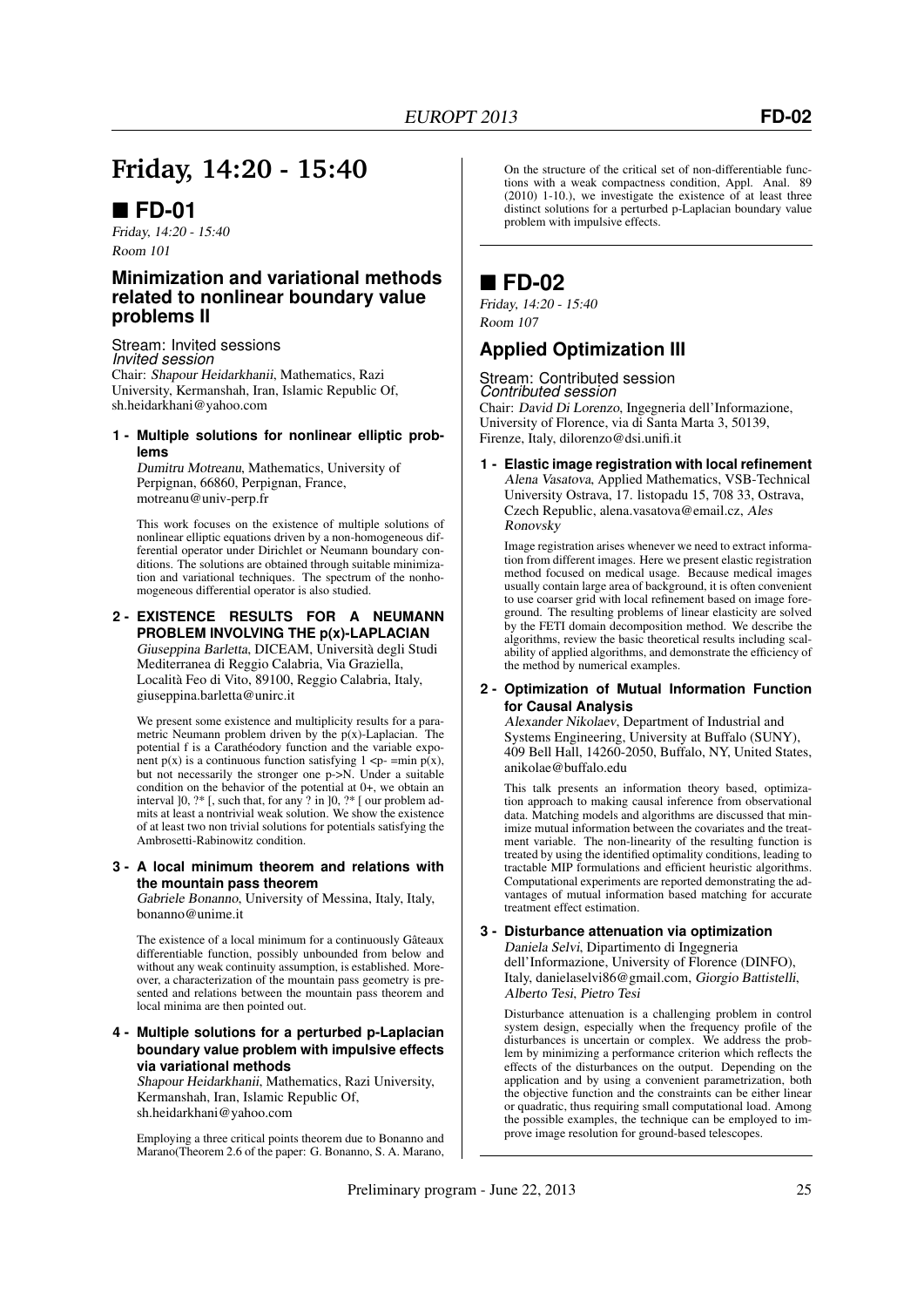### **FD-03**

Friday, 14:20 - 15:40 Room 108

### **Global Optimization III**

#### Stream: Contributed session *Contributed session*

Chair: Stefano Lucidi, Dipartment of Computer, Control, and Management Science, University of Rome, Via Ariosto 25, 00185, Rome, Italy, lucidi@dis.uniroma1.it

#### **1 - Solution methods for expensive optimization problems**

Christine Edman, University of Trier, Germany, edman@uni-trier.de

We consider expensive optimization problems, that is to say problems, where each evaluation of the objective function is expensive in terms of computing time, consumption of resources, or cost. This often happens in situations where the objective function is not available in analytic form. Therefore it is of central importance to use as few evaluation points as possible within the optimization process. This necessitates a sophisticated strategy to determine the evaluation points. We discuss response surface methods that are tailored to the problems described above.

#### **2 - Using SVM for combining continuous heuristics for Global Optimization Problems**

Umberto Dellepiane, Dipartimento di Ingegneria informatica automatica e gestionale Antonio Ruberti, Sapienza Università di Roma, via Ariosto, 25, 00185, Roma, Italy, dellepiane@dis.uniroma1.it, Laura Palagi

We consider a Support Vector Machine (SVM) based approach to combine different heuristics to solve the standard quadratic optimization problem (StQP). In literature different unconstrained formulations have been proposed in connection with simple multistart global scheme. None of them dominates the others in terms of best value found. We propose to combine the three heuristics using SVM to select both the heuristic and the starting point to be used in the multistart framework. To test our method we use StQP deriving from the Maximum Clique problems in the DIMACS challenge collection.

#### **3 - Local search based methods for high dimensional global optimization problems**

Fabio Schoen, Dipartimento di Ingegneria dell'Informazione, Università degli Studi di Firenze, via di Santa Marta, 3, 50139, Firenze, Italy, fabio.schoen@unifi.it, Marco Locatelli

In this paper we will present recent algorithms in which local optimization is exploited in order to build an efficient global optimization method. Recent computational results related to the use of population based algorithms for large scale problems, like,e.g., cluster optimization, are presented.

### **FD-04**

Friday, 14:20 - 15:40 Room 109

### **Copositive optimization and discrete structures**

Stream: Invited sessions *Invited session* Chair: Werner Schachinger, Dept. of Statistics and OR, University of Vienna, Wien, Austria, werner.schachinger@univie.ac.at

#### **1 - Standard nonlinear optimization** Immanuel Bomze, Dept. of Statistics and OR,

University of Vienna, Bruenner Str. 72, A-1210, Vienna, Austria, immanuel.bomze@univie.ac.at, Stefan Gollowitzer, E. Alper Yildirim

Several problems over the standard simplex, e.g., to minimize quadratic or fractional quadratic functions, have a copositive reformulation. Using tractable approximations of the copositive cone, one may approach a solution to arbitrary accuracy. However, while the standard quadratic problem admits a PTAS, this is unclear for the fractional quadratic case, and other classes with integrality constraints definitely do not allow for it unless P=NP (APX-hardness). Our analysis of the classical discretization method sheds some light on these phenomena, even for the general Lipschitz-continuous case.

#### **2 - A CP representation of 0-1 LPs with Joint Probabilistic Constraints**

Abdel Lisser, LRI, Universite de Paris Sud, Bat. 650, 91405, Orsay, France, lisser@lri.fr, Jianqiang Cheng

In this paper, we study \$0-1\$ linear programs with joint probabilistic constraints. The constraint matrix vector rows are assumed to be independent, and the coefficients to be normally distributed. Our main results show this non-convex problem can be approximated by a convex completely positive problem. Moreover, we show that the optimal values of the latter converges to the optimal values of the original problem. Examples randomly generated highlight the efficiency of our approach.

#### **3 - A copositive formulation for the stability number of infinite graphs**

Mirjam Duer, Mathematics, University of Trier, 54286, Trier, Germany, duer@uni-trier.de

We generalize the copositive approach to infinite graphs and show that the stability number of an infinite graph is the optimal solution of some infinite-dimensional copositive program. For this we develop a duality theory between the primal convex cone of copositive kernels and the dual convex cone of completely positive measures. We determine the extreme rays of the latter cone, and we illustrate this theory with the help of the kissing number problem.

Joint work with C.Dobre and F.Vallentin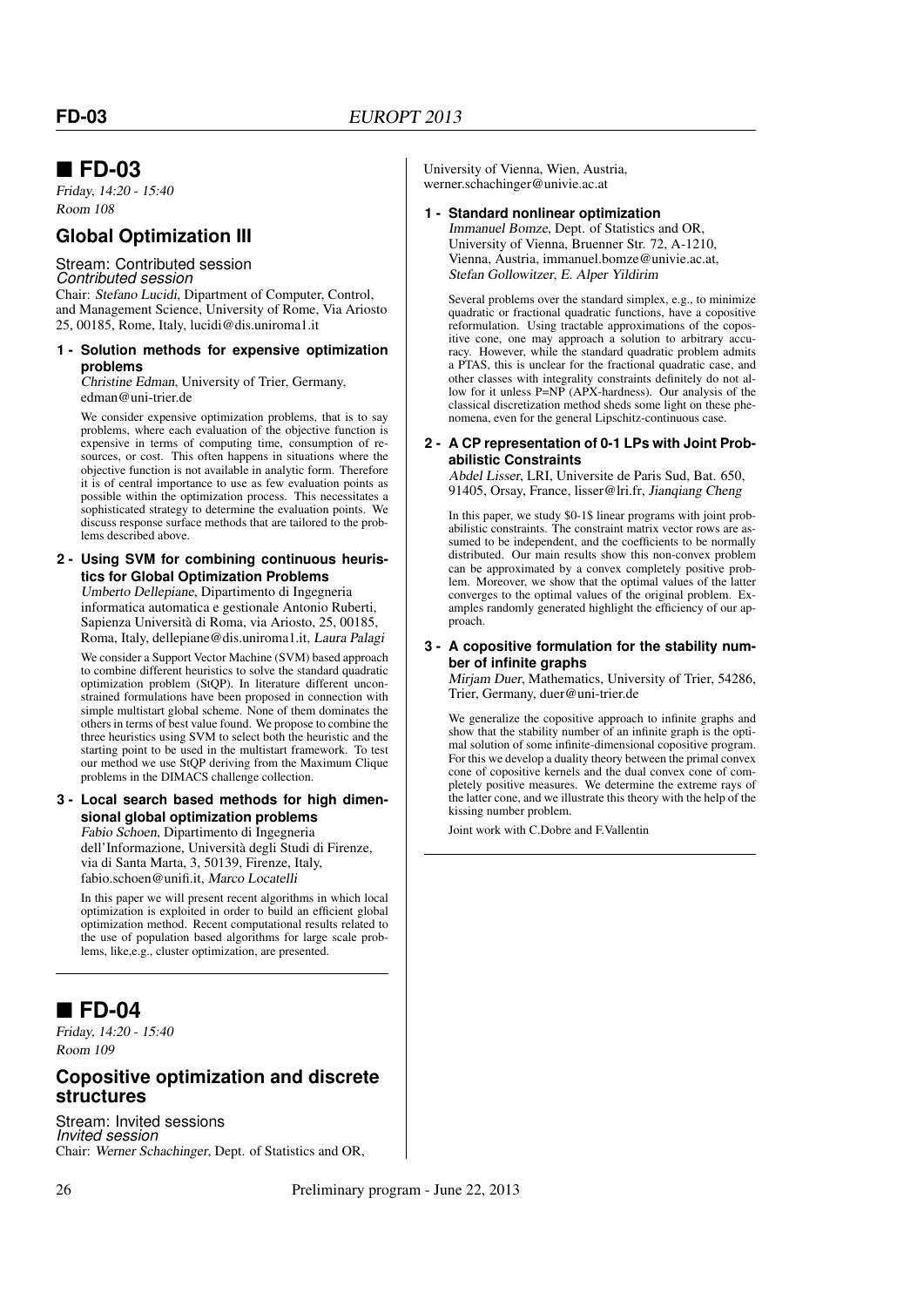## **Friday, 16:20 - 17:20**

### **FE-01**

Friday, 16:20 - 17:20 Room 101

### **The abstract equilibrium problem III: theory, methods and application**

Stream: Invited sessions *Invited session* Chair: Giancarlo Bigi, Dipartimento di Informatica, Universita' di Pisa, Largo B.Pontecorvo 3, 56127, Pisa, Italy, giancarlo.bigi@di.unipi.it

#### **1 - On cyclic and n-cyclic monotonicity of bifunctions**

Rita Pini, Dipartimento di Matematica e Applicazioni, Università degli Studi Milano Bicocca, Via Cozzi, 53, 20125, Milano, Italy, rita.pini@unimib.it, Mohammad Hossein Alizadeh, Monica Bianchi, Nicolas Hadiisavvas

In the recent literature, the connection between maximal monotone operators and the Fitzpatrick function was investigated. Subsequently, this relation has been extended to maximal monotone bifunctions and their Fitzpatrick transform. We generalize some of these results to maximal n-cyclically monotone and maximal cyclically monotone bifunctions, by introducing and studying the Fitzpatrick transforms of order n or infinite order for bifunctions.

#### **2 - Existence results for quasivariational inequalities**

Massimiliano Giuli, Università di Aquila, 67100, Coppito, Aquila, Italy, massimiliano.giuli@univaq.it, Marco Castellani

A quasivariational inequality corresponds to a variational inequality in which the constraint set is subject to modifi

cations depending on the considered point. We provide sufficient conditions for the existence of solutions assuming the set-valued operator pseudomonotone or quasimonotone. The proof is based on an application of the Kakutani Fixed Point Theorem to a suitable set-valued map which represents the solutions of a perturbed variational inequality. Our results generalize and extend to the infinite dimensional case recent results by Aussel and Cotrina.

#### **3 - Equilibrium Problems: A Proximal Method with outer approximations**

Susana Scheimberg, COPPE/ Engenharia de Sistemas e Computação-Instituto de Matemática,COPPE/PESC-IM, Universidade Federal do Rio de Janeiro, Caixa Postal 68511,, Bloco H/319, 21941-972, Rio de Janeiro, RJ, Brazil, susana@cos.ufrj.br, Paulo Sergio Marques Santos

We analyze a proximal point method for pseudomonotone equilibrium problems in Hilbert spaces, using outer approximations of the constraint set improving previous results. We prove weak convergence of the generated sequence to a solution under rather mild assumptions. We illustrate the method by applying to particular cases.

### **FE-02**

Friday, 16:20 - 17:20 Room 107

### **Large Scale Nonlinear Optimization II**

#### Stream: Invited sessions *Invited session*

Chair: Massimo Roma, Dipartimento di Ingegneria Informatica, Automatica e Gestionale, Universita' di Roma, via Ariosto 25, 00185, ROMA, Italy, roma@dis.uniroma1.it

**1 - Alternating Gradient-Step Methods for Large-Scale Optimization**

Mehiddin Al-Baali, Maths & Stats, Sultan Qaboos University, DOMAS PO Box 36, 123, Muscat, Oman, albaali@squ.edu.om

Some modified Barzilai-Borwein gradient methods for largescale unconstrained optimization will be considered. Variational approaches for certain methods will be derived on the basis of the self-scaling and damped techniques for quasi-Newton updates. Certain measures for the quality of steps will be used to propose alternating gradient-step methods. Numerical experiments will be described.

### **2 - On the use of gradient methods in cubic regularization for unconstrained optimization**

Tommaso Bianconcini, Dipartimento di Ingegneria dell'Informazione, Università degli Studi di Firenze, Via di Santa Marta 3, 50139, Firenze, Italy, tommaso.bianconcini@unifi.it, Giampaolo Liuzzi, Benedetta Morini, Marco Sciandrone

We consider adaptive cubic regularization algorithms for unconstrained optimization. A key issue of these algorithms concerns the computation of the trial step as a suitable unconstrained minimizer of the cubic model. Such computation is usually performed by procedures involving linear algebra and may require a significant computational cost. In order to reduce the cost required, we focus on the employment of gradient methods for minimizing the cubic model and present a version of ARC algorithm using a nonmonotone gradient method. Numerical results are reported.

#### **3 - Affine scaling inexact dogleg methods for bound-constrained nonlinear systems** Sandra Pieraccini, Dipartimento di Scienze Matematiche, Politecnico di Torino, corso Duca degli

Abruzzi 24, 10129, Torino, Italy, sandra.pieraccini@polito.it, Stefania Bellavia, Maria Macconi

A class of affine-scaling trust-region methods for large scale bound-constrained systems of non-linear equations is presented. Both spherical and elliptical trust-regions are allowed. An inexact dogleg method tailored to constrained problems is used to obtain an approximate minimizer of the linear model within the trust-region and the feasible set. Strictly feasible iterates are formed and a strictly feasible approximation of the solution is ensured. Rather general scaling matrices are allowed to handle the bounds. Global and locally fast convergence is ensured under standard assumptions.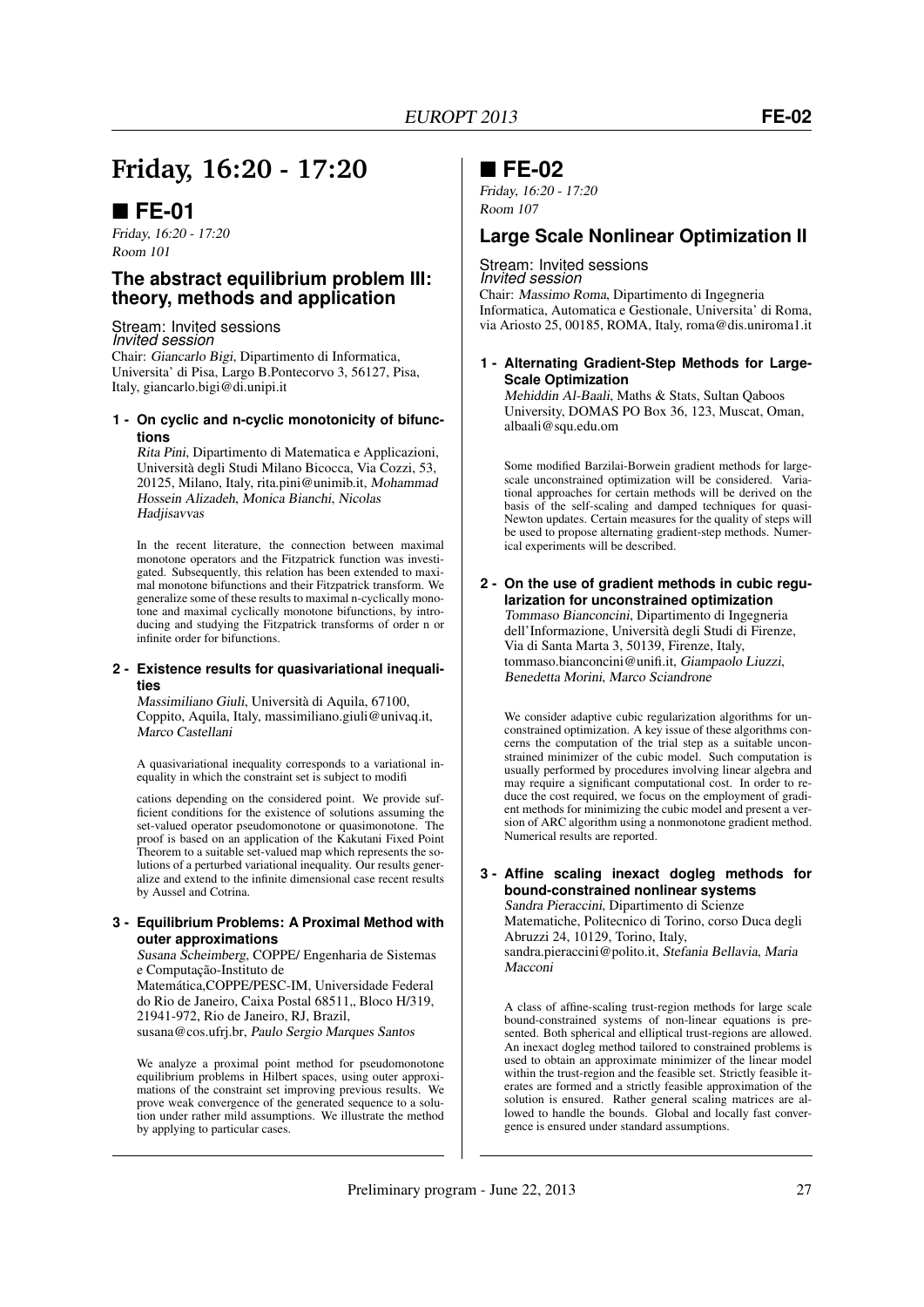### **FE-03**

Friday, 16:20 - 17:20 Room 108

### **NonSmooth optimization II**

#### Stream: Contributed session *Contributed session*

Chair: Vinicius Layter Xavier, Systems Engineering and Computer Sciences Depart., Federal University of Rio de janeiro, CT - Bloco H - sala H319, Ilha do Fundao, 21941-972, Rio de Janeiro, RJ, Brazil, viniciuslx@gmail.com

#### **1 - Flying Elephants: A General Method for Solving Non-Differentiable Problems**

Vinicius Layter Xavier, Systems Engineering and Computer Sciences Depart., Federal University of Rio de janeiro, CT - Bloco H - sala H319, Ilha do Fundao, 21941-972, Rio de Janeiro, RJ, Brazil, viniciuslx@gmail.com, Adilson Elias Xavier

Flying Elephants (FE) is a generalization and a new interpretation of the Hyperbolic Smoothing approach. The article introduces the fundamental smoothing procedures. It presents a general review of successful applications of the approach for solving five problems: Distance geometry, covering, clustering, Fermat-Weber and hub location. For each problem it is presented the original non-smooth formulation and the succedaneous completely differentiable one. Computational experiments obtained unprecedented results according to the criteria of consistency, robustness and efficiency.

#### **2 - Weak Exhausters and Optimality Conditions via Reduced Weak Exhausters**

Yalcin Kucuk, Department of Mathematics, Anadolu University, anadolu Universitesi Fen Fakultesi Matematik Bolumu, 26470, Eskisehir, Turkey, ykucuk@anadolu.edu.tr, Mahide Kucuk, Ryszard Urbanski, Jerzy Grzybowski, ˙Ilknur Atasever Güvenç, Didem Tozkan, Mustafa Soyertem

The concept of exhausters was introduced by Demyanov and Rubinov(1999) and the concept of weak exhausters was defined by Küçük et. al.(2012). In this work, weak upper and weak lower exhausters of positively homogeneous functions are reduced by using boundary points of weak superdifferential and weak subdifferential, respectively. Moreover, using reduction methods given by Roshchina(2008) weak exhausters are reduced again. In addition, some optimality conditions are obtained via reduced weak exhausters mentioned former.

#### **3 - Existence and non-existence results of bounded non-constant solutions of the EFK equatio**

Sunra Mosconi, Mathematics and Computer Sciences, Università di Catania, 95125, Catania, Italy, mosconi@dmi.unict.it

We deal with the existence of bounded solutions of the ODE '-pu"+ $F'(u)=0$  which for p geq 0 is the EFK-equation. F in C1 is supposed to be coercive. We prove that there are bounded non-constant solutions if and only if F' changes sign at least twice. Moreover the solutions of u'''-pu''+F'(u)=0 for  $p<0$ blow up as p uparrow 0 if F' changes sign only once. These results solve a conjecture by Lazer and McKenna on the blow up of travelling waves in suspended bridges as the velocity goes to zero. The techniques used are maximum principles, Morse Theory and Mountain Pass theorem

### **FE-04**

Friday, 16:20 - 17:20 Room 109

### **Bilevel Optimization, Equilibrium and Variational Analysis**

### Stream: Contributed session

*Contributed session* Chair: Eleftherios Couzoudis, Economics, University of Zurich, Chair for Quantitative Business Administration, Moussonstrasse 15, 8044, Zurich, Switzerland, eleftherios.couzoudis@business.uzh.ch

#### **1 - Solving polynomial bilevel problems**

Philipp Renner, Economics, University of Zurich, Moussonstrasse 15, 8044, Zuerich, Switzerland, philipp.renner@business.uzh.ch

Bilevel optimization problems are of interest in many applications. In economics the principal agent problem is amongst those models. In it, except in rare cases, the utility of the lower level problem is non convex. Thus the standard techniques from bilevel optimization do not apply. We present a way to solve those problems in case of a polynomial lower level. We use the techniques developed by Lasserre and Parrilo to relax the lower level into a convex optimization problem. We then solve it by non linear programming methods

#### **2 - Finding all generalized Nash equilibria**

Eleftherios Couzoudis, Economics, University of Zurich, Chair for Quantitative Business Administration, Moussonstrasse 15, 8044, Zurich, Switzerland, eleftherios.couzoudis@business.uzh.ch

Often a generalized generalized Nash equilibrium problem has infinitely many solutions and commonly the solution set isn't connected. The current method is then to only compute the normalized equilibrium in which the Lagrange multipliers are equal. This is only one solution out of the set of normalized equilibria which is a subset of the solution set. For problems with linear constraints an approach is shown where all solutions are given as a union of sets. For this a modified simplex algorithm is used to yield a vertex representation of the equilibrium subsets.

#### **3 - Elliptic equations with nonstandard growth**

Giuseppina D'Aguì, Department of Civil, Information Technology, Enviromental, Construction, Engineering, and Applied Mathematics, University of Messina, C/da di Dio, S. Agata, 98166, Messina, Italy, dagui@unime.it

We present some results on the existence of an unbounded sequence of weak solutions for a class of differential equations with  $p(x)$ -\$Laplacian and subject to small perturbations of nonhomogeneous Neumann conditions. The approach is based on variational methods.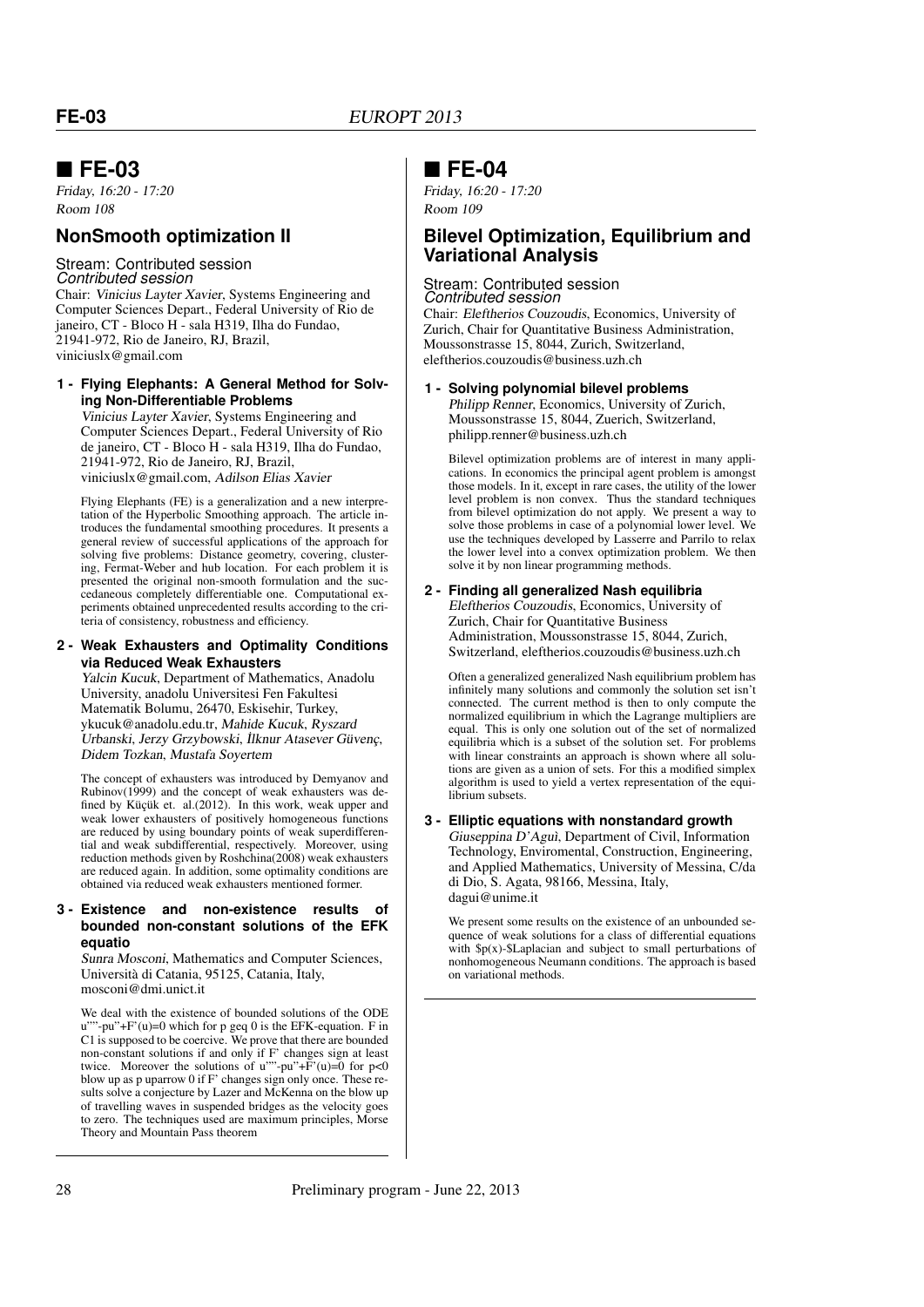## **Friday, 17:30 - 18:50**

### **FF-01**

Friday, 17:30 - 18:50 Room 101

### **Closing Session**

Stream: Contributed session *Contributed session* Chair: Laura Palagi, Dipartimento di Ingegneria informatica automatica e gestionale, La Sapienza Università di Roma, Via Ariosto, 25, 00185, Roma, Italy, palagi@dis.uniroma1.it Chair: Fabio Schoen, Dipartimento di Ingegneria dell'Informazione, Università degli Studi di Firenze, via di Santa Marta, 3, 50139, Firenze, Italy, fabio.schoen@unifi.it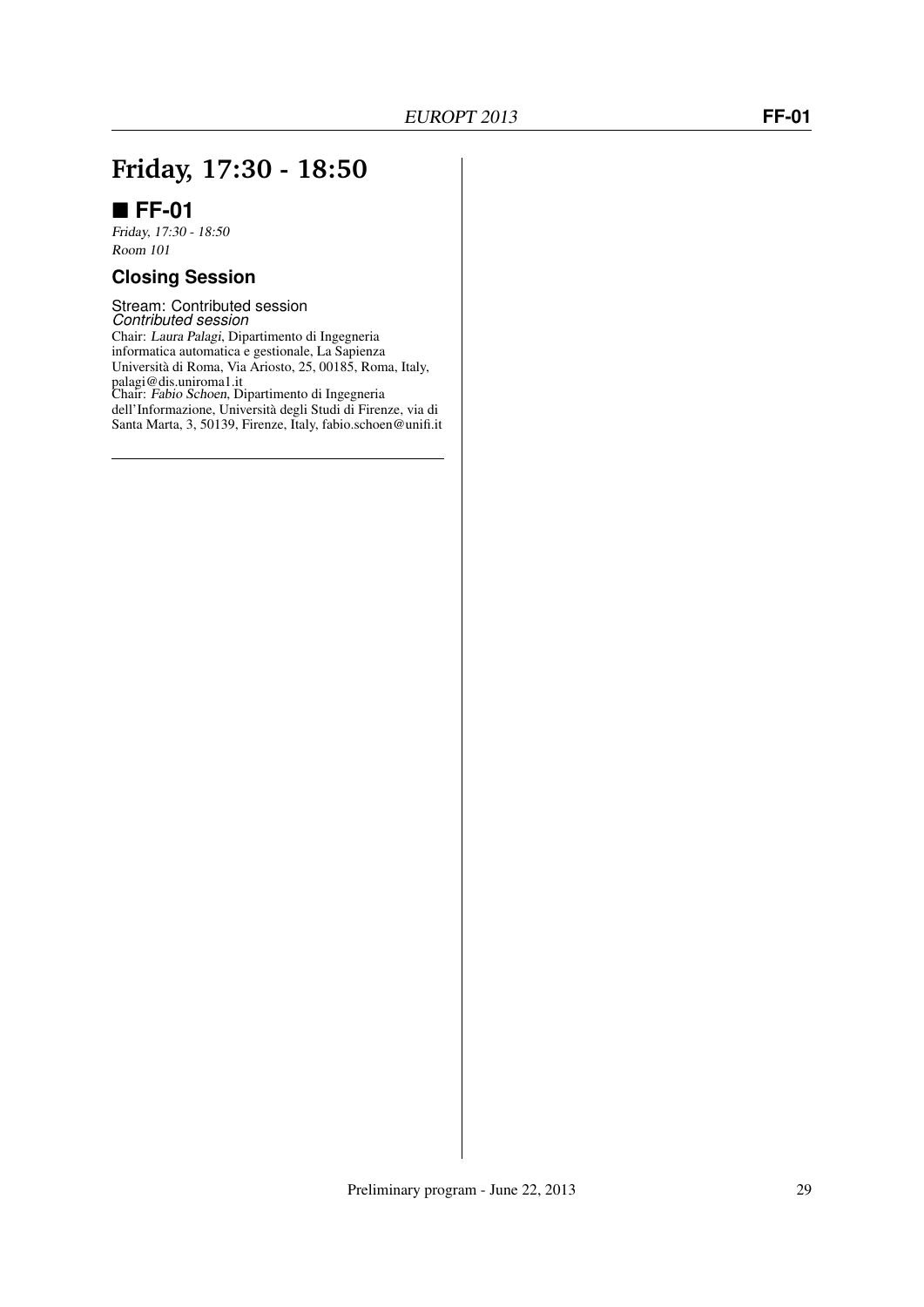## **INDEX**

| A<br>Aussel, Didier                           | WE-04            | H<br>Hager, William                                                                              | <b>TC-02</b>                | Pang, Jong-Shi<br>Papini, Alessandra                            | $WC-01$<br>$TD-04$       |
|-----------------------------------------------|------------------|--------------------------------------------------------------------------------------------------|-----------------------------|-----------------------------------------------------------------|--------------------------|
| Azevedo, Nuno                                 | $TC-03$          | Heidarkhanii, Shapour                                                                            | $FD-01$                     | Passacantando, Mauro                                            | $WE-01$                  |
| B<br>Bigi, Giancarlo                          | FE-01, WD-01     | I<br>Illés, Tibor                                                                                | $WC-04$                     | Pflug, Georg<br>Piccialli, Veronica                             | $TA-03$<br>$FC-01$       |
| Bomze, Immanuel                               | FA-04            | K                                                                                                |                             | R                                                               |                          |
| C<br>Calvin, Jim                              | $WD-02$          | Kestel, Sevtap<br>Klatte, Diethard                                                               | WF-03<br><b>TA-04</b>       | Rinaldi, Francesco<br>Roma, Massimo                             | $FC-02$<br>$FE-02$       |
| Couzoudis, Eleftherios                        | $FE-04$          | Koshlai, Ludmilla                                                                                | $WD-04$                     | S                                                               |                          |
| D<br>Di Lorenzo, David                        | $FD-02$          | López-Cerdá, Marco A.                                                                            | $TD-01$                     | Schachinger, Werner<br>Schoen, Fabio<br>$WA-01$                 | $FD-04$<br>FF-01, TB-01, |
| Di Pillo, Gianni<br>E                         | $WD-03$          | Layter Xavier, Vinicius<br>Liuzzi, Giampaolo<br>Locatelli, Marco                                 | $FE-03$<br>TA-02<br>$WC-02$ | Sciandrone, Marco<br>Т                                          | FA-01                    |
| Elloumi, Sourour                              | $FA-02$          | Lucidi, Stefano                                                                                  | FD-03, TE-04                | Terlaky, Tamás                                                  | $FC-04$                  |
| F                                             |                  | M                                                                                                |                             | Théra, Michel                                                   | $TC-01$<br>$WC-03$       |
| Facchinei, Francisco<br>Fasano, Giovanni<br>G | $TA-01$<br>WE-02 | Maugeri, Antonino<br>Mohammed, Boukedroun<br>Morini, Benedetta FB-01, TE-03<br>Motreanu, Dumitru | FA-03<br>$TC-04$<br>TE-01   | Toraldo, Gerardo<br>W<br>Weber, Gerhard-Wilhelm WE-03,<br>WF-03 |                          |
| Glineur, François                             | TD-02            | P                                                                                                |                             |                                                                 |                          |
| Gondzio, Jacek                                | $TD-03$          | Palagi, Laura                                                                                    | FF-01, WA-01,               | Z                                                               |                          |
| Gower, Robert                                 | <b>TE-02</b>     | $WB-01$                                                                                          |                             | Zhang, Yin                                                      | $FC-03$                  |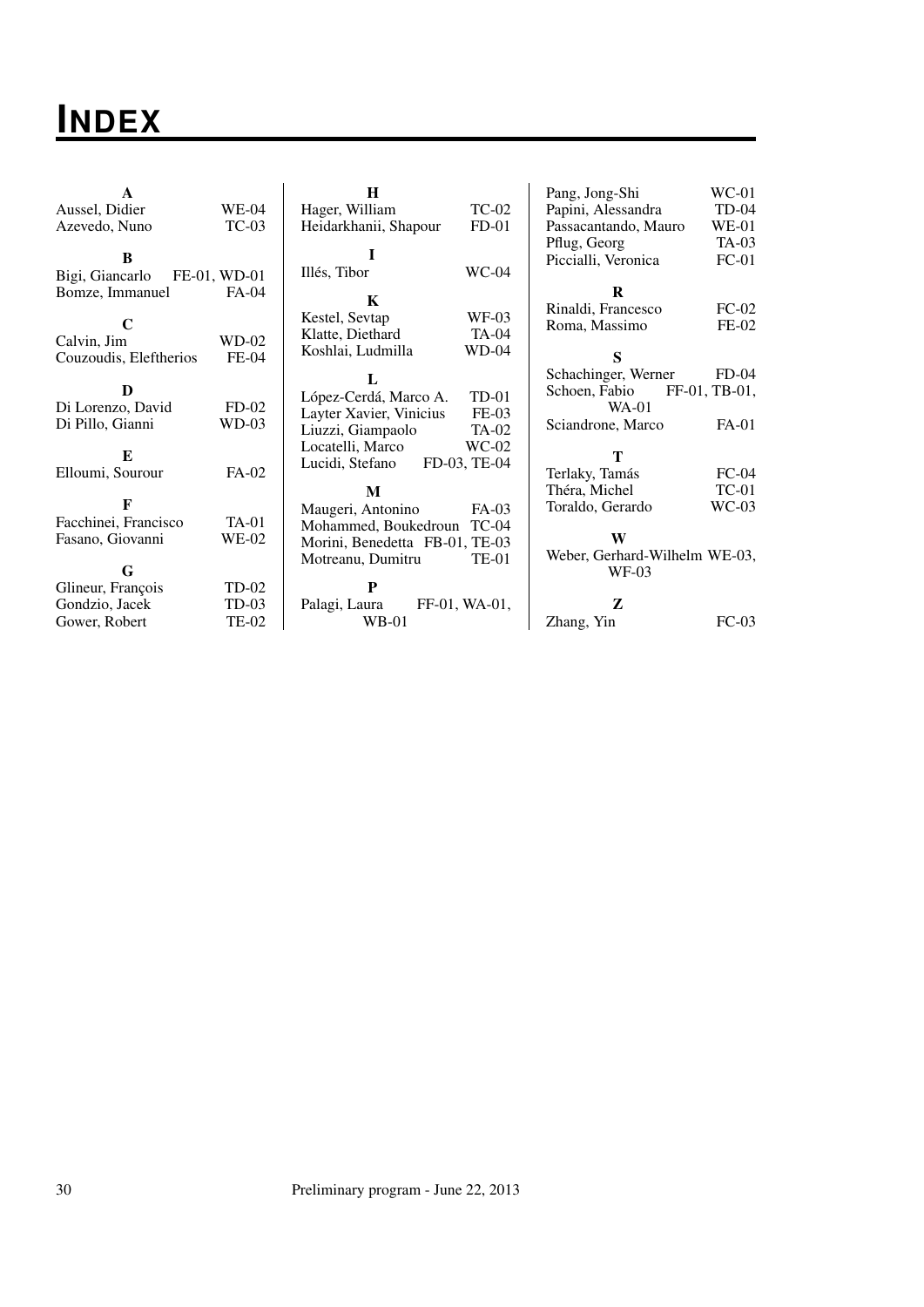# **AUTHOR INDEX**

| De Nitto Personè, Vittoria TA-01<br>Le Digabel, Sébastien | <b>TD-04</b>     |
|-----------------------------------------------------------|------------------|
|                                                           |                  |
| A                                                         |                  |
| Adly, Samir                                               | $TC-01$          |
| Al-Baali, Mehiddin                                        | FE-02<br>Hossein |
| Alizadeh, Mohammad<br>$FE-01$                             |                  |
| Alparslan Gok, Sirma Zeynep                               |                  |
| <b>WE-03</b>                                              |                  |
| Anselmi, Jonatha                                          | $WD-01$          |
| Aragón Artacho, Francisco Javier                          |                  |
| $TD-01$                                                   |                  |
| Ardagna, Danilo                                           | $WD-01$          |
| Armand, Paul                                              | <b>TA-02</b>     |
| Ashtiani, Alireza                                         | $WC-02$          |
| Atasever Güvenç, İlknur                                   | FE-03            |
| Aussel, Didier                                            | <b>WE-04</b>     |
| Azevedo, Nuno                                             | $TC-03$          |
|                                                           |                  |
| В                                                         |                  |
| Bagirov, Adil                                             | $WC-02$          |
| Bai, Lijie                                                | $WC-01$          |
| Bajbar, Tomas                                             | $FC-02$          |
| Barbagallo, Annamaria                                     | FA-03            |
| Barletta, Giuseppina                                      | $FD-01$          |
| Battistelli, Giorgio                                      | $FD-02$          |
| Bellavia, Stefania FE-02, WE-02,<br>$TD-03$               |                  |
| Belyakov, Anton                                           | $TD-01$          |
| Benfenati, Alessandro                                     | $TC-02$          |
| Benoist, Joël                                             | TA-02            |
| Bento, Glaydston Carvalho                                 | WC-              |
| 04                                                        |                  |
| Bergamaschi, Luca                                         | $TD-03$          |
| Bertero, Mario                                            | <b>TC-02</b>     |
| Bianchi, Monica                                           | FE-01            |
| Bianconcini, Tommaso                                      | FE-02            |
| Bigi, Giancarlo                                           | WD-01            |
| Billionnet, Alain                                         | FA-02            |
| Birgin, Ernesto G.                                        | <b>TA-02</b>     |
| Bomze, Immanuel FC-04, FD-04                              |                  |
| Bonanno, Gabriele                                         | $FD-01$          |
| Bonettini, Silvia                                         | $TC-02$          |
| Buetikofer, Stephan                                       | TA-04            |
| Burachik, Regina                                          | WD-01            |
| C                                                         |                  |
| Cánovas, Maria Josefa                                     | $TC-01$ ,        |
| $TD-01$                                                   |                  |
| Calvin, Jim<br>Candito, Pasquale                          | WC-02            |
|                                                           | TE-01<br>FA-01   |
| Cantarella, Giulio Erberto<br>Cardellini, Valeria         | <b>TA-01</b>     |
| Cassioli, Andrea                                          | FA-01            |
| Castellani, Marco                                         | FE-01            |
| Cheng, Jianqiang                                          | FD-04            |
|                                                           |                  |

| Conn, Andrew                                   | TD-04         |
|------------------------------------------------|---------------|
| Cornelio, Anastasia                            | $WC-03$       |
| Couzoudis, Eleftherios                         | <b>FE-04</b>  |
| Cruz Neto, João Xavier daWC-04                 |               |
| Cuomo, Salvatore                               | $WC-03$       |
|                                                |               |
| D                                              |               |
| D'Aguì, Giuseppina                             | FE-04         |
| Dan, Hiroshige                                 | TD-02         |
| De Asmundis, Roberta                           | $WC-03$       |
| de Luca, Stefano                               | FA-01         |
| De Simone, Valentina                           | TD-03         |
| Dellepiane, Umberto                            | FD-03,        |
| <b>TE-04</b>                                   |               |
| Devolder, Olivier                              | TD-02         |
| Di Gangi, Massimo                              | FA-01         |
| Di Lorenzo, David                              | FA-01         |
| di Pace, Roberta                               | FA-01         |
| Di Pillo, Gianni                               | TD-04         |
| di Serafino, Daniela                           | TD-03,        |
| $WC-03$                                        |               |
| Di Valerio, Valerio                            | TA-01         |
| Dickinson, Peter                               | $FC-04$       |
| Dontchev, Asen                                 | $TD-01$       |
| Dorsch, Dominik                                | <b>WE-03</b>  |
| Dostal, Zdenek                                 | TD-02         |
| Dreves, Axel                                   | <b>TA-01</b>  |
| Duer, Mirjam                                   | $FD-04$       |
| Durea, Marius                                  | TD-01         |
|                                                |               |
|                                                |               |
| Е                                              |               |
|                                                |               |
| Edman, Christine                               | $FD-03$       |
| Eichfelder, Gabriele<br>$WC-04$                | FC-04,        |
|                                                | $FA-02$       |
| Elloumi, Sourour                               |               |
| F                                              |               |
| Facchinei, Francisco                           | TA-01,        |
| $WC-01$                                        |               |
| Faco', Joao Lauro D.                           | $WC-02$       |
| Fasano, Giovanni WE-02, WD-03                  |               |
| Feng, Mingbin                                  | $WC-01$       |
| Ferreira, Paulo                                | $WC-02$       |
| Fischer, Andreas                               | TA-01         |
| Fountoulakis, Kimon                            | TD-03         |
|                                                |               |
| Frandi, Emanuele TD-02, TD-04<br>Furini, Fabio | FA-02         |
| Fusek, Peter                                   | TA-04         |
|                                                |               |
| G                                              |               |
| Göttlich, Simone                               | WE-03         |
| Gawiejnowicz, Stanislaw                        | WD-04         |
| Gfrerer, Helmut                                | $FC-01$       |
| Giuffre', Sofia                                | FA-03         |
| Giuli, Massimiliano                            | FE-01         |
| Glineur, François                              | TD-02         |
| Gollowitzer, Stefan                            | FD-04         |
| Gondzio, Jacek                                 | FB-01, TE-02, |

| Gonzalez-Lima, Maria                    | <b>TE-02</b> |
|-----------------------------------------|--------------|
| Gower, Robert                           | <b>TE-02</b> |
| Grassi, Vincenzo                        | <b>TA-01</b> |
| Gratton, Serge                          | WE-02, TE-03 |
| Grippo, Luigi                           | <b>TE-04</b> |
| Grzybowski, Jerzy                       | FE-03        |
| Gu, Guoyong                             | $FC-03$      |
| Gurol, Selime                           | <b>TE-03</b> |
|                                         |              |
| Н<br>Hadjisavvas, Nicolas               | $FE-01$      |
| Hager, William                          | <b>TC-02</b> |
|                                         | $TD-01$      |
| Hantoute, Abderrahim<br>Harms, Nadja    | $WE-01$      |
| Hayashi, Shunsuke                       | $FC-01$      |
| He, Bingsheng                           | $FC-03$      |
| Heidarkhanii, Shapour                   | $FD-01$      |
| Henkel, Charlotte                       | TA-03        |
| Herrich, Markus                         | <b>TA-01</b> |
| Hobbs, Ben                              | $WC-01$      |
|                                         |              |
| I                                       |              |
| Illés, Tibor                            | WC-04        |
| J                                       |              |
| Johnston, Roy                           | WD-02        |
| Jongen, Hubertus Th.                    | <b>WE-03</b> |
|                                         |              |
| Κ                                       |              |
| Kanzow, Christian TA-01, WE-01          |              |
| Kasimbeyli, Refail                      | $WC-04$      |
| WD-01, WE-01<br>Kassay, Gabor           |              |
| Kirst, Peter                            | WD-02        |
| Kitahara, Tomonari                      | $FC-02$      |
| Klatte, Diethard                        | TA-04        |
| Konnov, Igor                            | $WE-01$      |
| Koshlai, Ludmilla                       | WD-04        |
| Kostina, Ekaterina                      | TE-02        |
| Kovacevic, Raimund                      | TA-03        |
| Kruger, Alexander<br>Kucuk, Mahide      | $TC-01$      |
|                                         | FE-03        |
| Kucuk, Yalcin                           | FE-03        |
| Kummer, Bernd                           | TA-04        |
| Kurc, Wieslaw                           | WD-04        |
| L                                       |              |
| La Camera, Andrea                       | <b>TC-02</b> |
| López-Cerdá, Marco A.                   | $TC-01$ ,    |
| $TD-01$                                 |              |
| Lambert, Amélie                         | FA-02        |
| Lampariello, Lorenzo                    | $WC-01$      |
| Landi, Germana                          | TC-02, WC-03 |
| Latorre, Vittorio                       | $FC-01$      |
| Layter Xavier, Vinicius<br><b>WE-04</b> | FE-03,       |
| Lin, Chih-Jen                           | WB-01        |
| Lisser, Abdel                           | $FD-04$      |
| Liu, Xin                                | $FC-03$      |
| Liuzzi, GiampaoloFE-02, WD-03           |              |
|                                         |              |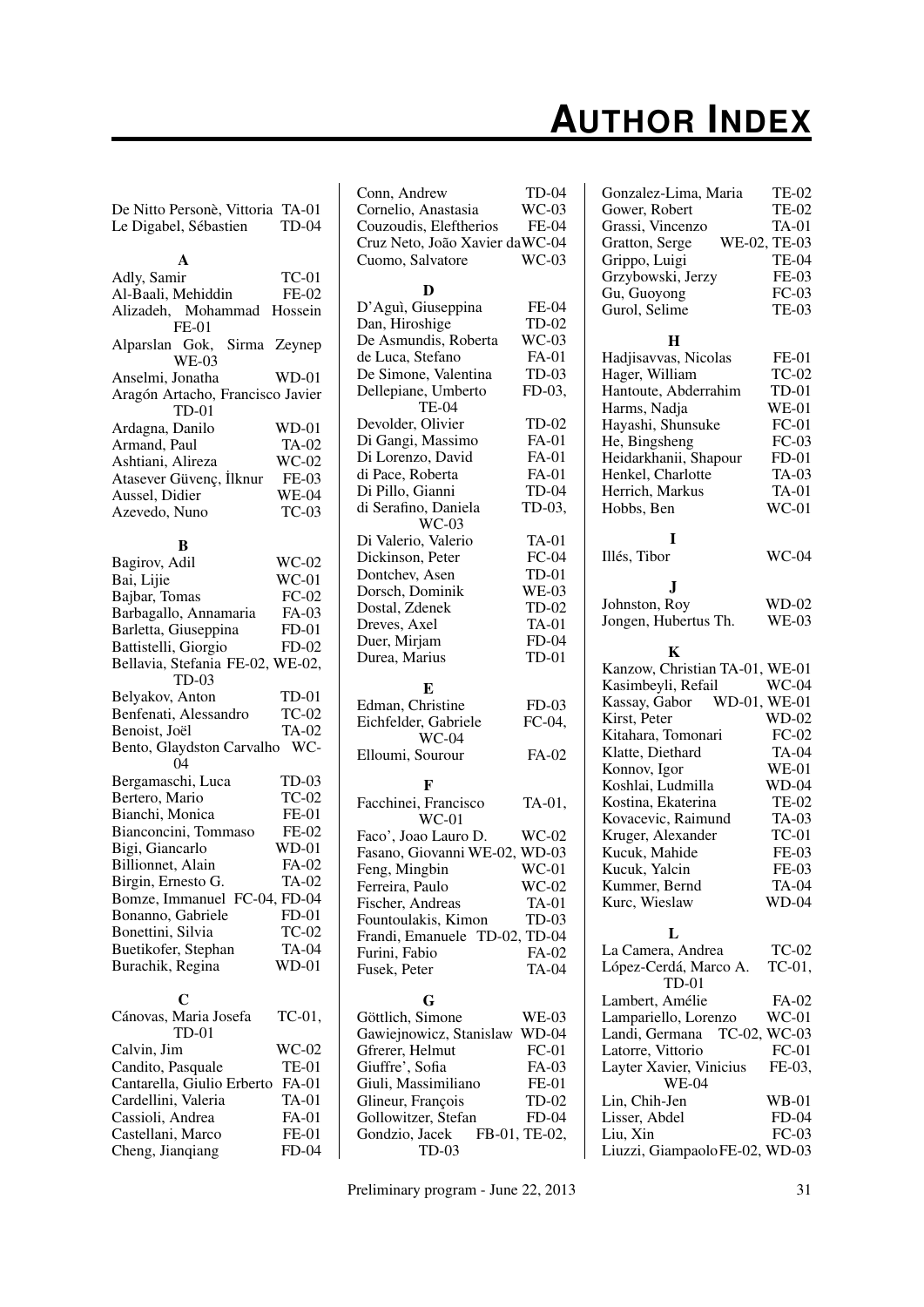### **AUTHOR INDEX** EUROPT 2013

| Livrea, Roberto                   | <b>TE-01</b>   | Pini,        |
|-----------------------------------|----------------|--------------|
| Lo Presti, Francesco              | <b>TA-01</b>   | Porce        |
| Locatelli, Marco                  | <b>TB-01</b>   | Porta        |
| Loli Piccolomini, Elena           | $WC-03$        | Povh.        |
| Lovics, Gábor                     | <b>WC-04</b>   | Prato        |
| Lubke, Daniela                    | <b>WE-04</b>   | Pugli        |
| Lucidi, Stefano                   | WD-03, TD-04,  | Pylyp        |
| TE-04                             |                |              |
| Luke, Russell                     | <b>TC-04</b>   |              |
| Luong, Duy                        | <b>TA-02</b>   | Racit        |
|                                   |                | Renn         |
| M                                 |                | Renz         |
| Macconi, Maria                    | $FE-02$        | Reser        |
| Mach, Susann                      | <b>TE-03</b>   | Riism        |
| Marcotte, Patrice                 | FA-01          | Rinal        |
| Martinez, Angeles                 | $TD-03$        |              |
| Maugeri, Antonino                 | FA-03          | Rinco        |
| Mendonça, Pedro                   | $TC-03$        |              |
| Miholca, Mihaela                  | $WE-01$        | Roma         |
| Mirzaalizadeh, Shahrouz           | <b>FA-01</b>   | Rono         |
| Mitchell, John                    | $WC-01$        | Ruan         |
| Mizuno, Shinji                    | $FC-02$        | Ruec.        |
| Mohammed, Boukedroun              | $TC-04$        |              |
| Morini, Benedetta FE-02, WE-02,   |                | Rugg         |
| TD-03                             |                | Ruiz,        |
| Motreanu, Dumitru                 | $FD-01$        | Ruste        |
|                                   |                |              |
| N                                 |                | Sabao        |
| Narushima, Yasushi                | $FC-01$        | Sagra        |
| Nesterov, Yurii TD-02, WE-04      |                | Sakal        |
| Ngo, Cuong                        | $TC-02$        | Santo        |
| Nguyen, Van                       | FA-02          |              |
| Nikolaev, Alexander               | $FD-02$        | Sarte:       |
|                                   |                | Savar        |
| О                                 |                | Sağol        |
| Oakley, Mark                      | $WD-02$        | Scha         |
| Ogasawara, Hideho                 | $FC-01$        | Schei        |
| Oliveira, Antonio Alberto Fernan- |                | Schei        |
| des                               | <b>WE-04</b>   | Schin        |
| Oliveira, Paulo                   | WD-01<br>TA-02 | Schir        |
| Omheni, Riadh                     |                | Scho         |
| Ordin, Burak                      | $WC-02$        | Schw         |
| Outrata, Jiri                     | $TC-01$        | Scian        |
| P                                 |                | Scuta        |
| Palagi, Laura                     | $FD-03$        | Selvi        |
| Pang, Jong-Shi                    | $WC-01$        | Serge        |
| Papini, Alessandra                | TD-04          | Shahi        |
| Parpas, Panos                     | TA-02          | Sheka        |
| Parra, Juan                       | TC-01, TD-01   | Shen,        |
| Passacantando, Mauro              | WD-01          | Shikh        |
| Paulavičius, Remigijus            | $WD-02$        | Silva.       |
| Pelikan, Jan                      | WD-04          | Silva.       |
| Pflug, Georg                      | TA-03          | Souza        |
| Piccialli, Veronica               | TA-01          | Soyei        |
| Pieraccini, Sandra                | FE-02          | Stein        |
| Pinheiro, Diogo                   | $TC-03$        |              |
| Pinheiro, Susana                  | $TC-03$        | <b>Stets</b> |
|                                   |                |              |

| Pini, Rita                      | <b>FE-01</b>  |
|---------------------------------|---------------|
|                                 |               |
| Porcelli, Margherita            | WE-02         |
| Porta, Federica                 | $WC-03$       |
| Povh, Janez                     | $FC-04$       |
| Prato, Marco                    | TC-02, WC-03  |
| Puglisi, Daniele                | FA-03         |
|                                 |               |
| Pylypovskyi, Oleksandr WD-04    |               |
|                                 |               |
| R                               |               |
| Raciti, Fabio                   | $FC-01$       |
| Renner, Philipp                 | FE-04         |
|                                 |               |
| Renzi, Stefania                 | TE-04         |
| Resende, Mauricio               | $WC-02$       |
| Riismaa, Tiit                   | $FD-02$       |
| Rinaldi, Francesco              | WD-03,        |
| TD-04, TE-04                    |               |
|                                 |               |
| Rincon Camacho, Maria Monser-   |               |
| rat                             | <b>WE-02</b>  |
| Roma, Massimo                   | <b>WE-02</b>  |
| Ronovsky, Ales                  | $FD-02$       |
|                                 |               |
| Ruan, Ning                      | $FC-02$       |
| Rueckert, Daniel                | $TA-02$       |
| Ruggiero, Valeria               | $TC-02$       |
| Ruiz, Daniel                    | <b>TE-03</b>  |
| Rustem, Berc                    | TA-02         |
|                                 |               |
|                                 |               |
| S                               |               |
| Sabach, Shoham                  | $FC-04$       |
| Sagratella, Simone              | $FC-01$       |
| Sakalauskas, Leonidas           | <b>WF-03</b>  |
| Santos, Paulo Sergio MarquesFE- |               |
|                                 |               |
| 01, WD-01, WC-04                |               |
| Sartenaer, Annick               | <b>TE-03</b>  |
| Savard, Gilles                  | FA-01         |
| Sağol, Gizem                    | FA-04         |
| Schachinger, Werner             | $FC-04$       |
|                                 |               |
| Scheimberg, Susana              | $FE-01$       |
| Scheinberg, Katya               | TE-04         |
| Schindler, Patrick              | $WE-03$       |
| Schiro, Dane                    | $WC-01$       |
| Schoen, Fabio                   | $FD-03$       |
|                                 |               |
| Schwartz, Alexandra             | <b>TA-01</b>  |
| Sciandrone, Marco FA-01, FE-02  |               |
| Scutari, Gesualdo               | WC-01         |
| Selvi, Daniela                  |               |
|                                 |               |
|                                 | $FD-02$       |
| Sergey, Shpirko                 | <b>WE-04</b>  |
| Shahraki, Narges                | $TC-04$       |
| Sheka, Denis                    | WD-04         |
|                                 |               |
| Shen, Xin                       | WC-01         |
| Shikhman, Vladimir              | WE-03         |
| Silva, Afonso Norberto          | WD-01         |
| Silva, Ricardo                  | $WC-02$       |
|                                 |               |
| Souza, Sissy                    | WC-04         |
| Soyertem, Mustafa               | FE-03         |
| Stein, Oliver                   | WE-01, FC-02, |
| WD-02<br>Stetsyuk, Petro        | WD-04         |

| Steuermann, Paul                       | WD-02        |
|----------------------------------------|--------------|
| т                                      |              |
| Türker Bayrak, Özlem                   | WF-03        |
| Tannier, Charlotte                     | <b>TE-03</b> |
| Tchemisova, Tatiana                    | $FC-02$      |
| Teboulle, Marc                         | $FC-04$      |
| Temocin, Busra                         | <b>WE-03</b> |
| Terlaky, Tamás                         | FA-04        |
| Tesi, Alberto                          | $FD-02$      |
| Tesi, Pietro                           | $FD-02$      |
| Théra, Michel                          | TC-01, TD-01 |
| Toint, Philippe L. WE-02, TE-03        |              |
| Toledo-Melero, F. Javier               | TD-01        |
|                                        | $WC-03$      |
| Toraldo, Gerardo<br>Tozkan, Didem      | FE-03        |
| Traversi, Emiliano                     |              |
|                                        | FA-02        |
| Tshimanga, Jean                        | <b>TE-03</b> |
| Turkay, Metin                          | $TC-04$      |
| U                                      |              |
| Uchida, Gabriele                       | $FC-04$      |
| Urbanski, Ryszard                      | FE-03        |
|                                        |              |
| V                                      |              |
| Vasatová, Alena                        | $FD-02$      |
| Vicente, Luis Nunes                    | $WD-03$      |
|                                        |              |
| W<br>Waechter, Andreas                 | $WC-01$      |
|                                        | WC-04        |
| Wang, Hong<br>Wang, Xiao               | $FC-03$      |
|                                        |              |
| Weber, Gerhard-Wilhelm WE-03,<br>WF-03 |              |
| Wen, Zaiwen                            | $FC-03$      |
| Werner, Ralf                           | $WD-02$      |
| Winkert, Patrick                       | <b>TE-01</b> |
|                                        |              |
| X                                      |              |
| Xavier, Adilson Elias                  | FE-03,       |
| <b>WE-04</b>                           |              |
|                                        |              |
| Y<br>Yang, Junfeng                     | $FC-03$      |
| Yashtini, Maryam                       | $TC-02$      |
|                                        |              |
| Yildirim, E. Alper                     | FA-04, FD-04 |
| Yolcu Okur, Yeliz                      | <b>WE-03</b> |
| Yuan, Ya-Xiang                         | $FC-03$      |
| Yıldırım, Miray Hanım                  | <b>WF-03</b> |
| z                                      |              |
| Zalas, Rafał                           | WC-01        |
| Zanni, Luca                            | $WC-03$      |
| Zhang, Hongchao                        | $TC-02$      |
| Zhang, Yin                             | $FC-03$      |
| Zilinskas, Julius                      | WD-02        |
| Zuluaga, Luis                          | FA-04        |
|                                        |              |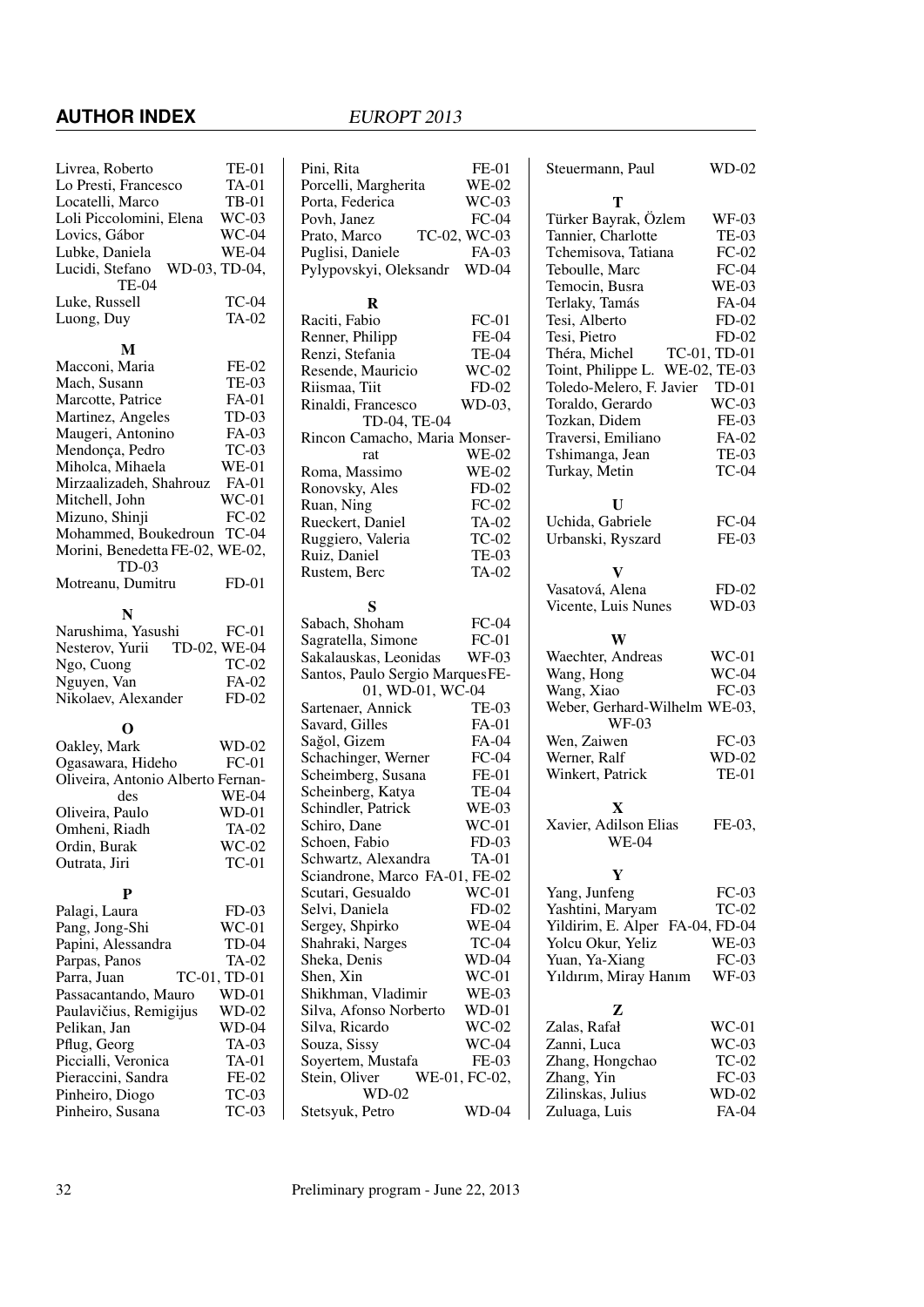# **SESSION INDEX**

### Wednesday, 9:00 - 10:00

| Wednesday, 10:10 - 11:10 |  |
|--------------------------|--|
|                          |  |

### Wednesday, 11:40 - 13:00

### Wednesday, 14:20 - 15:40

### Wednesday, 16:20 - 17:20

### Wednesday, 17:30 - 18:50

|--|--|--|

### Thursday, 9:00 - 10:00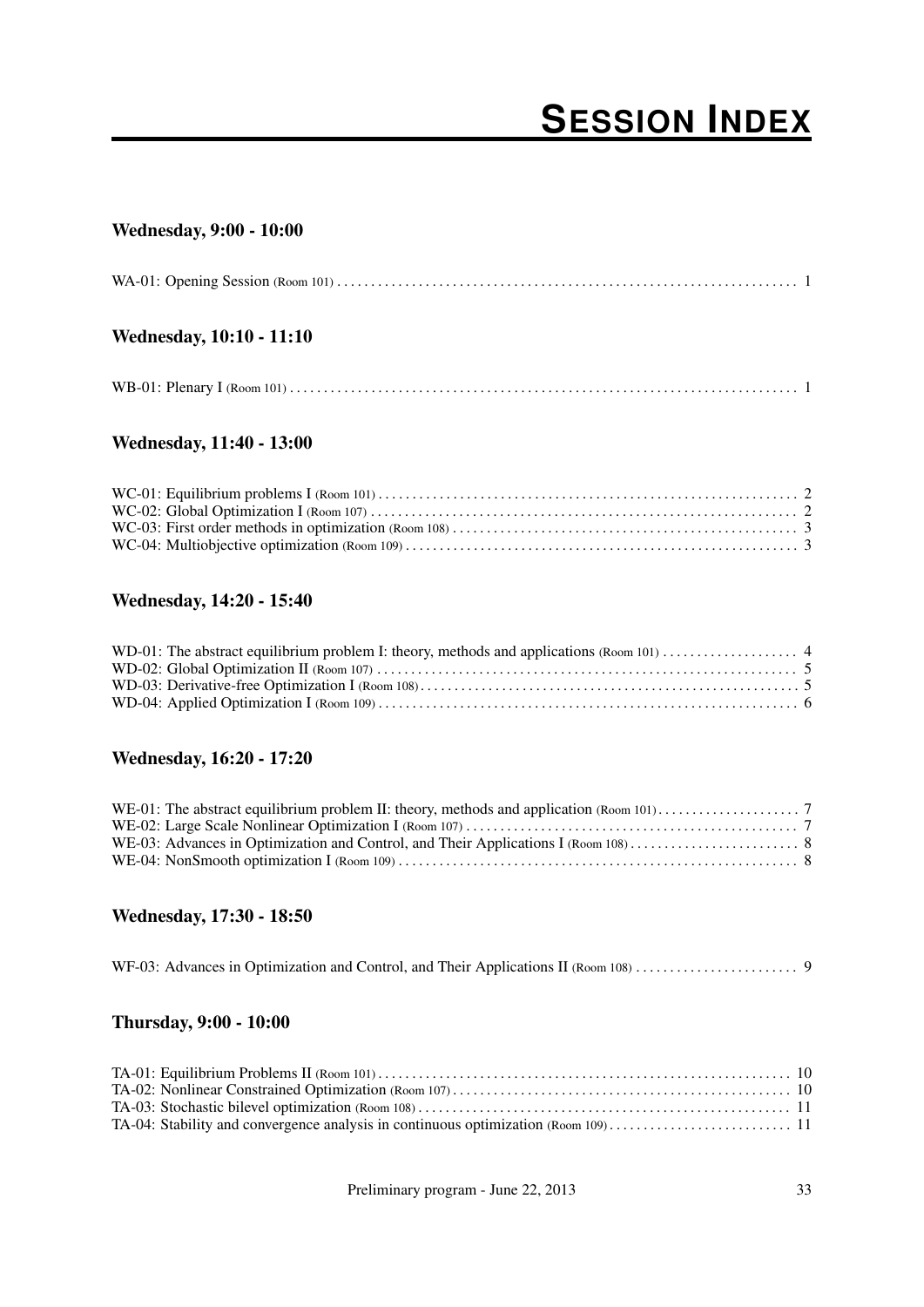### Thursday, 10:10 - 11:10

### Thursday, 11:40 - 13:00

### Thursday, 14:20 - 15:40

### Thursday, 16:20 - 17:20

| TE-01: Minimization and variational methods related to nonlinear boundary value problems I (Room 101)  17 |  |
|-----------------------------------------------------------------------------------------------------------|--|
|                                                                                                           |  |
|                                                                                                           |  |
|                                                                                                           |  |

### Friday, 9:00 - 10:00

### Friday, 10:10 - 11:10

|--|--|--|

### Friday, 11:40 - 13:00